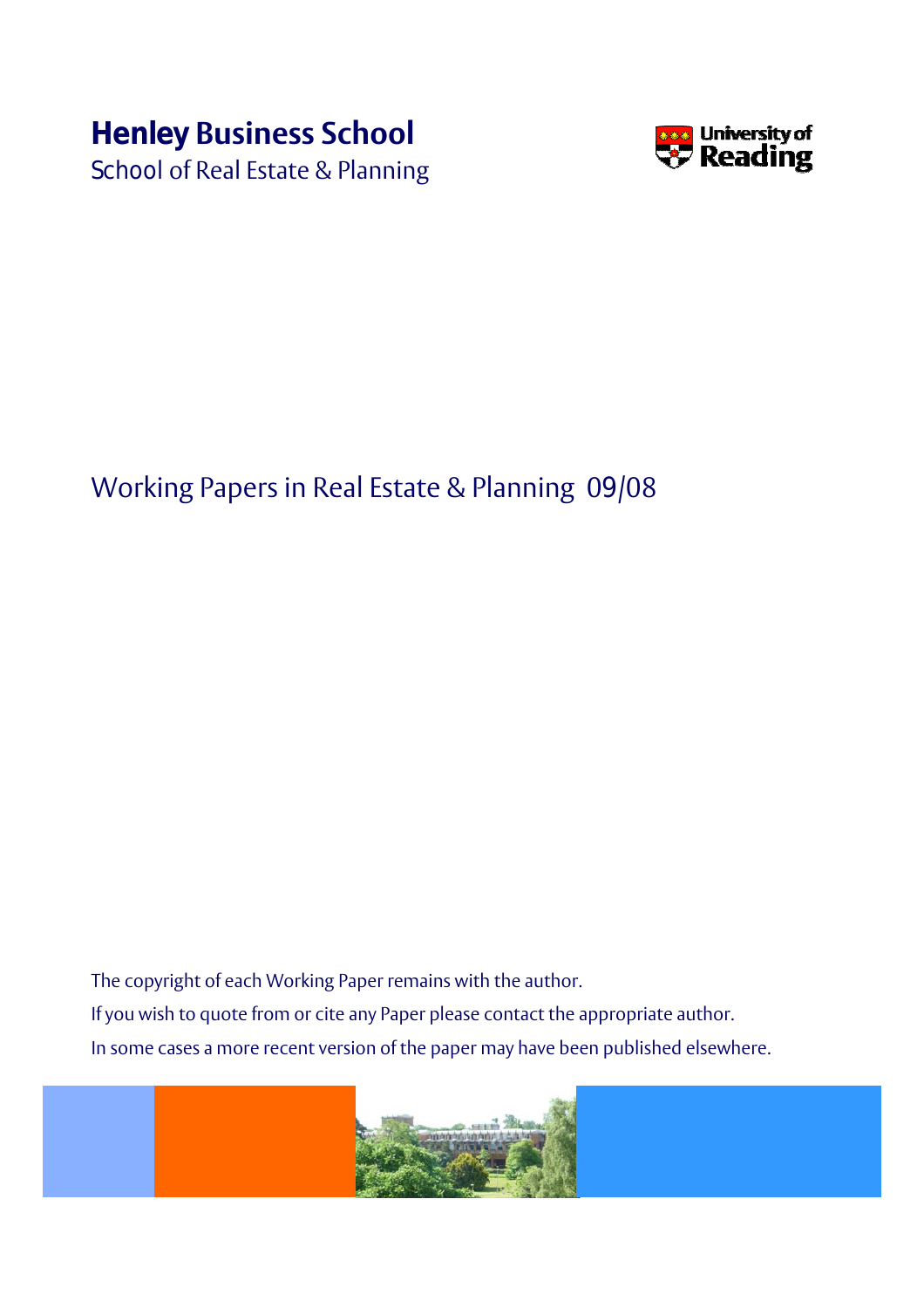## Green Noise or Green Value? Measuring the Price Effects of Environmental Certification in Commercial Buildings

### **Franz Fuerst and Patrick McAllister**

School of Real Estate & Planning, Henley Business School, University of Reading PO Box 219, Whiteknights, Reading, RG6 6AW,

e.mail : f.fuerst@rdg.ac.uk or p.m.mcallister@rdg.ac.uk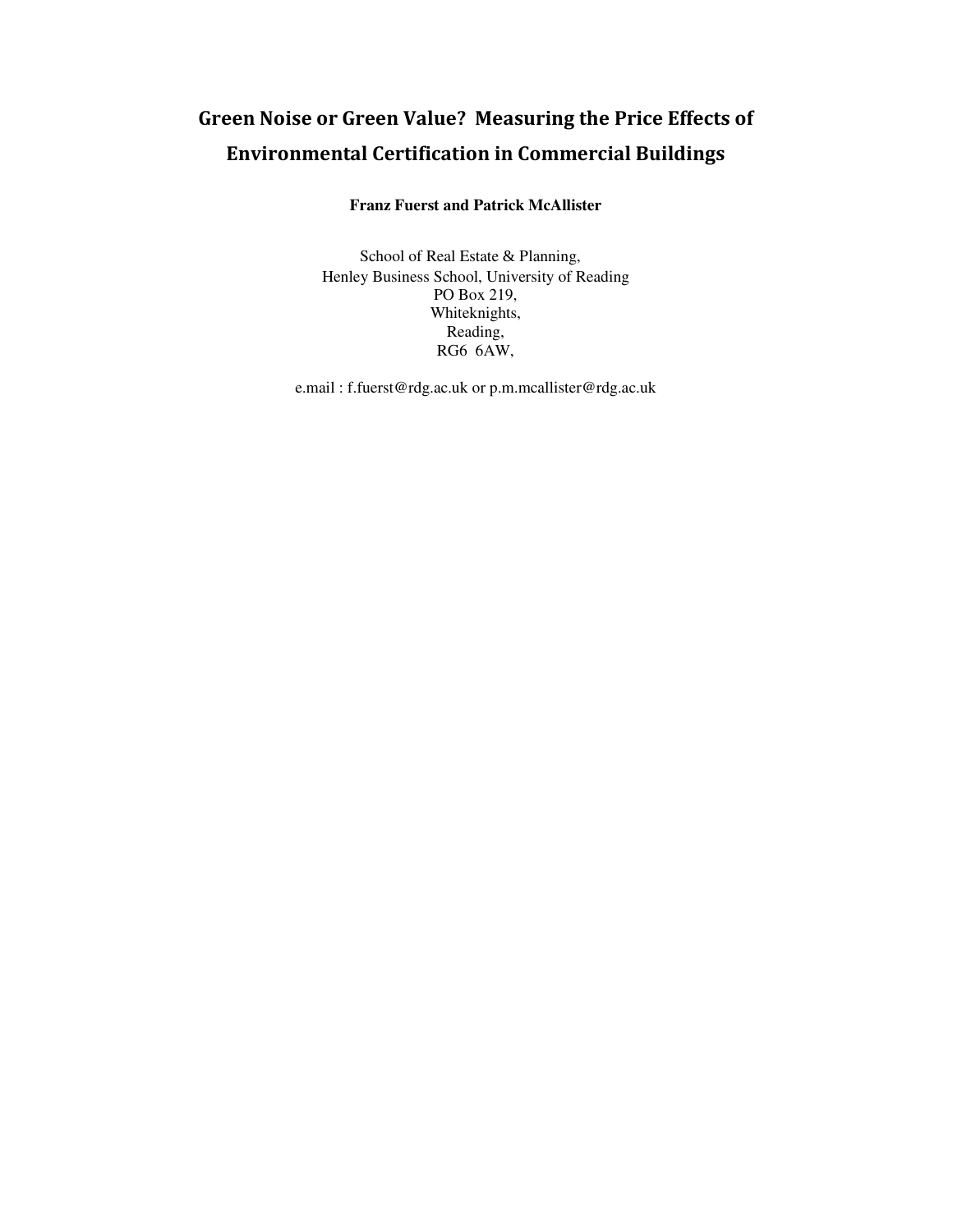#### **Abstract**

This paper investigates the price effects of environmental certification on commercial real estate assets. It is argued that there are likely to be three main drivers of price differences between certified and non-certified buildings. First, certified buildings offer a bundle of benefits to occupiers relating to business productivity, image and occupancy costs. Second, due to these occupier benefits, certified buildings can result in higher rents and lower holding costs for investors. Third, certified buildings may require a lower risk premium. Drawing upon the CoStar database of US commercial real estate assets, hedonic regression analysis is used to measure the effect of certification on both rent and price. We first estimate the rental regression for a sample of 110 LEED and 433 Energy Star as well as several thousand benchmark buildings to compare the sample to. The results suggest that, compared to buildings in the same metropolitan region, certified buildings have a rental premium and that the more highly rated that buildings are in terms of their environmental impact, the greater the rental premium. Furthermore, based on a sample of transaction prices for 292 Energy Star and 30 LEED-certified buildings, we find price premia of 10% and 31% respectively compared to non-certified buildings in the same metropolitan area.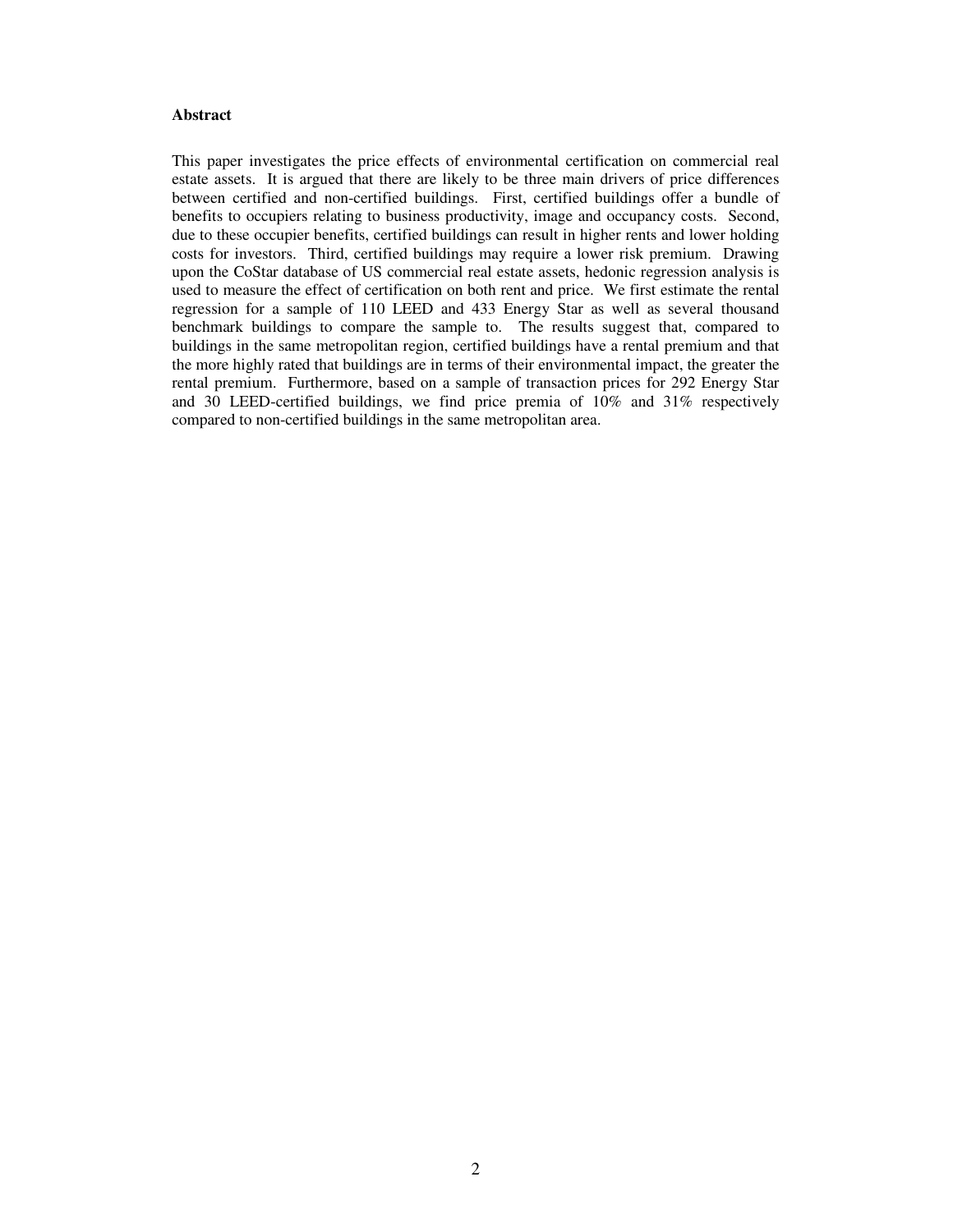#### **Introduction**

Given that buildings are estimated to be responsible for 20% of greenhouse gas emissions, there is growing awareness within the real estate sector of global warming and the role of the real estate in reducing the environmental effects of business (Stern Review, 2007). Whether a purely market-driven approach or mandatory environmental regulations imposed by governments and supranational organizations can be expected to be more effective in reducing carbon emissions from the building stock is a highly contested issue. In the real estate sector, a blend of mandatory government regulation and voluntary industry standards has emerged in response to pressure to reduce the environmental impact of the building stock. As a result, required building standards have tended to become more stringent. Mandatory certification has been introduced. A good example is the introduction of a requirement for buildings to publicly display Energy Performance Certificates following the EU Directive on the Energy Performance of Buildings in 2003. However, additionally, the growth of environmentalism has lead to the emergence of market-based approaches in the form of a range of voluntary, environmental certification systems for buildings such as Green Star (Australia), LEED (USA), Energy Star (USA), Green Globes (USA), and BREEAM (UK).

Price signals are central to the operation of markets providing the information basis for the allocation of resources. For market-based solutions to be successful, the key issue has been "getting the prices right" i.e. ensuring that prices reflect environmental costs and benefits. From the perspective of the real estate investor higher risk-adjusted returns relative to other assets would provide a signal to the real estate market to supply more green buildings. In turn, lower risk-adjusted returns provide a signal to supply less. Although 'green markets' have expanded dramatically in some sectors of the economy in response to pricing signals, there is little empirical evidence that commercial real estate prices are influenced by their sustainability characteristics despite widely propagated financial and environmental benefits.

This paper investigates the price differentials between LEED/Energy Star certified buildings and non-certified commercial buildings in the US. Given that the literature suggests that certified buildings may offer a bundle of benefits linked to lower operating costs, improved employee productivity and image benefits relative to non-certified buildings, we model the short and long-run occupational price effects of certification using a static partial equilibrium framework. Assuming that the benefits of certification outweigh the costs, the theoretical analysis suggests short-run rental price premium for green buildings due to inward shifts in the demand curve for non-certified buildings. However, in the long-run rental price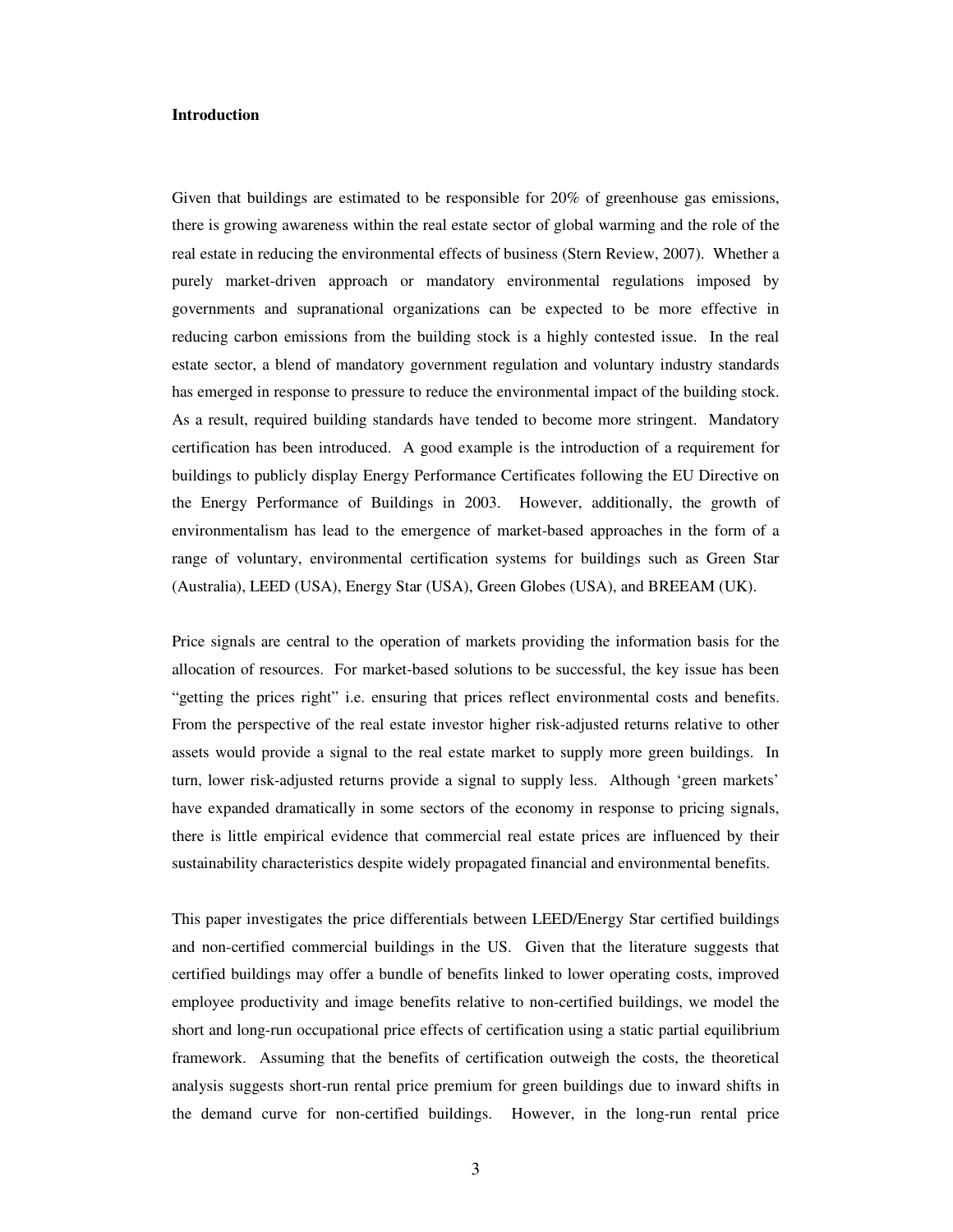premiums should reduce as increased market penetration of certified buildings due to decreasing marginal production costs will be associated with decreasing marginal utility for occupiers. The asset price effects of certification are modelled and it is suggested that asset prices premiums should be obtained due to a combination of higher rental incomes, lower holding costs and/or reduced a risk premium.

We measure both the effect of voluntary certification on occupational prices (rents) and on asset prices (sales). In our empirical analysis, the certified buildings are compared to a sample of non-certified buildings which were selected to include properties in the same metropolitan areas as the certified sample. For the whole sample, rents and prices are related to a set of hedonic characteristics of the buildings such as age, location, number of stories *inter alia.* Essentially, our hedonic model is measuring price differences between certified buildings and randomly selected non-certified buildings in the same metropolitan area controlling for differences in age, height, quality, metropolitan etc. However, the model does not control for differences in micro-location. We first estimate the rental regression for a sample of 110 LEED and 433 Energy Star as well as several thousand benchmark buildings. The results suggest that certified buildings have a rental premium and that the more highly rated that buildings are, the greater the rental premium. Furthermore, based on a sample of transaction prices for 292 Energy Star and 30 LEED-certified buildings, we find price premiums of 10% and 31% respectively. It is not established whether the premiums observed are due to the benefits of a better image, higher productivity or lower operating costs. In addition, observed premiums may reflect short-run imbalances in supply relative to demand.

The remainder of this paper is organized as follows. The first section provides background discussion to the topic focusing on the growth in environmental certification, the nature of green buildings and previous research on their costs and benefits. This is followed by a theoretical analysis of the anticipated price effects of environmental certification for commercial real estate assets in both occupier and investment markets. Thirdly, the main empirical section outlines the data and methods used in the study followed by a discussion of the results. Finally conclusions are drawn.

#### **Background**

In the wider economy, the market for eco-friendly products has been expanding in response to a willingness-to-pay premium for goods and services which are considered to have reduced environmental costs. This global growth in the market for products with lower environmental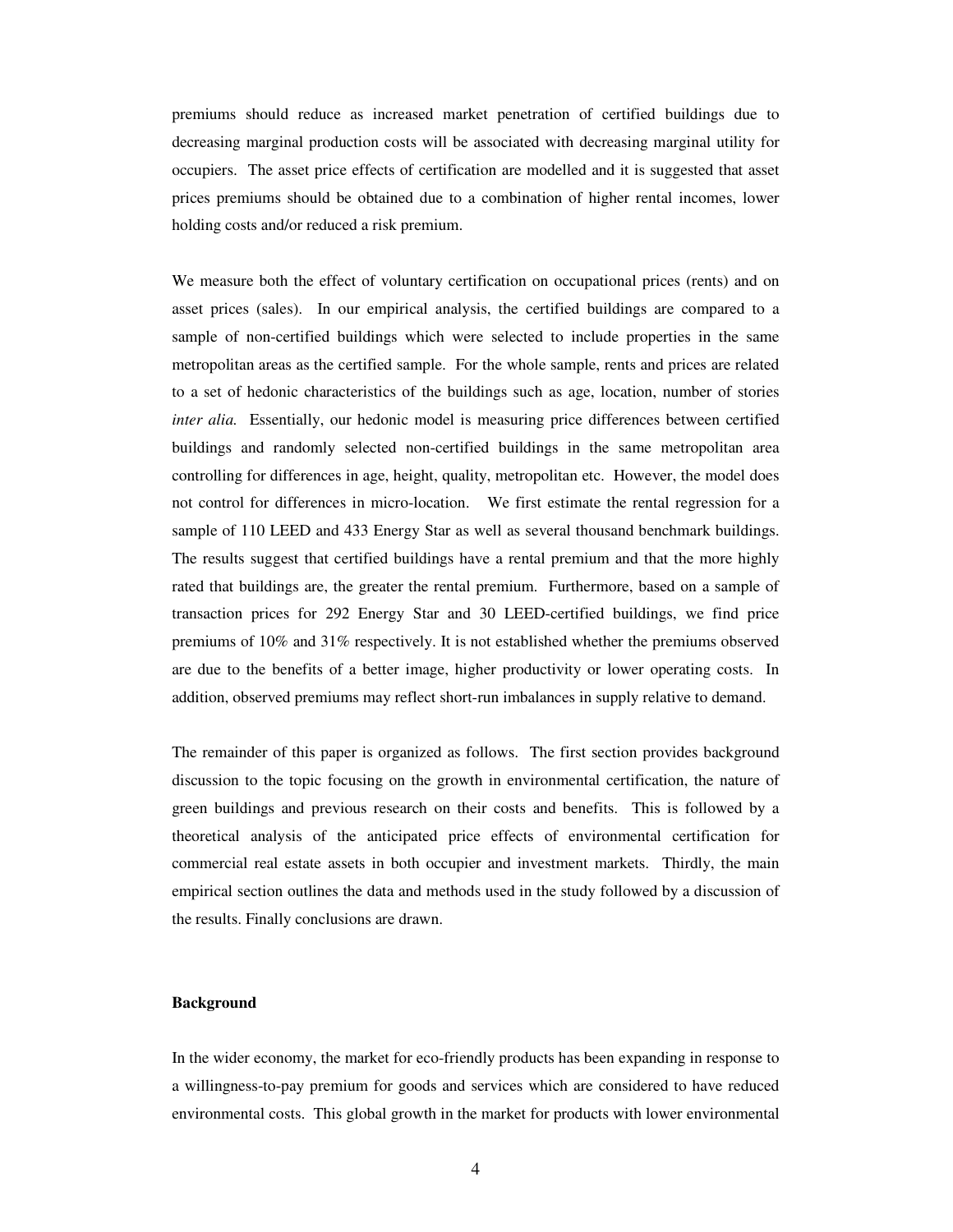costs has stimulated an array of voluntary certification and labeling codes in a range of sectors. Reinforcing this shift is the fact that many certification and labeling codes are viewed as contributing to a price-based solution to promote, what is essentially, private provision of environmental public goods (Kotchen, 2006). The LEED Green Building Rating System and the Environmental Protection Agency's Energy Star are two schemes that have been developed for the commercial real estate sector in the US.

The LEED Green Building Rating System, developed by the U.S. Green Building Council, consists of set of standards for the assessment of environmentally sustainable construction. The rates of growth in numbers of 'green' buildings have been rapid with numbers doubling nearly every two years. Although the numbers are constantly changing and discussed in more detail below, latest data from the CoStar database indicate that there are 326 LEED rated buildings and 1027 Energy Star rated commercial buildings. In common with the major regional certification such as Green Star and BREEAM, the rating system focuses on six broad categories related to: sustainability of location, water efficiency, energy and atmosphere, materials and resources, indoor environmental quality and innovation and design process.

There are different levels of LEED accreditation based upon a scoring founded upon the six major categories listed above. In LEED v2.2 for new construction and major renovations for commercial premises, buildings may qualify for four levels of certification.

- Certified: 26-32 points
- Silver: 33-38 points
- Gold: 39-51 points
- Platinum: 52-69 points

For existing buildings, the Energy Star scheme tends to be more popular. The Energy Star scheme involves an assessment of buildings' energy performance. Buildings are awarded a score out of 100. Only buildings that are in the top quartile are eligible for Energy Star accreditation. Office properties tend to dominate both the LEED and Energy Star in terms of space and numbers (Nelson, 2007).

There is a large body of work on the attractions of and case for green buildings. Most empirical studies identify a cost premium associated with LEED rated new buildings and that the higher rated buildings tend to have a higher cost premium (see Morrison Hershfield,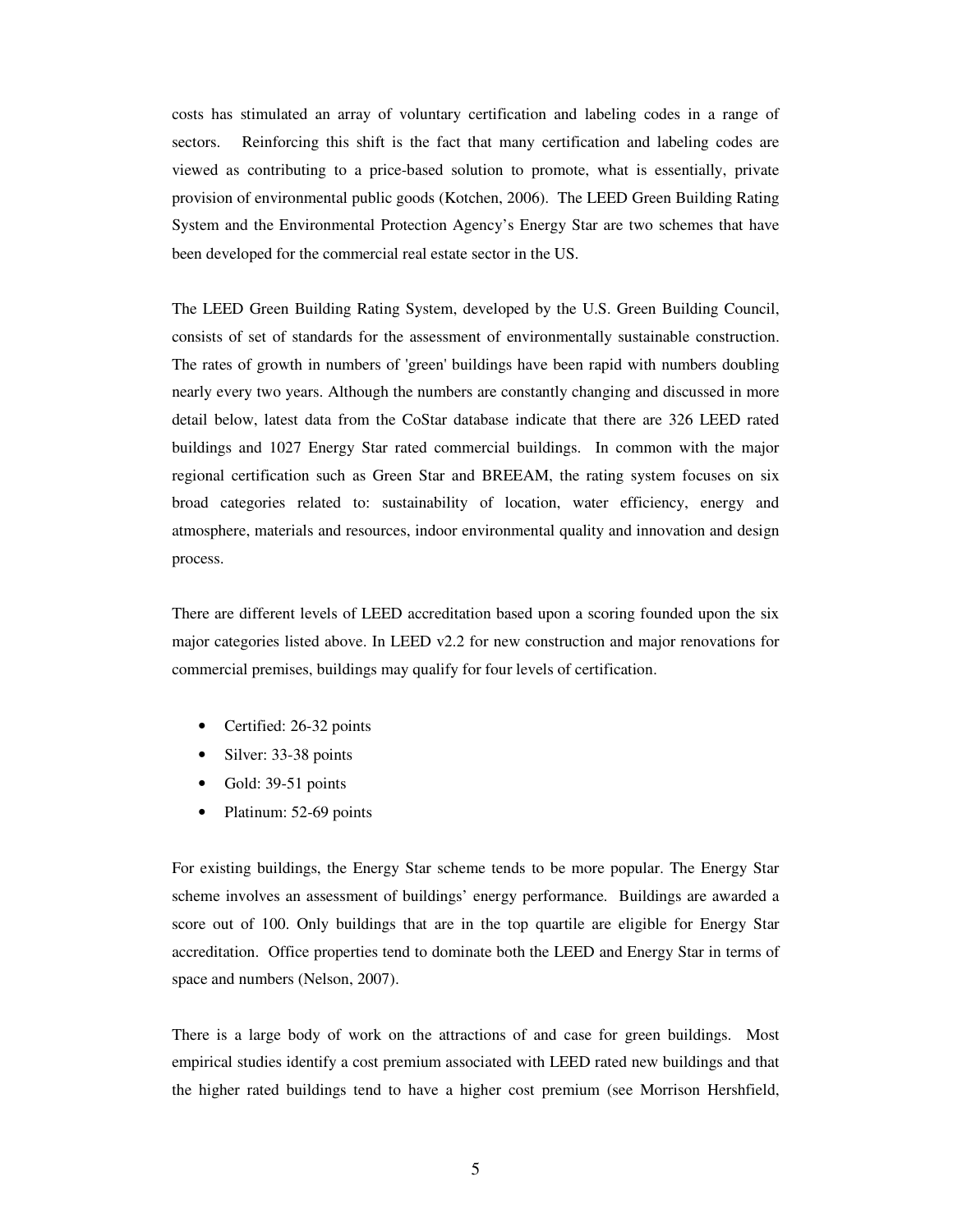2005). However, the cost premium is typically found to be relatively low ranging from 2% to 10% depending on the level of rating. In return, a range of benefits are attributed to green buildings or associated with features common in green buildings; reduced operating costs, improved productivity, improved image for occupiers and owners and reduced operating and regulatory risks. *Ex ante*, micro-level studies have found that the present value of the reduced operating costs alone is sufficient to cover the construction cost premium (see Kats, 2003, ECOFYS, 2003). In turn, surveys of willingness-to-pay have found that occupiers have stated that they are prepared to compensate owners for the additional costs of green buildings through higher rents (see GVA Grimley, 2007 and McGraw Hill Construction, 2006 for examples). However, the value of such stated preference studies is limited by the 'cheap talk' problem and there is little empirical evidence to suggest that occupiers and investors pay a price premium for certified buildings.

Given the apparent benefits of certified relative to non-certified buildings, there is a clear conundrum given the slow rate of adoption. This may be attributed to market failure - when allocations resulting from rational agents operating in decentralized markets are sub-optimal. This is widely implied in the literature and research to date (for examples, see RICS, 2005; Guy, 1998; UNEP, 2007 and Upstream, 2004). The lack of adoption of sustainable features is linked with the lack of an appropriate investment return through the pricing process. This has been explained by imperfect information, split incentives, risk aversion, high discount rates and skills shortages *inter alia*. In addition, there may be other reasons that, despite its importance, sustainability may not be reflected in the prices of buildings. The pricing process may be dominated by the weight placed by market participants on a number of overriding attributes e.g. location, appearance. Further, the heterogeneity of real estate may also be hindering the measurement of price impacts.

An alternative perspective that must be considered is that there is no market failure and that firms are not systematically making non-trivial mistakes in their evaluation of investments in environmental beneficial investments. It has been found that the high discount rates applied by businesses to investments in energy saving technologies and investment opportunities are not unique to energy (Anderson and Newell, 2004). Sanstad, Hanemann and Auffhammer (2006) point out that many of the barriers identified above are normal features of markets. They examine the suggestion that what seems to be evidence of irrational underinvestment may therefore reflect measurement error, the omission of relevant costs and other analytical failures.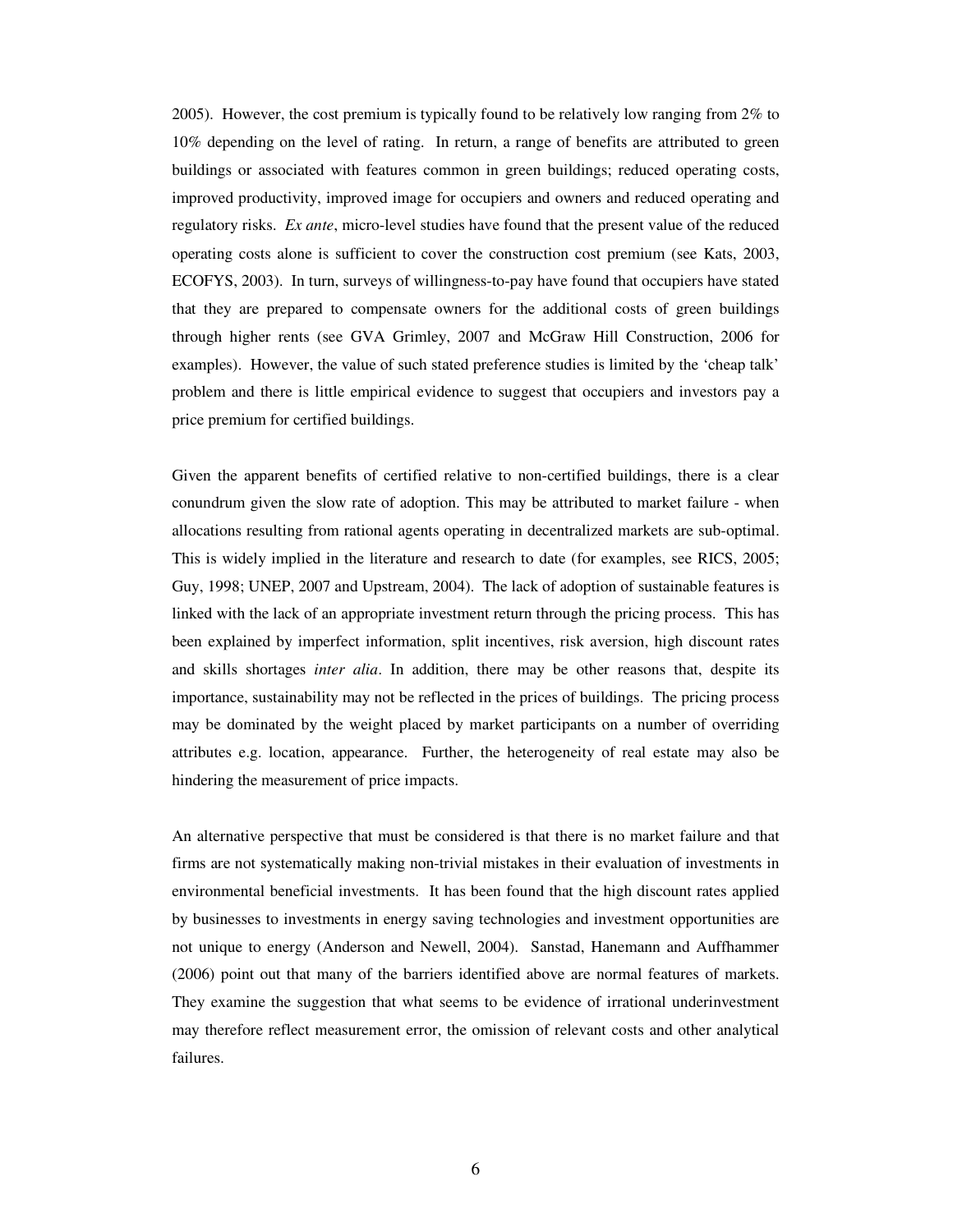Much of the research of the pricing effect of sustainable features in commercial property assets has been normative i.e. analyzing what the price effect should be; rather than positive i.e. what the price effect actually has been. Studies have focused on quantifying expected price effects of sustainable features in commercial real assets rather than measuring observed effects (see Ellison *et al*, 2007). In many cases, it is clear that the researchers are frustrated and disappointed at the absence of empirical evidence to validate their deductive reasoning on price effects (see RICS, 2005).

Additionally, whilst it is indisputable that some attributes of buildings have clear effects on their market price, it is not always clear that increased cost due to higher specification leads to increased value. In order to 'compensate' for the additional costs of construction of certified buildings, rational investors will require a combination of higher income and/or reduced risk. In research on the pricing of variations in lease terms, the standard assumption of lease pricing models is that real estate investors will extract the same value from the property regardless of leases structure (see Grenadier, 1995, Booth and Walsh, 2001, Ambrose, Hendershott and Klosek, 2002). In short, investors are assumed to be fully compensated for the costs of providing attributes that occupiers demand. However, in practice, institutional features of the rent determination process may prevent the transmission of expected price effects to actual prices. For instance, researchers have been unable to identify empirically an expected term structure of rents (see Bond, Loizou and McAllister, forthcoming, Englund, Gunnelin, Hoesli and Söderberg, 2003).

It is clear from the discussion above that real estate investors may be rewarded for the additional costs of providing certified buildings in three main ways: higher rents, lower holding costs and/or lower risk. This suggests that failure to observe rental premiums *per se* for certified buildings will not imply market imperfection. Effects may be identified in either the occupier and/or the investment market. However, assuming a well-functioning market, such effects should be observable in capital values and/or transaction prices. Failure to observe price premiums in certified buildings would provide an economic disincentive to real estate investors to supply certified buildings given the additional costs of certification.

#### **Anticipated Price Effects – Theoretical Considerations**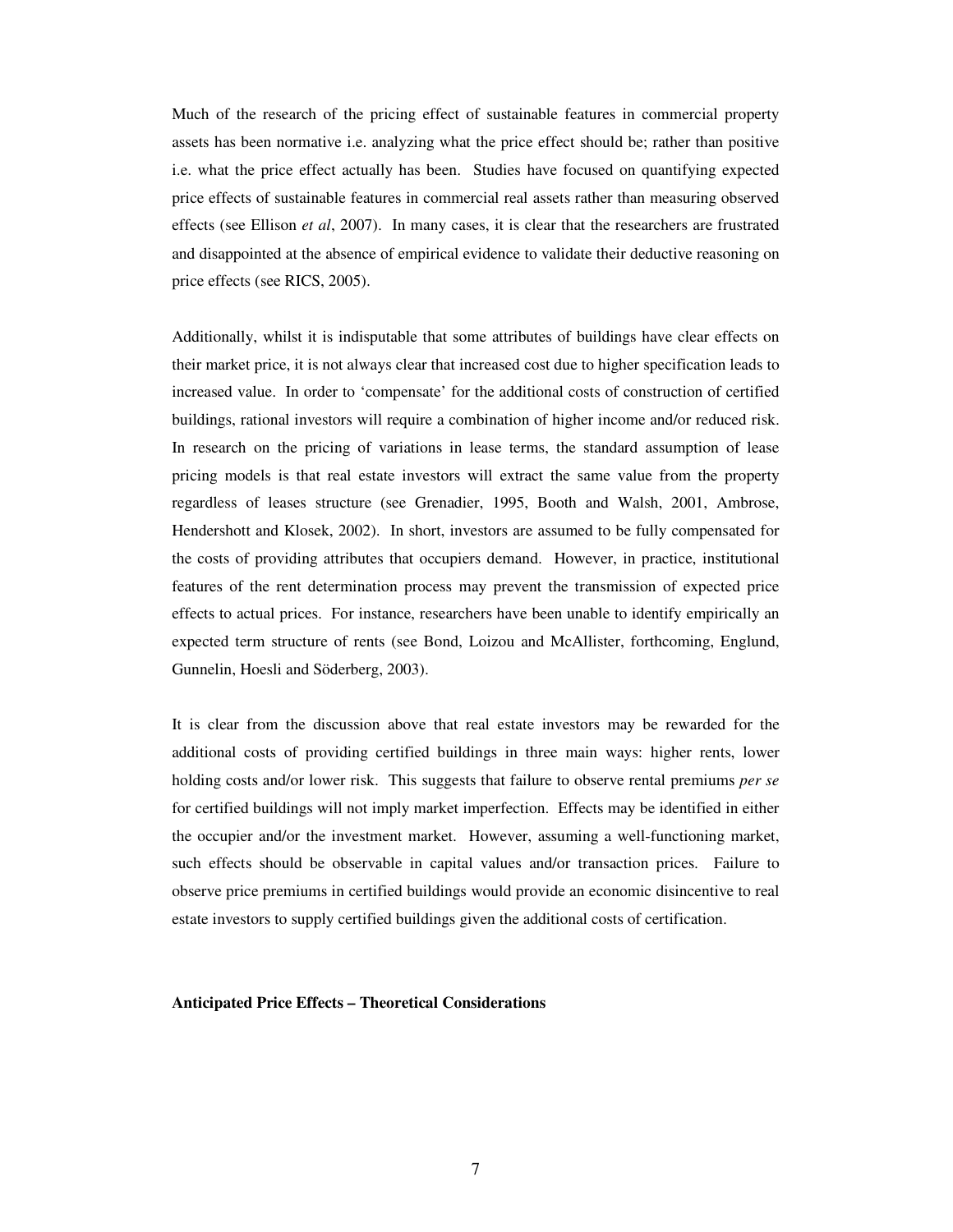Before proceeding to our empirical analysis, we look at the anticipated price effects in more depth. We are interested in two prices in commercial real estate markets. The first is the rental price that businesses are prepared to pay to occupy commercial space. The second is the asset price that investors are prepared to pay to receive the rents generated by the occupational leases.

#### *The Occupier Market – Rental Pricing*

In order to link the studies on stated preferences of market agents in the real estate market to the rental price, we first need to establish the general relationship between willingness-to pay (WTP) and observed rental market price. We assume that consumers i.e. occupiers will express their preference for certified buildings as a willingness-to-pay (WTP) in excess of the price of non-certified buildings. The relationship between individual WTP functions and the aggregate market price is not straightforward, however, since the total benefit received may be higher than the market price for some consumers. As Figure 1 shows, some consumers may be willing to pay above market prices (for example  $P_1$  and  $P_2$ ) to obtain the certified product. The excess utility derived from the difference between the observed market price and the hypothetical WTP is a consumer surplus.



*Figure 1: Demand curve for building certification with heterogeneous benefits*  NOTE: This figure illustrates the composition of the WTP function with a positive consumer surplus (area labeled  $CS$ ) in relation to the equilibrium price ( $P^*$ ).

Total WTP is thus defined as market price  $(P^*)$  plus consumer surplus (CS). Since there is a single market price, it will only partially reflect the total WTP of all market participants. The CS depends on individual cost saving profiles and the importance of following corporate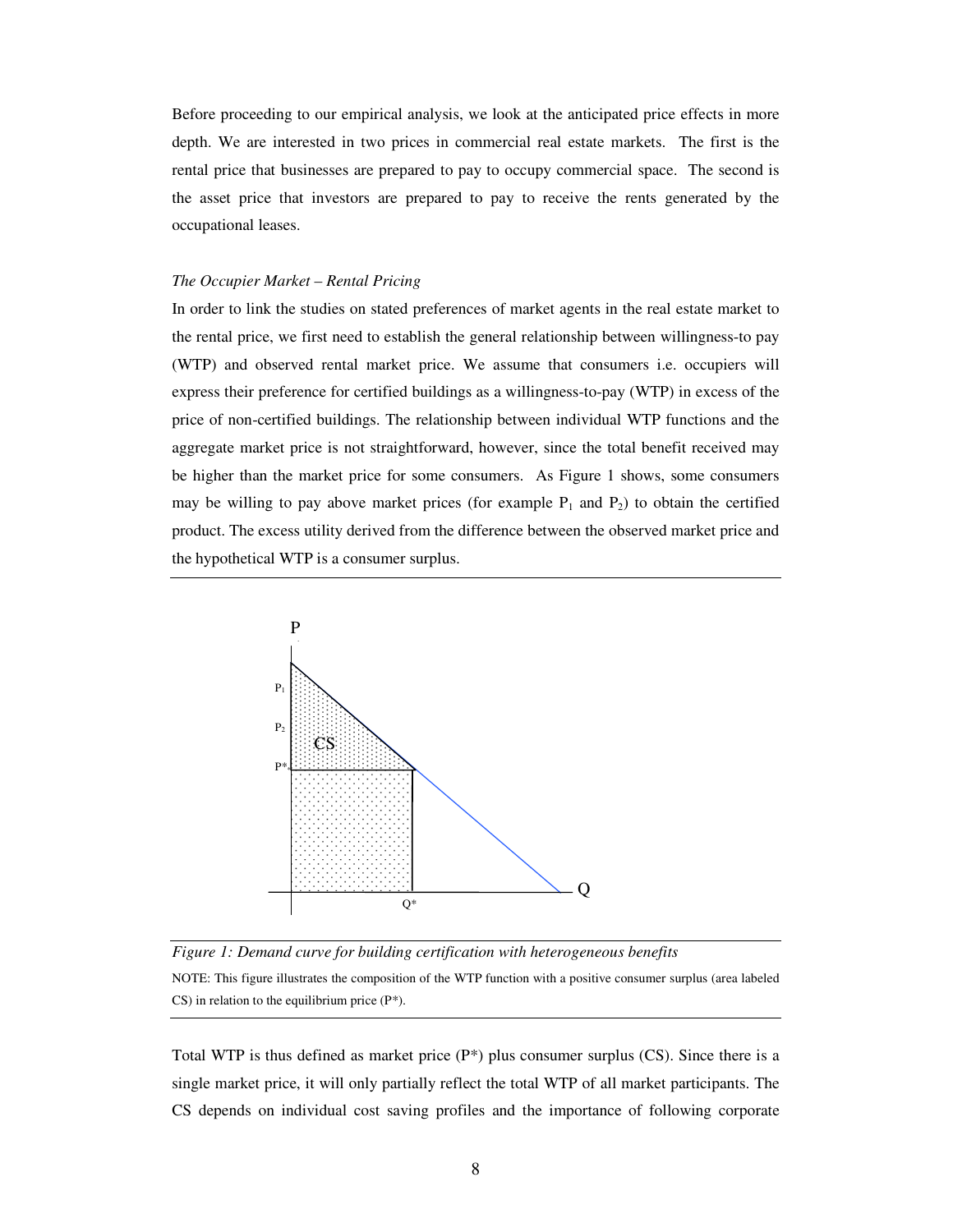sustainability guidelines to a company and its customers as this is expected to generate additional revenues. The difference between WTP and observed price is crucial for understanding the seemingly paradoxical fact that observed price premia may in fact be lower than the combined utility of cost savings, image benefits, productivity enhancements etc. The magnitude of the consumer surplus is also a function of market penetration of certified buildings, which are discussed in more detail below.

To demonstrate that the diverse price effects of providing environmental certification for a product, we model the short-run price effects of certification using a static partial equilibrium framework in the next step (see Sedjo and Swallow, 2002). Whether certified products will actually incur a price premium depends on a number of factors such as the presence and size of a group of eco-consumers, their utility function relative to that of all consumers and the level of the additional costs of certification. The key issue is that when certification is introduced, supply and demand functions will differ for certified and non-certified buildings.

In Figure 2, the rental supply and demand curves for space are plotted starting with a situation where no certification is initially available. As the market clears,  $Q^0$  is supplied and  $P^0$  is the equilibrium price. When (compulsory or voluntary) certification is introduced, it is assumed to generate new demand and supply curves. Assuming increased costs associated with certification, supply becomes more inelastic as developers require increased prices to offset these costs ( $SC^0 \rightarrow SC^{cb}$ ). In addition, the demand curve for certified buildings is assumed to shift outwards as occupiers are prepared to pay more for certified products ( $DC^0 \rightarrow DC^{cb}$ ). The marginal willingness to pay a premium by eco-consumers diminishes however. This means that when large quantities are consumed at a low price the premium evaporates as illustrated by the converging demand curves. The corollary of this is that the proportion of the premium is likely to be higher in the Class A segment of the market and – somewhat counter-intuitively - that suppliers increase the premium by raising costs and restricting supply.

A new equilibrium price and quantity are produced  $(Q^{cb}, P^{cb})$  generating higher prices for certified buildings. Manifestly, the key variables are the additional costs associated with certification and the willingness of occupiers to pay an additional sum for certified buildings.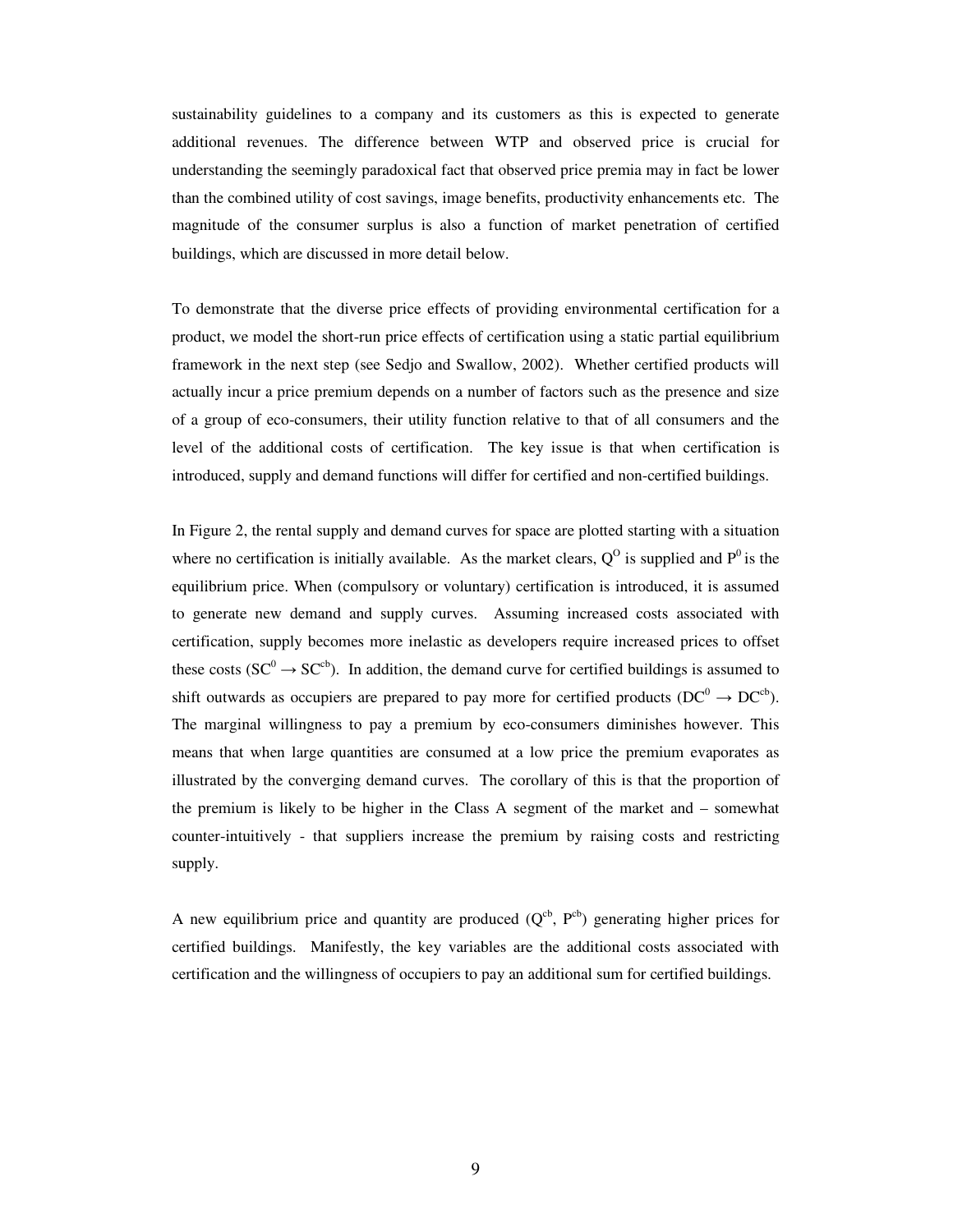



NOTE: This figure shows the shift in aggregate demand and supply curves caused by the introduction of environmental certification standards into the real estate market. Since certification increases production costs, supply becomes more inelastic ( $SC^0 \rightarrow SC^{cb}$ ). The demand curve for certified buildings shifts outwards to reflect increased WTP for certified products ( $DC^0 \rightarrow DC^{cb}$ ). Thus, new partial equilibrium quantities and prices are established  $(Q^{cb}, P^{cb})$ .

Expanding this analysis further to show differential price effects on both certified and noncertified buildings, Figure 3 assumes an inward shift in the demand curve for non-certified buildings  $(D<sup>ncb</sup>)$ . With the introduction of certification, it is expected that occupiers will be prepared to pay less per unit of supply of non-certified buildings at the aggregate level reflecting a generally decreased WTP in the presence of a superior product. Supply of noncertified space is more elastic  $(S^{ncb})$ , however, since it is comparatively less costly and timeconsuming to provide space in this segment. In the short run, we therefore expect that certified space achieves higher rents ( $P^{cb} > P^{ncb}$ ) but a larger quantity supplied in the noncertified market segment  $(Q^{ncb} > Q^{cb})$ .

In the medium- and long-run, a different pattern is likely to emerge (Figure 4). Under the assumption that certified products become the norm their supply function will coincide with that of non-certified, eventually yielding a single supply curve  $(S^{cb,ncb})$ . Differences in demand for both types of products will persist, however. In fact, the discount on non-certified space is expected to increase further as certified space becomes more widespread. Regardless of this, the price premium on certified space will erode over time, mainly because of the change in the supply function. A further consequence of this is that the relationship between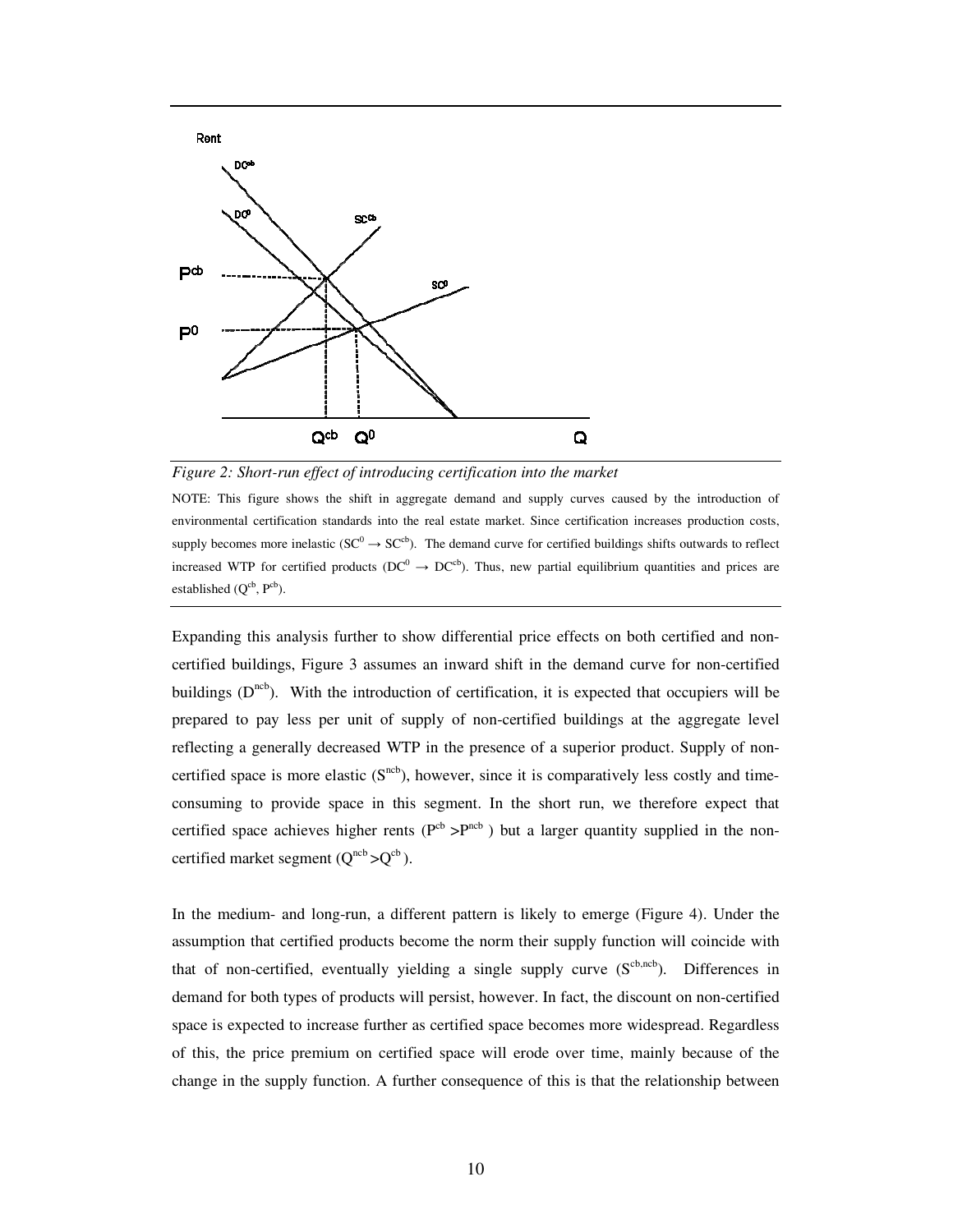quantities supplied in each segment will reverse as the marginal cost of certification decreases  $(Q^{cb} > Q^{ncb})$ .



*Figure 3: Short-run equilibrium prices for certified and non-certified market segments* 

NOTE: The demand curve for non-certified buildings  $(D^{ncb})$  shifts further inward as certified buildings achieve higher market penetration rates. Supply of non-certified space becomes more elastic (Sncb). In equilibrium, certified space achieves both higher rents ( $P^{cb} > P^{ncb}$ ) while a larger quantity is supplied in the non-certified market segment  $(Q^{ncb} > Q^{cb})$ .

An important caveat is in order, however. The extent of the change is conditional upon the extent to which certified buildings become a commonly accepted industry standard. If certified buildings are only considered a niche market and fail to grow considerably, a different outcome may be expected. Instead, the short-run situation illustrated in Figure 3 may persist as eco-consumers with a higher WTP pay a premium to occupy certified space in the niche segment.

#### *Dynamic pricing aspects*

The previous section has identified possible market outcomes under various constellations in the framework of a static partial equilibrium analysis. We now explore the dynamic aspects of market entry and diffusion pertaining to price effects in more depth, by outlining an approach that merges product life cycle (PLC) theory with environmental equilibrium analysis.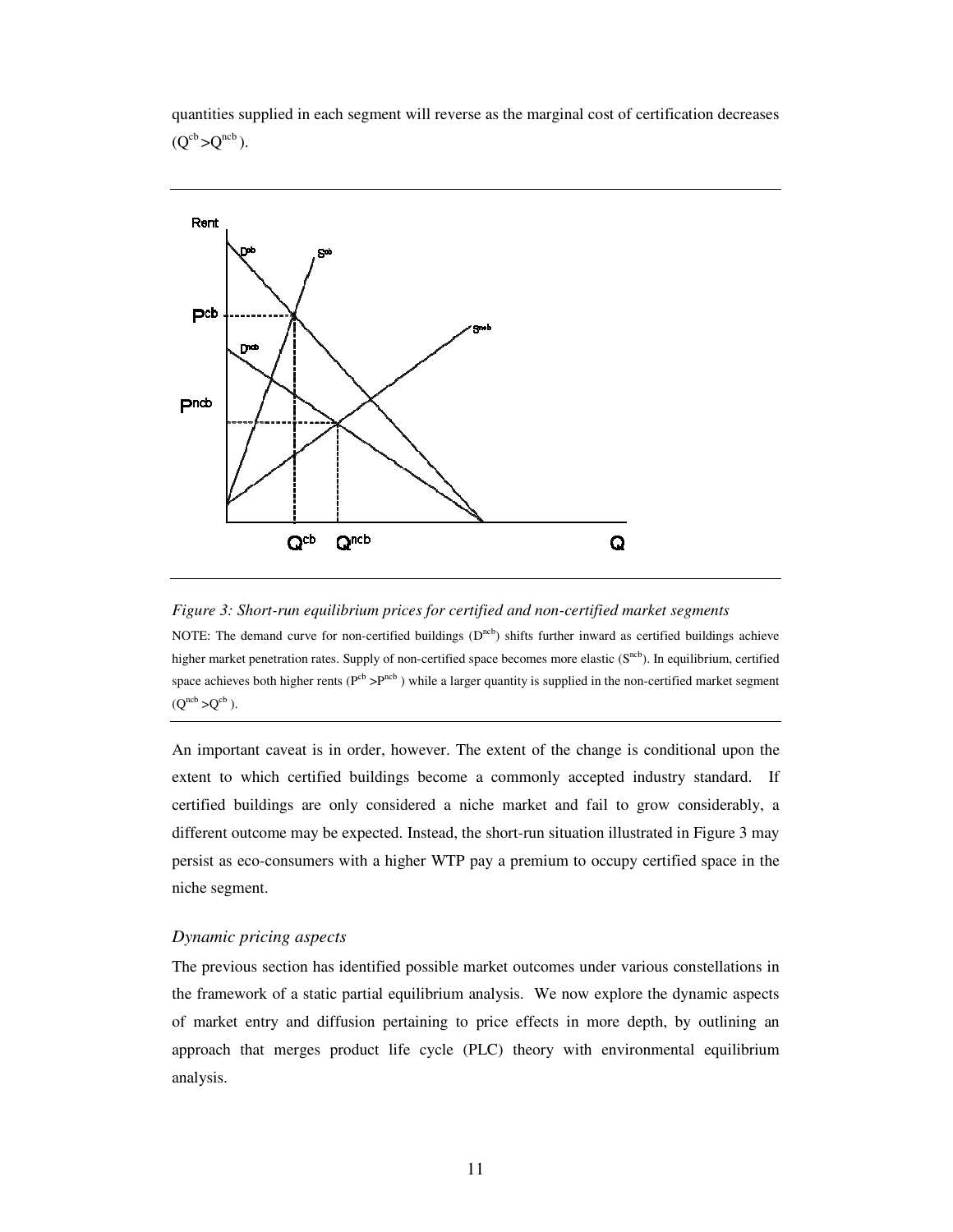As stated above, economies of scale in building production will tend to emerge in the medium term. A common assumption is that certification increases construction costs, at least initially. It is further assumed that complying with certification standards requires additional know-how and resources which specialized service providers in the construction and consulting industries possess and seek to exploit. This comparably more advanced production technology is expected to command a price premium that varies depending on the market share and phase in the product life cycle.



*Figure 4: Medium to long-run equilibrium prices for certified and non-certified market segments* 

NOTE: The supply functions of certified and non-certified products converges, eventually yielding a single supply curve  $(S^{cb},^{ncb})$ . As certified space becomes more widespread, the absolute levels of the price premium will erode mainly because of the change in the supply function and the quantities supplied in each segment will reverse as the marginal cost of certification decreases  $(Q^{cb} > Q^{ncb})$ .

Figure 5 shows the dynamic interaction of the marginal cost function (*mc*) with the marginal utility (*mu*) of certified buildings. In this context, marginal utility is composed of operational cost savings associated with implementing energy-efficient standards and practices (*csv*) and the additional image-productivity premium (*ip*) paid by consumers (occupiers) to rent certified space so that

$$
mu = \int_{0}^{1} f(ip, csv)dx
$$
 (1)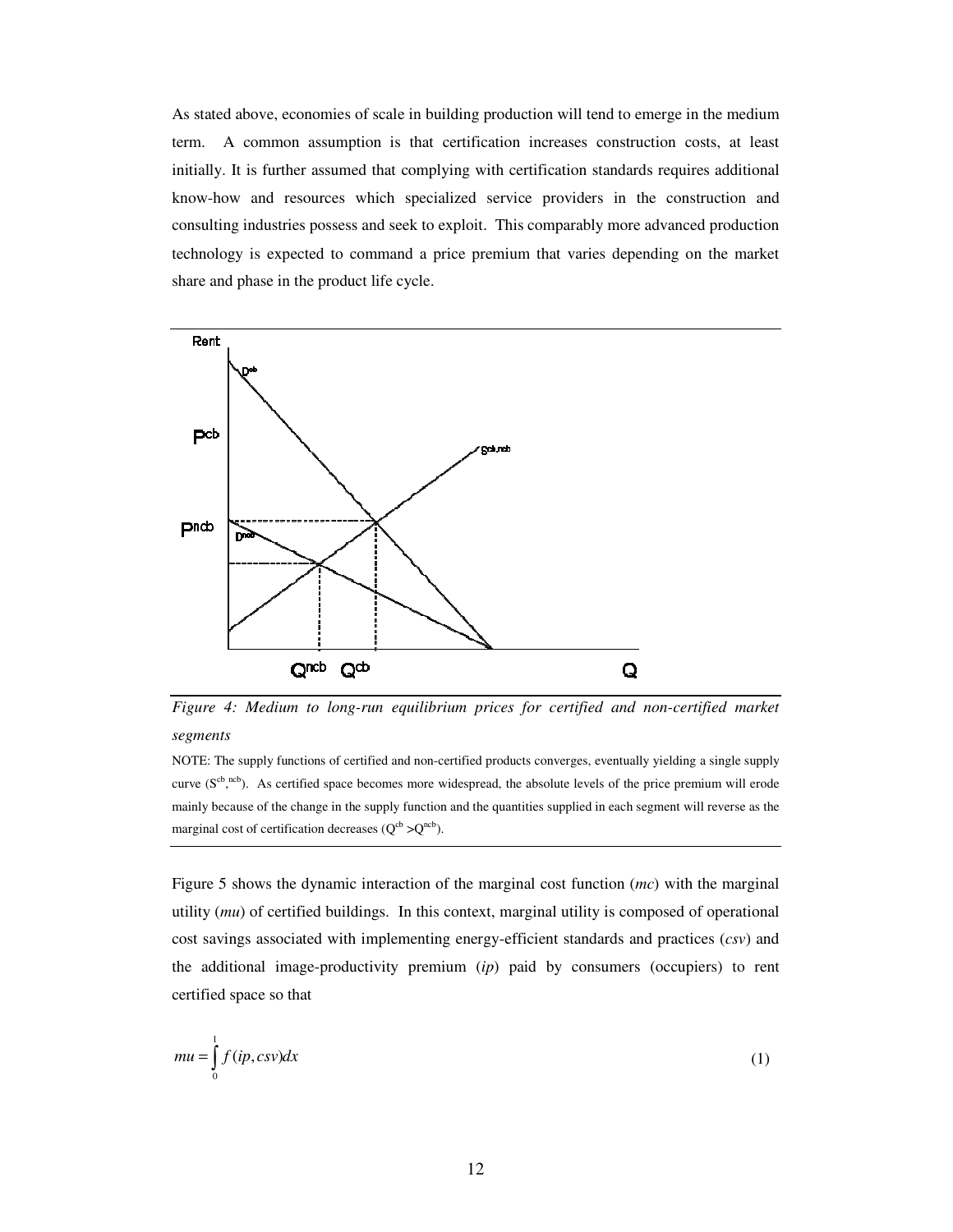While we assume the marginal *csv* to remain constant, the *ip* that initially arose due to product differentiation benefits will diminish over time. In the initial phase, costs outweigh the tangible and intangible savings as producers seek to recoup development and introduction costs. At this point, the production capacity of certified buildings is low because of the low degree of standardization. As the market share of certified buildings increases (by voluntary or compulsory certification or a combination of both as outlined in the previous section), certification costs decrease gradually and production costs will reduce due to increasing returns to scale in the production process of certifiable buildings. *BE 1* denotes the break-even point where *mc=csv*. Moving along the *mc* line, investment in building certification is justified in the area between *BE 1* and *BE 2* by the combination of cost savings and image gains due to being perceived as eco-friendly and in compliance with internal or external environmental policies although energy cost savings alone outweigh the additional cost. In the rental market, it is expected that cost savings positively impact the WTP of occupiers since their total occupancy cost is *ceteris paribus* decreasing with certification. A consumer surplus arises as defined above with

$$
CS = \int_{0}^{1} (ip, csv) - \int_{0}^{1} f(c)dx
$$
 (2)

As the cost of certification declines further with increasing market penetration, the consumer surplus increases and investment in certification is feasible even in the absence of an image premium simply due to cost savings. As certified buildings become the norm in the market, production constraints and the higher marginal cost of certifying buildings with low environmental performance may cause the *mc* to increase again, eventually exceeding both *csv* and *mu*. *BE3* marks the transition from the feasible certification space to a situation where the cost of investing in the certification of the *n*th building outweighs *mu*. In essence, as market penetration grows rental premiums should decrease as shown before in Figure 4.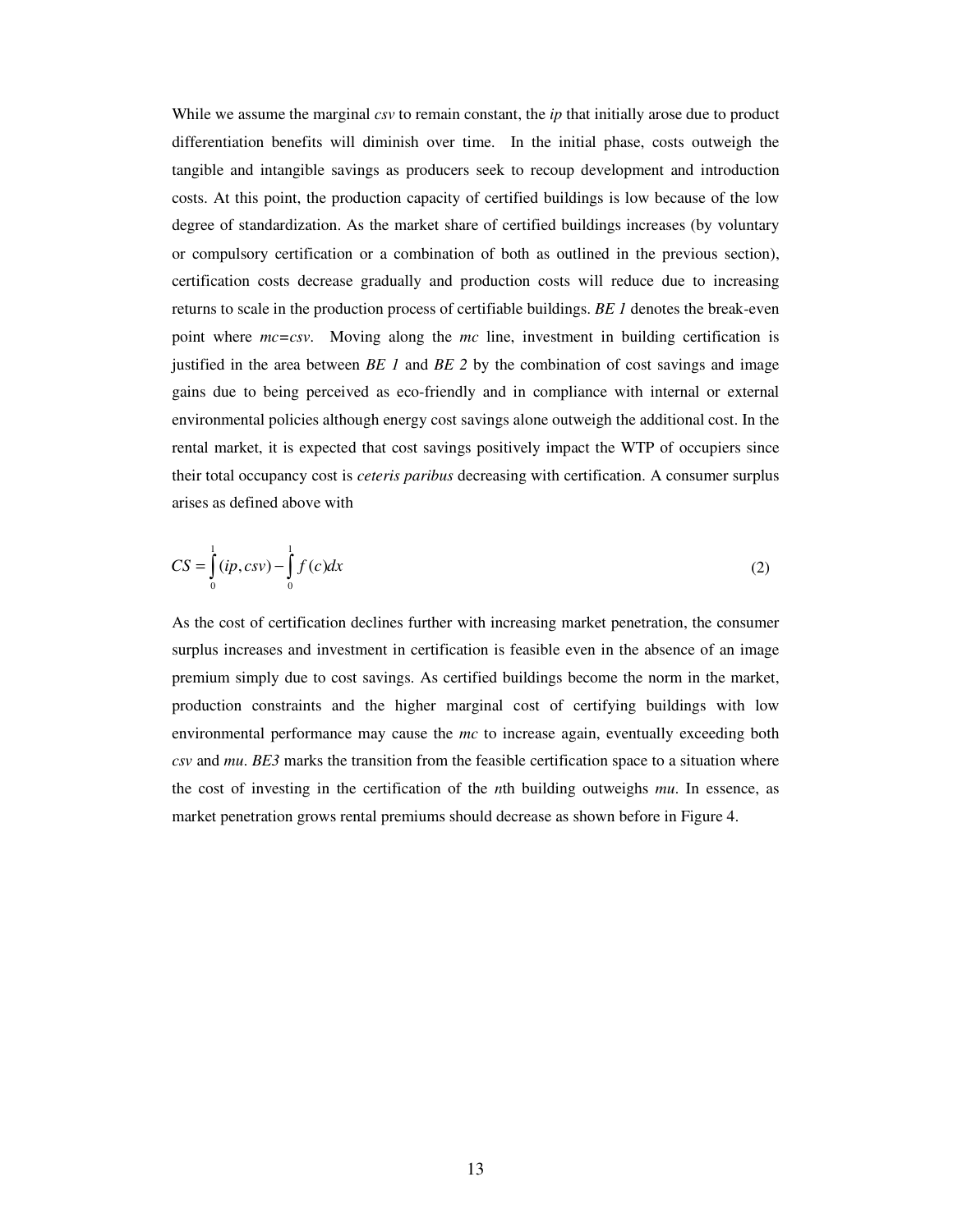

Figure 5: Marginal utility and marginal cost as a function of market penetration of the certified product

NOTE: .This figure depicts the dynamic interaction of the marginal cost function (*mc*) with the marginal utility (*mu*) of certified buildings. Hence, *mu* is composed of operational cost savings (*csv*) and the additional image and productivity premium (*ip*) paid by consumers (occupiers) to rent certified space. BE 1,2 and 3 denote the breakeven points of *mc* and *mu*.

#### *Asset Pricing*

Potential price effects of sustainable features in certified buildings can be transmitted to asset prices through a number of channels. In standard real estate appraisal models, asset value represents the discounted sum all future net incomes. Assuming constant growth, the value (V) can be expressed as

$$
V = \sum_{t=0}^{T} \frac{(R_t - C_t)(1 + g)^t}{(1 + i)^t}
$$
\n(3)

where *V* is the current value,  $R<sub>t</sub>$  is rent,  $C<sub>t</sub>$  is the periodic costs of owning the unit, management, vacancy, refurbishment etc (so that  $R<sub>t</sub> - C<sub>t</sub>$  = Net Operating Income), *g* is a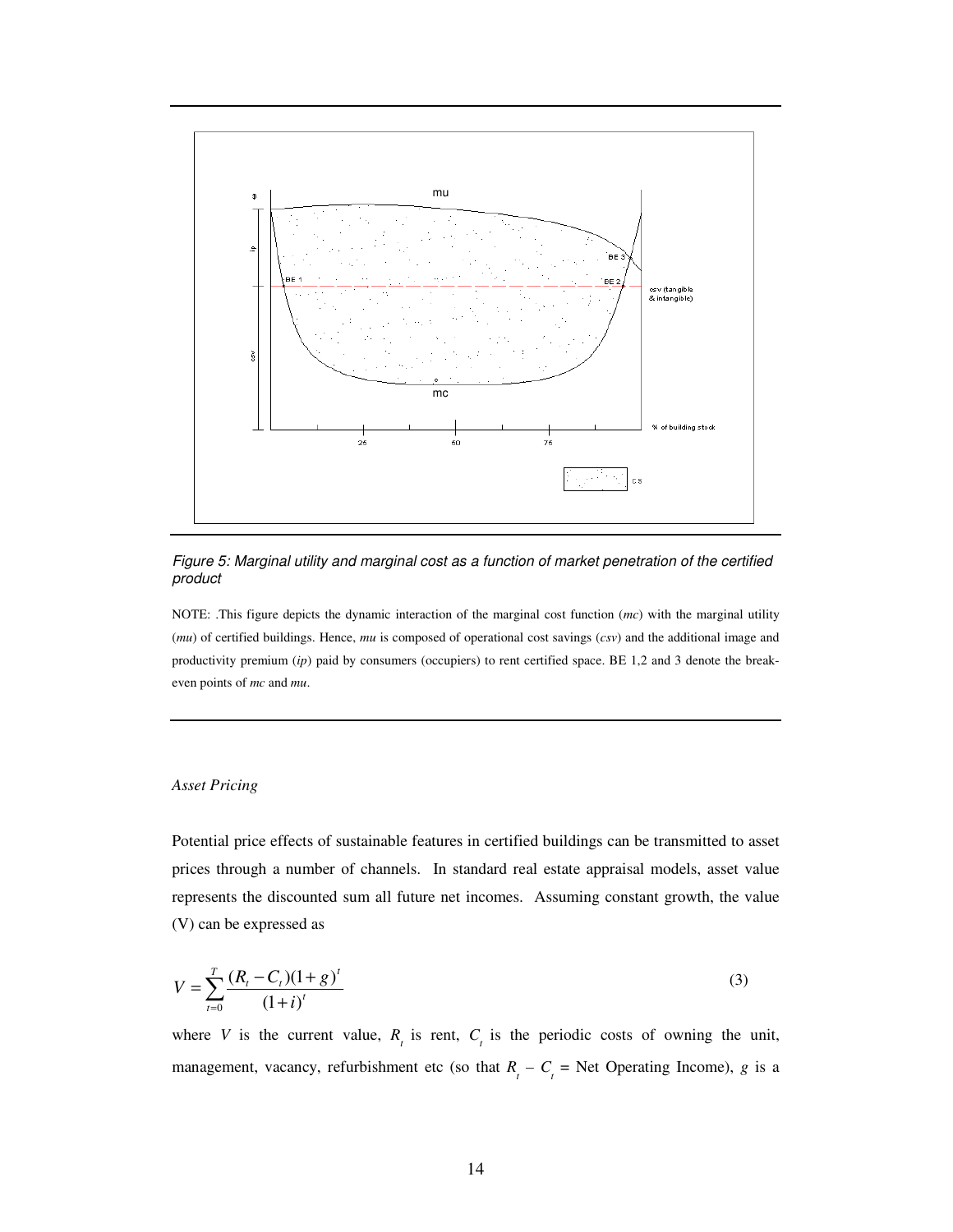constant growth rate, *i* is the target rate of return (composed of the risk-free rate of return plus a risk premium), and *t* is the life of the asset. When taken as a perpetuity, this approximates to

$$
V = \frac{NOI}{i - g} \tag{4}
$$

where  $i - g$  is a capitalization rate. As indicated above, the attributes of green buildings have the potential to affect many of the variables in the appraisal model:

*Rt* Assuming a well-functioning market and that the positive attributes outweigh negative attributes associated with certified buildings, occupiers should be willing to pay higher rents due to expected lower total occupancy costs and the benefits to occupiers of improved image and business performance.

*Ct* It is also expected that the increased attractiveness to occupiers should reduce the costs of ownership due to reduced vacancies and potentially reduced capital expenditure.

*i – g* The risk premium (and, therefore, capitalization rate) may also be affected. Whilst speculative, it has been claimed that the reductions in regulatory risk associated with certified buildings feature and the (implied) reductions in uncertainty of income may mean that investors apply a lower risk premium. However, on the other hand, there is the possibility that the less established technologies associated with green buildings may attract counteracting increases in risk premium.

#### **Actual Price Effects – Empirical Research**

There have been few studies have attempted to measure the price effects of green building rating. Studies that have identified higher rents and improved returns based on the views and experiences of expert professions still require empirical verification. Whilst recognizing the centrality of pricing to adoption, recent reviews of the literature have found little convincing research that identified a certification premium (see Berry, 2007). Nelson (2007) examined the performance differences between certified and non-certified buildings using a number of criteria. Drawing upon the CoStar database, the study compared LEED rated buildings and Energy Star buildings with a vastly larger sample of non-certified buildings in the CoStar database. Whilst acknowledging the significant differences between the sample and the wider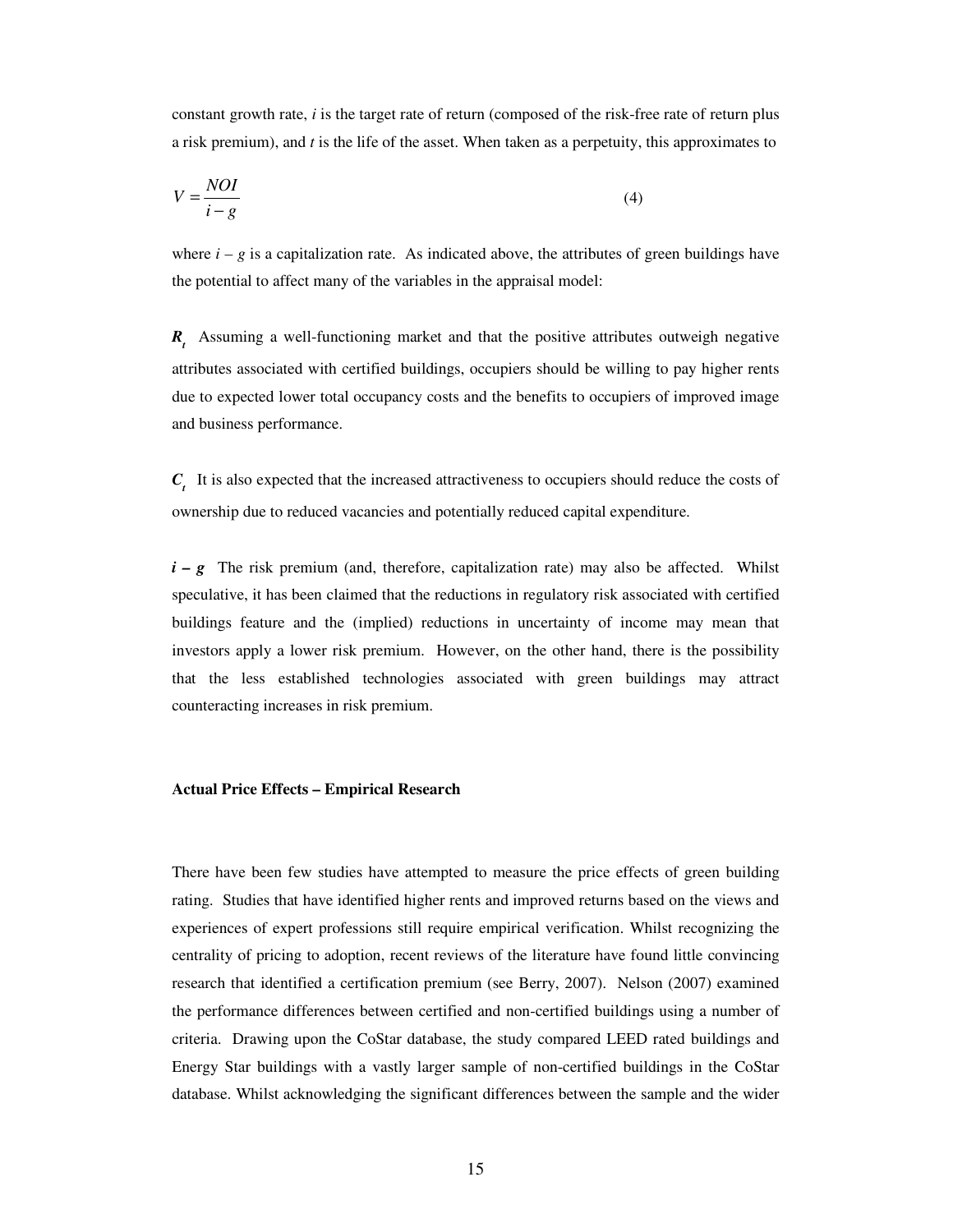population, it found that certified buildings tended to be newer, owner-occupied or single tenanted, concentrated geographically and sectorally (in the office sector). Recognizing that it did not control for these differences, the study identified lower vacancy rates and higher rents in LEED-rated buildings. These broad results have been confirmed by Miller, Spivey and Florance (2008) and Eichholtz, Kok and Quigley (2008). Both of these studies also drew upon the CoStar database to identify the effect of environmental certification on sale prices and rents respectively. To control for differences between their sample of certified buildings (927 buildings) and a much larger sample of non-certified buildings, Miller et al include a number of control variables such as size, location and age in their hedonic regression framework. They find that dummy variables for Energy Star and LEED ratings show the expected positive sign but tests show that these results are not significant at the 10 percent level. Eichholtz et al use a similar hedonic framework to test for the effect of certification on the contract rents of 694 office buildings. Using GIS techniques, they identify other office buildings in the CoStar database within a radius of 0.25 miles of each certified building. They identify a rent premium on the contract rents per square foot of 2.8 % for Energy Star and 0.3% for LEED-certified buildings. However, when they adjusted the rents to reflect lower vacancy rates in certified buildings the premium increases to 8.9% and 4.4% for Energy Star and LEED-certified buildings respectively. The results for LEED-certified buildings have to be interpreted with caution, however, as they fail to be significant at the 10% level.

 Whilst there are clearly plausible *a priori* reasons to expect price differences between certified and non-certified buildings, this is not necessarily certain. As noted below, previous research has shown that not all variations in asset attributes are necessarily reflected in asset prices (see, for example, Wheaton, 1984 below).

#### *The Empirical Model*

Rent determination is central to the revelation of WTP by occupiers. There is a long established literature on the determinants of office rents that investigates the effect on rental levels of locational, physical and lease characteristics of commercial property assets. Rosen (1974) first used the hedonic pricing framework commonly used in rental determination research. He generalized that the hedonic price function covering any good or service consisted of a variety of utility-bearing characteristics. In office rent determination literature, the use of hedonic modeling typically involves the use that structural, locational and lease characteristics be used as the independent variables determining value.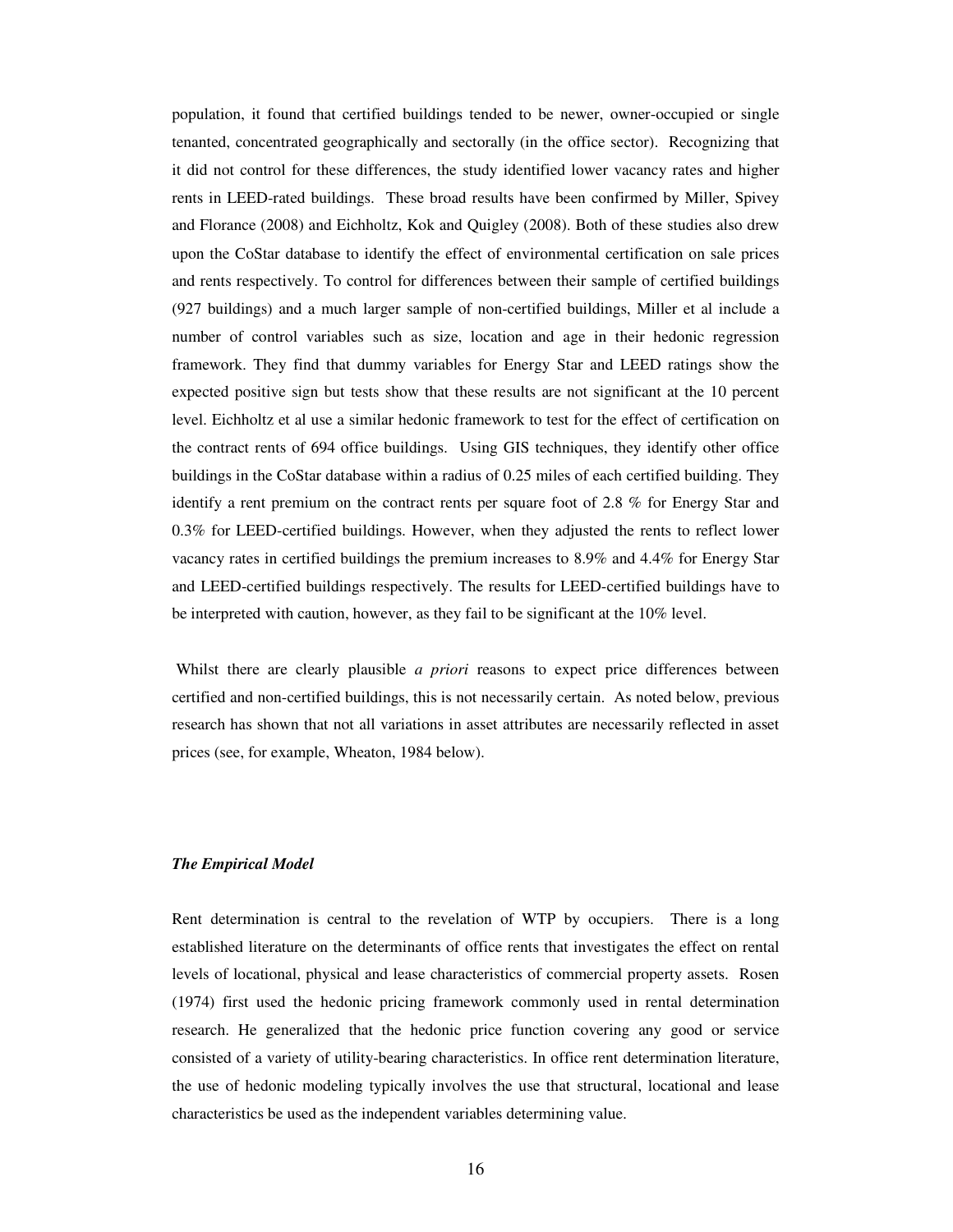#### *Hedonic analysis*

Hedonic regression modeling is the standard methodology for examining price determinants in real estate research. We use this method in our study primarily to isolate the effect of LEED and Energy Star certification. As described in the literature review section of this paper, higher rents or transaction prices may simply be due to the fact that certified buildings are newer, higher or located in more attractive locations or markets. The quintessential loglinear hedonic rent model takes the following form:

$$
\ln R_i = \alpha_i + \beta x_i + \phi Z_i + \varepsilon_i \tag{1}
$$

Where  $R_i$  is the natural log of average rent per square foot in a given building,  $x_i$  is a vector of the natural log of several explanatory locational and physical characteristics<sup>1</sup>,  $\beta$  and  $\phi$  are the respective vectors of parameters to be estimated.  $Z_i$  is a vector of time-related variables and  $i$ is a random error and stochastic disturbance term that is expected to take the form of a normal distribution with a mean of zero and a variance of  $\sigma$ . The hedonic weights assigned to each variable are equivalent to this characteristic's overall contribution to the rental price (Rosen 1974).

For the purpose of this study, we specify two hedonic models. The first model explains rents and the second explains price per square foot in sales transactions.

#### *Rent Model*

$$
\ln R_i = \beta_0 + \beta_1 \ln Y_i + \beta_2 \ln O_i + \beta_3 \ln S_i + \beta_4 \ln L_i + \beta_5 \ln F_i + GR_i + \varepsilon_{it}
$$
\n<sup>(2)</sup>

In this model,  $Y_i$  represents the year of construction or major refurbishment (whichever occurred more recently),  $O_i$  is the occupancy rate of the property,  $S_i$  is the number of stories of the property,  $L_i$  is the land area,  $F_i$  is the size of a typical floor in the building and  $\varepsilon_i$  is the

<sup>&</sup>lt;sup>1</sup> We acknowledge the body of literature on the rental effects of age, vacancy levels, size and number of stories (for vacancy rates see Sirmans, Sirmans and Benjamin, 1989; Sirmans and Guidry, 1993; Clapp, 1993; Mills, 1992; for floor area see Clapp, 1980; Gat, 1998; Bollinger, Ihlanfeldt and Bowes, 1998; for age see Bollinger, Ihlanfeldt and Bowes, 1998; Slade, 2000, Dunse *et al*, 2003; for height see Shilton and Zaccaria, 1994). However, we do not discuss this body of work in this context.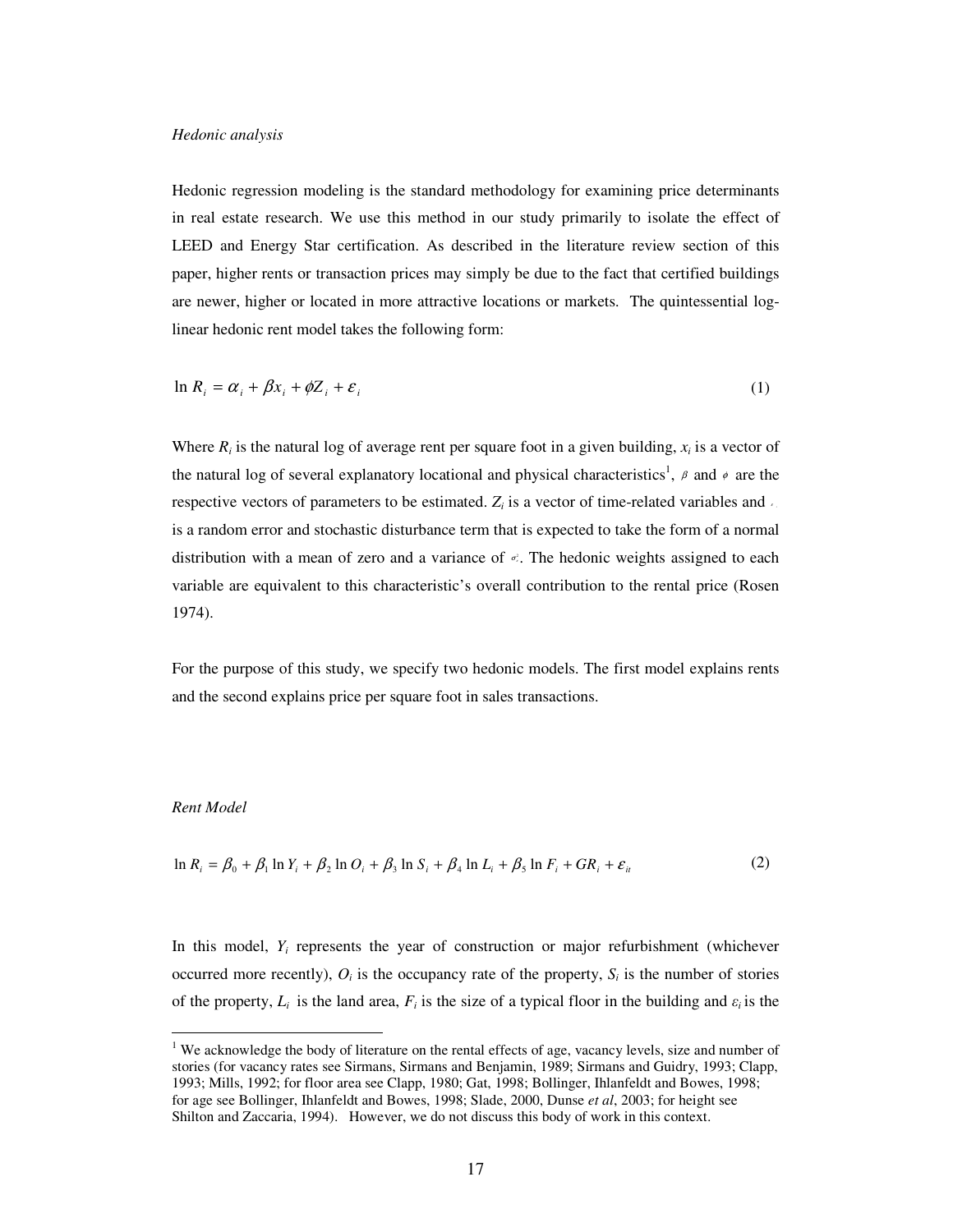error term which is assumed to be normally distributed with constant variance and a mean of zero. A rent premium for LEED and/or Energy Star rated buildings is captured by the *GR<sup>i</sup>* term, a dichotomous variable that takes the value of 1 for certified buildings and a value of 0 otherwise.

Similarly, the regression for estimating price per square foot in sales transactions is estimated in the following way:

*Transaction Price Model:* 

$$
\ln P_i = \beta_0 + \beta_1 \ln Y \sin \beta_1 + \beta_2 \ln Y_i + \beta_3 \ln Q_i + \beta_4 \ln S_i + \beta_5 \ln I_i + \beta_6 \ln F_i + \beta_7 \ln W_i + \varepsilon_i
$$

 $(3)$ 

where  $YS_i$  is the year of the sales transaction and  $W_i$  is a vector of proxy variables of unobserved locational traits (e.g. x and y coordinates). All other variables are the same as in Rent Model.

To detect differences in the weight of parameter estimates across markets, the intercept  $\beta_0$  is estimated separately for each market. This Least Squares Dummy Variable (LSDV) approach is used to control for unobserved traits across metropolitan markets. The LSDV allows intercepts of the regression to differ across markets while assuming constant variable coefficients. This is important not only because of the difference in price levels across markets but also because it controls for tax and other incentives that several states and cities grant for buildings that are certified including tax credits, reduced permitting fees and property tax abatements (Roberts, 2007).

#### *Data*

In the environmental valuation research, different methodological approaches have been taken to the estimation of WTP. This study attempts to measure the revealed preferences of market participants. Garrod and Willis (1999) evaluate the relative advantages and disadvantages stated versus revealed preference methods used in environmental valuation studies. A key issue is the existence and quality of the market data. In order to estimate revealed preferences, this study draws on CoStar's comprehensive national database which includes approximately 42.9 billion square feet of commercial space in 2 million properties making it the largest available real estate database in the United States. In an effort to provide details on the environmental performance of buildings, the CoStar Group began tagging LEED and Energy Star buildings about two years ago in collaboration with the US Green Building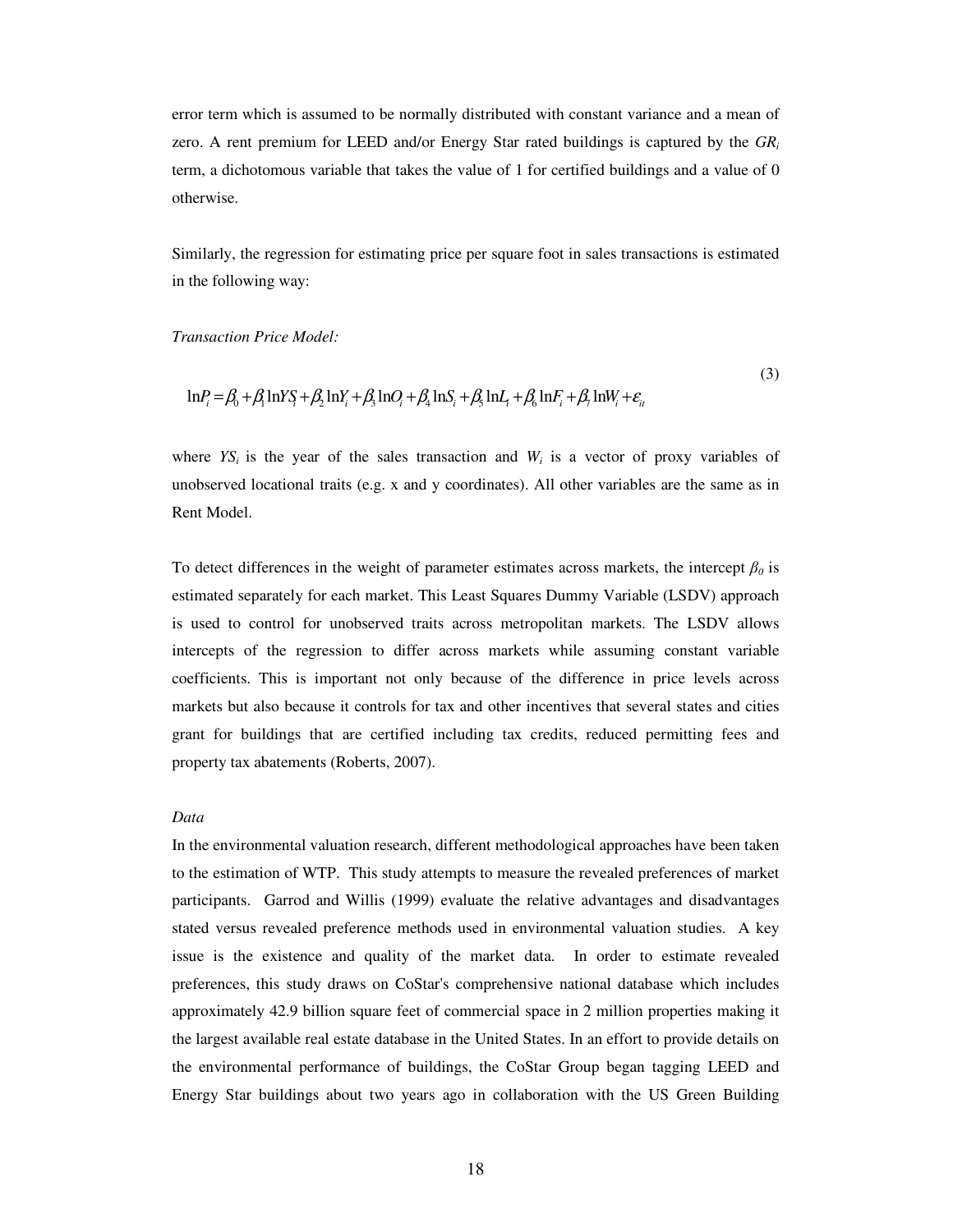Council (USGBC) and the US Environmental Protection Agency (EPA). This enables researchers to identify numbers and types of LEED and Energy Star certified buildings in the database. For the purpose of a rigorous analysis of certified buildings, a key issue is the benchmark against which the sample of certified buildings can be compared. There are currently 326 LEED-certified and 1027 Energy Star certified office and retail properties in the database. Our benchmark sample consists of 3626 commercial buildings in 60 metropolitan markets spread throughout the United States. Only metropolitan markets that contain certified buildings have been selected. This means that our hedonic model is measuring price differences between certified buildings and randomly selected non-certified buildings in the same metropolitan area controlling for differences in age, height, quality, metropolitan etc. However, it does not control for differences in micro-location.

In the first step, we drew details of 543 certified buildings with complete information of which 110 were LEED-NC certified and 433 were Energy Star certified representing 194 million square feet of commercial space. Weighted by the size of the properties, the four largest markets in our sample containing both LEED and Energy Star buildings were Houston (14%), Los Angeles (12%), Chicago (9%) and Denver (6%). Considering only the subsample of LEED certified buildings, the largest markets are Chicago (20%), New York City (10%), Seattle/Puget Sound (7%) and Washington DC (7%). In the second step, buildings were selected in the same metropolitan areas as the certified sample. Although the market weightings may be different between the benchmark and the certified samples, our regression model controls for market-specific effects. Both the certified and the benchmark samples include retail and office buildings with the former making up roughly 20% of the benchmark and 15% of the certified sample. Since this corresponds to less than 20 observations of certified retail properties, we will refrain from analyzing retail properties separately from office buildings. A preliminary analysis of retail property suggests, however, that the results resemble those of the combined analysis to a certain extent. Of the LEED buildings, 24%  $(n=26)$  are certification-level, 36%  $(n=39)$  are Silver, 36%  $(n=40)$  are Gold and 4%  $(n=5)$  are Platinum level. It is clear that the Platinum sample is too small to draw any inferences about pricing differences based on level of certification. In total, we have used 3,257 observations of transaction prices and 3,626 (asking) rent observations.

#### **Results**

#### *Descriptive Statistics*

The descriptive statistics are displayed in Table 1. There are clearly some differences between certified and non-certified buildings. The former tend to be newer. In particular, the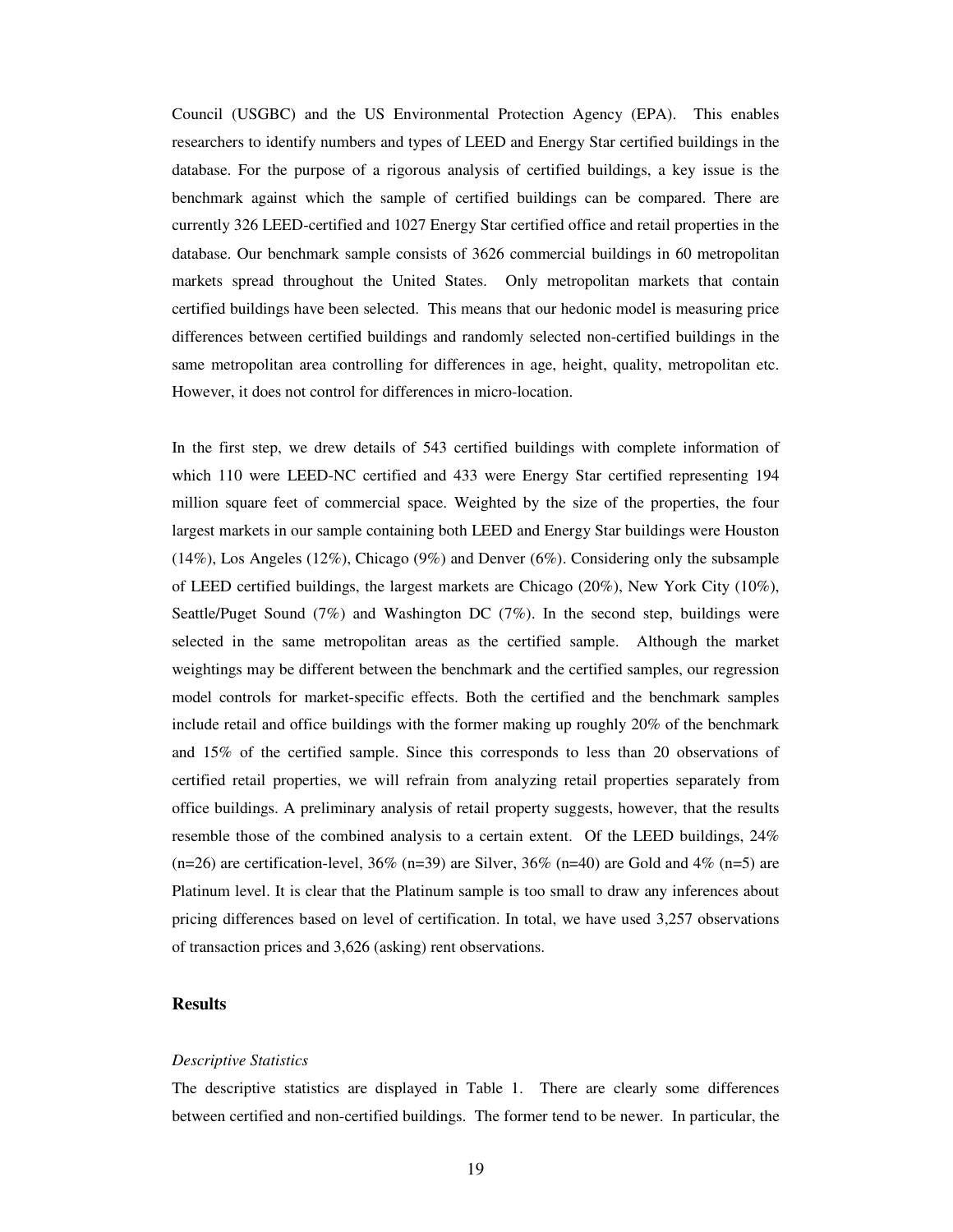median con of LEED certified buildings is 2005. The comparable figure for the benchmark sample is 1988. Whilst there is little difference between buildings with Energy Star certification and the benchmark sample in terms of age, the former tend to be dominated by tall buildings suggesting that they are mainly located in downtown locations. This is supported by the fact that Energy Star buildings tend to have the lowest land area. Without controlling for the differences between the samples, certified buildings have the higher mean asking rents and lower vacancy rates than non-certified buildings.

| Overall            | <b>RENT</b><br>\$ psf | <b>PRICE</b><br>\$ psf | % LEASED | <b>LAND AREA</b><br>(acres) | <b>STORIES</b> | <b>YEAR</b><br><b>TOTAL</b> |
|--------------------|-----------------------|------------------------|----------|-----------------------------|----------------|-----------------------------|
| Mean               | 24.68                 | 285.44                 | 71.79    | 6.94                        | 5.54           | 1985                        |
| Median             | 22.50                 | 205.00                 | 86.06    | 1.86                        | 2.00           | 1988                        |
| Std. Dev.          | 12.59                 | 248.73                 | 33.21    | 85.64                       | 8.34           | 20.09                       |
| Skewness           | 3.60                  | 1.89                   | $-1.21$  | 59.85                       | 3.46           | $-1.98$                     |
| Kurtosis           | 37.46                 | 6.80                   | 3.10     | 3.70                        | 19.36          | 8.04                        |
| Observations       | 3626                  | 3257                   | 3626     | 3626                        | 3626           | 3626                        |
| <b>LEED</b>        | <b>RENT</b><br>\$ psf | <b>PRICE</b><br>\$ psf | % LEASED | <b>LAND AREA</b><br>(acres) | <b>STORIES</b> | <b>YEAR</b><br><b>TOTAL</b> |
| Mean               | 27.07                 | 318.38                 | 73.78    | 15.36                       | 10.57          | 1997                        |
| Median             | 24.50                 | 312.68                 | 88.40    | 1.91                        | 6.00           | 2005                        |
| Std. Dev.          | 11.62                 | 174.35                 | 32.47    | 68.57                       | 12.29          | 19.41                       |
| <b>Skewness</b>    | 0.96                  | 0.42                   | $-1.26$  | 7.96                        | 2.01           | $-3.57$                     |
| Kurtosis           | 4.53                  | 2.53                   | 3.31     | 67.84                       | 6.55           | 16.18                       |
| Observations       | 110                   | 30                     | 110      | 110                         | 110            | 110                         |
| <b>Energy Star</b> | <b>RENT</b><br>\$ psf | <b>PRICE</b><br>\$ psf | % LEASED | <b>LAND AREA</b><br>(acres) | <b>STORIES</b> | <b>YEAR</b><br><b>TOTAL</b> |
| Mean               | 29.34                 | 346.11                 | 88.40    | 4.87                        | 18.08          | 1989                        |
| Median             | 25.50                 | 263.07                 | 92.08    | 2.36                        | 13.00          | 1989                        |
| Std. Dev.          | 18.53                 | 243.44                 | 13.15    | 6.67                        | 14.71          | 11.27                       |
| <b>Skewness</b>    | 5.48                  | 1.32                   | $-3.01$  | 3.53                        | 1.17           | $-1.91$                     |
| Kurtosis           | 47.32                 | 4.15                   | 17.47    | 22.72                       | 4.09           | 11.09                       |
| Observations       | 433                   | 288                    | 433      | 433                         | 433            | 433                         |

*Table 1: Descriptive statistics of overall sample with LEED and Energy Star sample* 

NOTE: Descriptive statistics of the samples used in this analysis (LEED-certified, Energy Star and all buildings). The values indicate considerable differences among the groups in the distribution of occupancy rates, land area, height and vintage that need to be controlled in the regression analysis.

#### *Aggregate time series sample*

In the first step, aggregate time series data of the full set of 350 LEED and 1015 Energy Star buildings was analyzed. Figure 5 illustrates that all types of certified buildings exhibit lower vacancy rates than the benchmark group of Class A and Class B office buildings. It is interesting to note that the vacancy rates of certified buildings exhibit an overall decreasing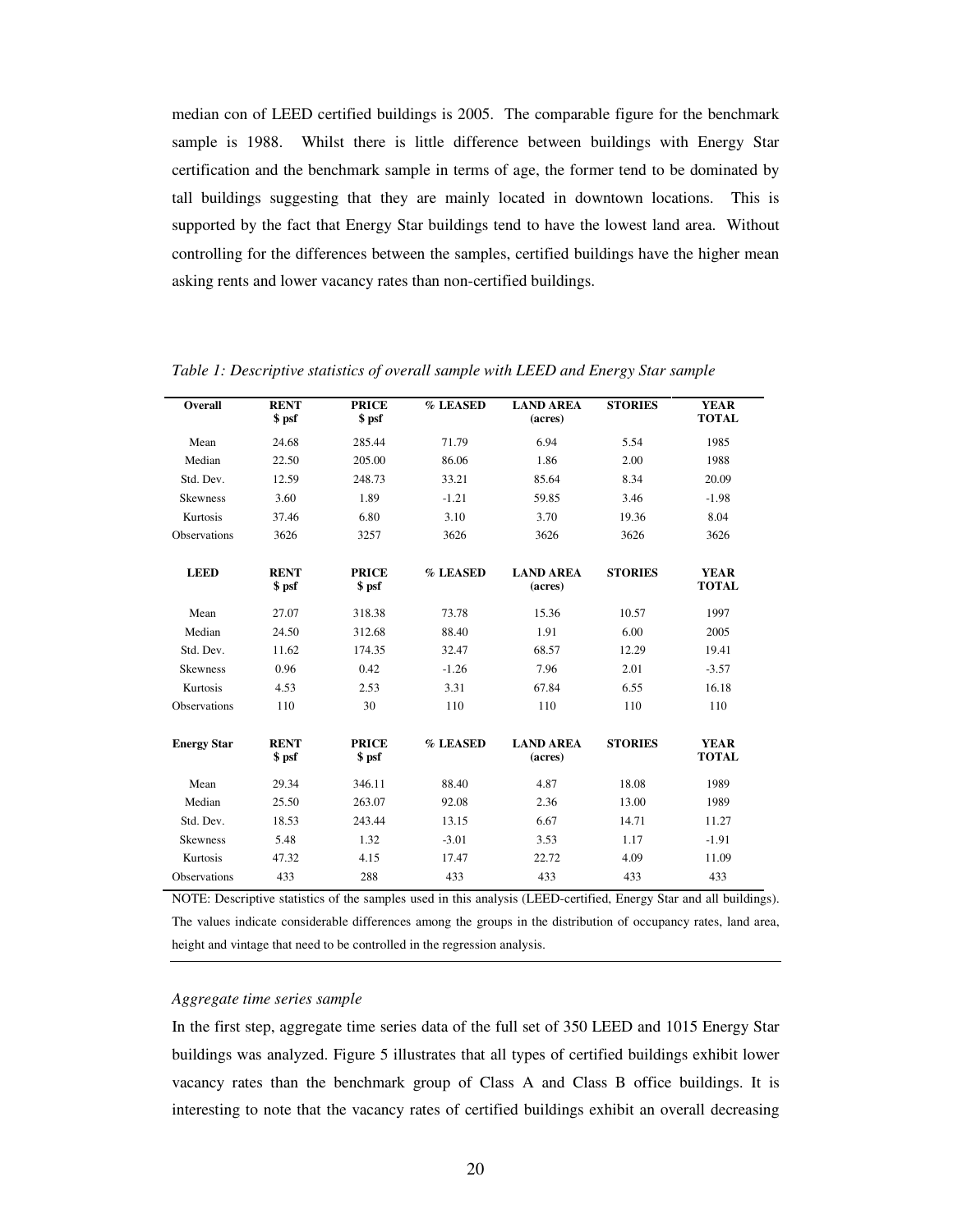trend in recent periods while the benchmark group, particularly the Class B type vacancy rate is increasing. Roughly half of the LEED sample buildings and 80% of the Energy Star sample are Class A properties.

Turning to Figure 6, we note that the average nominal rental rate per square foot is consistently higher for LEED Silver and Gold certified properties compared to their overall Class A and B peers. This may be taken as a further indication of the enhanced attractiveness of certified buildings.



*Figure 5: Average Rents: Certified and Non-Certified Buildings Compared* 



*Figure 6: Average Vacancy Rates: Certified and Non-Certified Buildings Compared*  NOTE: Plots showing average quarterly rental rates and vacancy rates from Q4 200 until Q1 2008. Compared to average Class A and Class B office buildings, LEED and Energy Star certified buildings exhibit lower vacancy rates and overall higher rental rates (with some exceptions).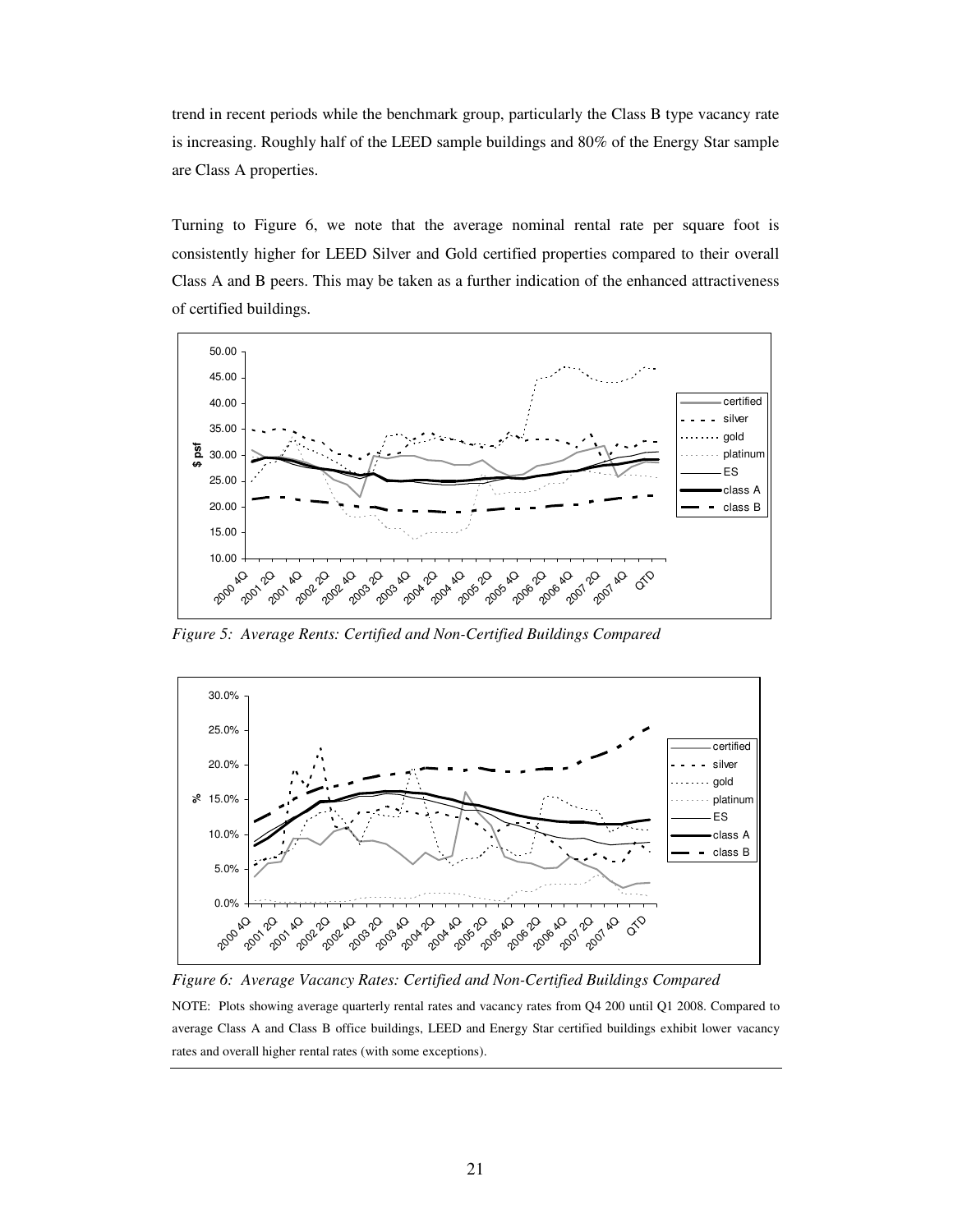#### *Hedonic regression results and the rent premium*

Having analyzed the aggregate sample of certified buildings, we now turn to the results derived from the smaller cross-sectional sample described in the data section. To further investigate the hypothesis of a rent and price premium for certified buildings, we estimate hedonic regressions as outlined above.

Two separate regressions are estimated to model rent and transaction price separately. All continuous numeric variables were transformed to log values to (1) reduce non-normality found in initial examinations of the dataset, (2) to reduce heteroskedasticity and (3) to be able to interpret the results as elasticities. Appendix 1 shows the results of the estimation of the rent model. When controlling for the most important rent determinants such as age, occupancy rate, height, size and location, we still find a significant rent premium of 11.8% in LEED/Energy Star-certified buildings compared to non-certified peers. All the control variables used in the regression show the expected signs although not all of them reach the desired significance levels. This regression explains roughly 55% of the cross-sectional variation in rents in the entire sample.

The White test displayed at the bottom of the results reveals evidence of significant heteroskedasticity in the data. While the estimators can be expected to remain unbiased despite the presence of heteroskedasticity, the t-statistics and significance levels have to be interpreted with caution as they may be inflated. The appendix reports White heteroskedasticity-consistent standard errors and covariance to adjust for this violation of OLS assumptions. A further validity test is the Ramsey Reset test for omitted variables, misspecification and existence of non-linearities. The reported values show that the hypothesis of a faulty functional form is rejected at the 1% level but not at the 5% level.

Since we are primarily interested in the impact of environmental certification, we investigate the coefficient of the certified building variable further by using a Wald test. Under the null hypothesis of this test, the coefficient of green certification is zero. If we are able to reject the hypothesis at the 5 percent level, we can interpret this as evidence of a premium. The results reported in the appendix show that the existence of a "green" rent premium is confirmed at the 5% level.

Appendix 2 shows a re-estimation of the regression with separate dichotomous variables for LEED and Energy Star certification. Both types of certification are found to exert a positive and significant impact on rents. It also becomes evident that the largest part of the rent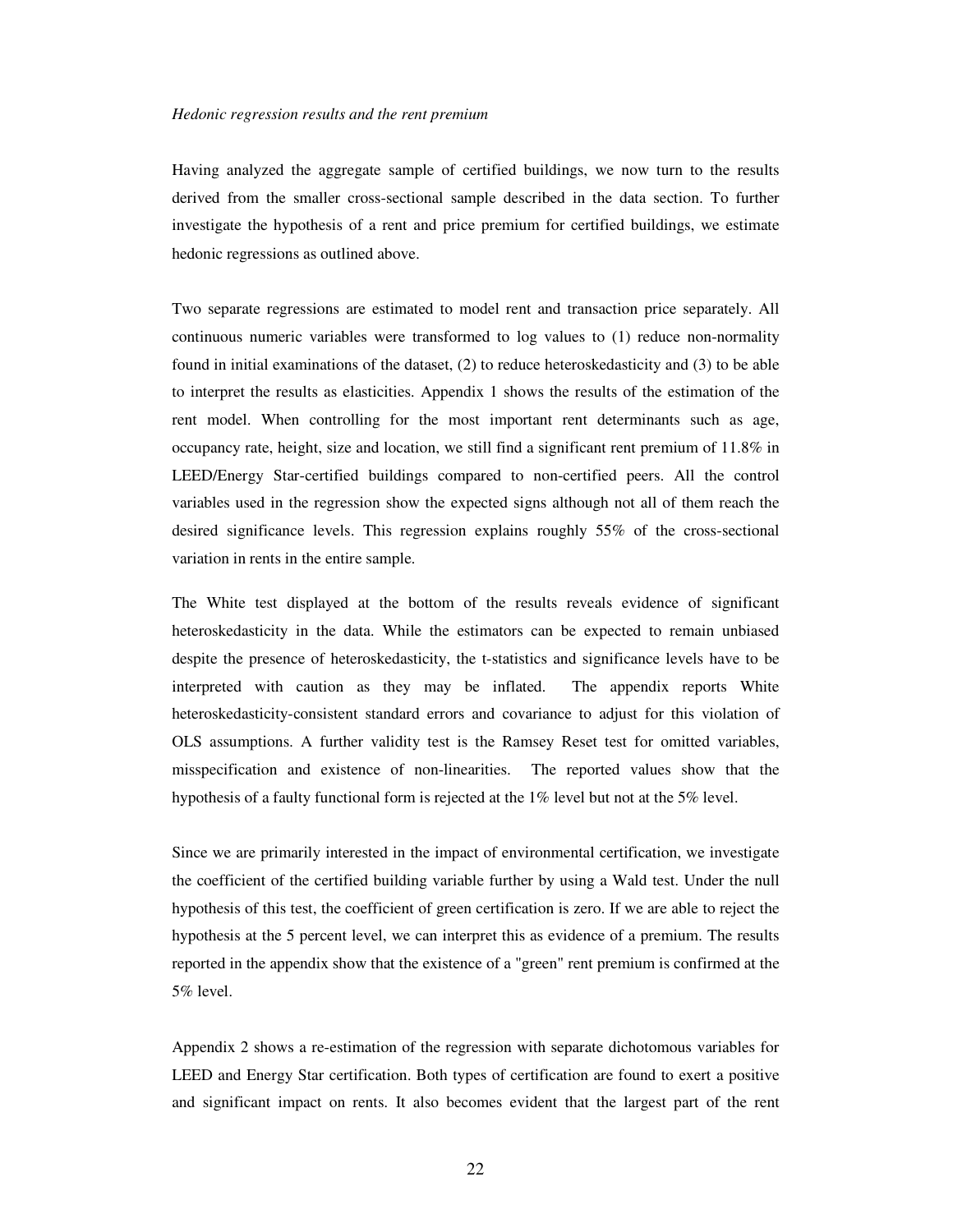premium of certified buildings is generated by Energy Star buildings when controlling for other factors. One possible explanation for this disproportionate weight of Energy Star in the premium is that LEED buildings are on average relatively new buildings so a large part of the observed premium *without* the controls may in fact be explained by the characteristics of the buildings (age, occupancy etc.) whereas this may not necessarily be the case for Energy Star buildings. It is also important to keep in mind that the Energy Star sample we used is much larger than the LEED sample which may also affect the results.

A further common assumption that we set out to test is that the rent premium of LEED buildings is increasing with the level of certification. Appendix 3 reports the estimation results with a LEED level variable. In this specification, the dichotomous LEED variable is modified to reflect the certification standard, i.e. Certified=1, Silver=2, Gold=3, and Platinum=4. Whilst acknowledging the small number of platinum rated buildings, the linear coefficient indicates an average 3% increase in rent for each increase in certification level.

#### *Hedonic regression results and the transaction price premium*

Based on the considerations of the first part of this paper, we expect to detect a premium not only for rents but also for transaction prices of certified buildings. To test this hypothesis, we re-estimate the regression with transaction price per square foot as the dependent variable. Appendix 4 reports the results of the estimation. The functional form of the price regression differs slightly from the rental equation since it also includes the year of the transaction as an important control variable. Similar to our findings for rents, we identify a general certification premium of 11.4%. The diagnostic tests displayed at the bottom of the results reveal again the presence of heteroskedasticity in the residuals but the Ramsey test does not reach the critical significance threshold. Although this potentially merits further investigation, we assume that the model is sufficiently robust for addressing the research question at hand.

Appendix 5 reports the details of type of certification and its impact on the sale price of a property. Both LEED and Energy Star certification are found to be significant at the 5% level indicating a positive and significant impact on price per square foot. The coefficients suggest a 31% price premium for LEED buildings and a 10% premium for Energy Star. Although high for the LEED buildings, these premiums are consistent with previously published results and the mean and median values observed for the data set. They may be indicative of a 'hot' market generated by the expansion of 'green funds' in commercial real estate.

#### **Conclusion and Future Work**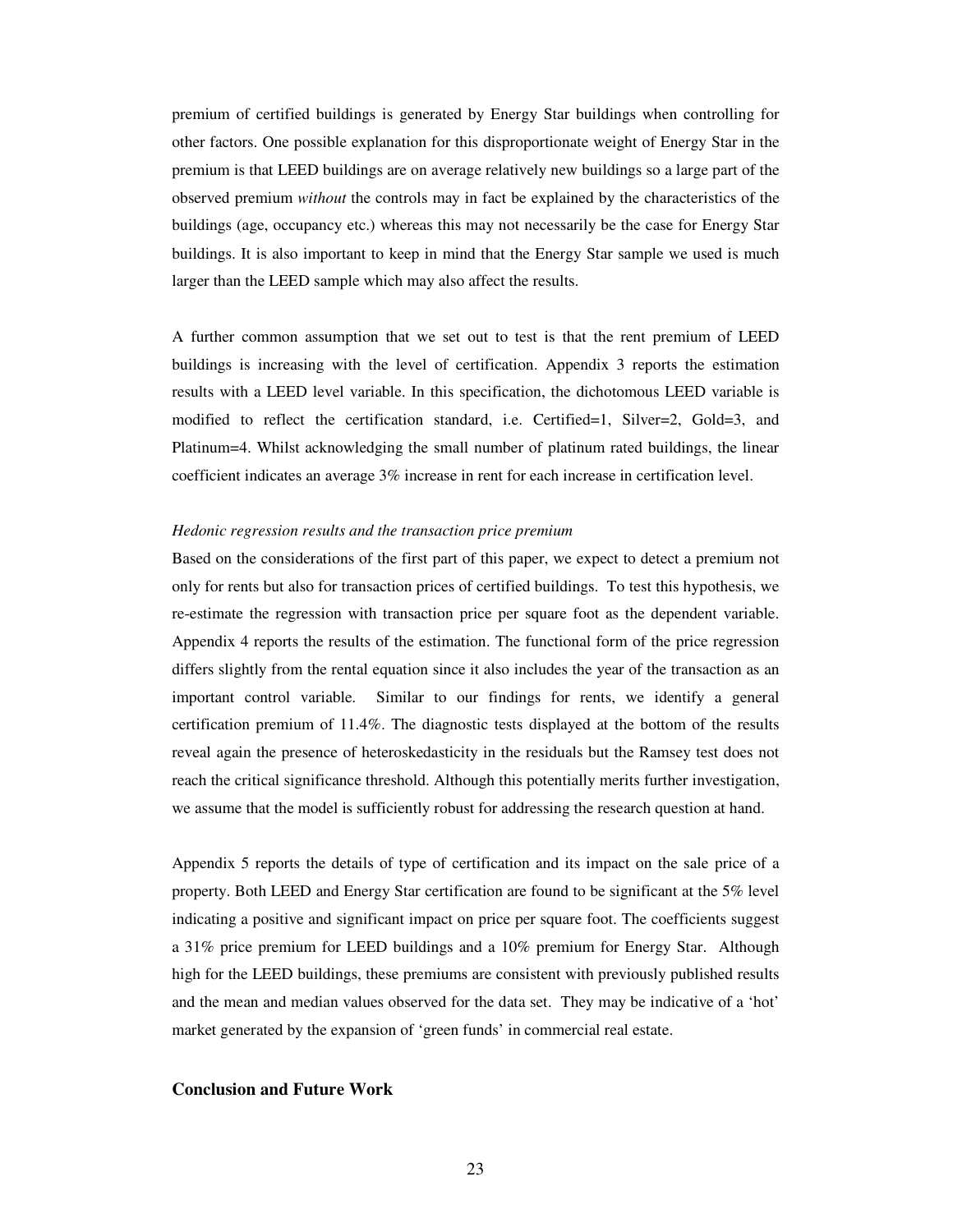Growing global concern about climate change is increasingly transforming the preferences of consumers and investors. In addition, throughout the regulatory hierarchy, international, national and local institutions are expanding the scope of environmental regulation affecting commercial real estate assets. Similar to other product markets, a voluntary environmental certification system for new buildings and refurbishments has emerged in most mature real estate markets. Despite the publicity and promotion, the voluntarily certified sector is miniscule in terms of the current total commercial real estate stock. However, it is likely that certified green buildings will become progressively more important.

Price signals are fundamental to the supply of green buildings. Whilst surveys of the real estate occupiers suggest that they are prepared to pay more for green certified assets, there has been little evidence to support their assertions. Further, *a priori* inference suggests that certified buildings should obtain a rental and an asset price premium. The rental price premium is expected to be largely determined by the level of demand from occupiers for certified buildings. This, in turn, will be a function of the extent of the consumer surplus generated by certified buildings. In addition, the increased costs associated with production of certified buildings will affect the price premium. The supply response is also significant and price premiums should change over time linked to changes in marginal production costs and the extent of market penetration.

From the asset price perspective, it is expected that investors' holding costs should be lower due to attractiveness to occupiers associated with business performance, image and lower running costs. This can lead to a rental premium and/or lower vacancy rates. In turn, investors in certified buildings are likely to be 'future proof' from potential increasing regulatory requirements. The lower risks due to reduced voids and lower regulatory risks may reduce the risk premium that investors require from certified real estate assets relative to non-certified real estate assets.

To date, the relatively small numbers of certified buildings and the fact that they tend to be built for the public sector or for owner-occupation has hindered empirical investigation of the price impacts of certification. Drawing upon the CoStar Group's database, our study provides preliminary support for the price premium hypothesis. The uncontrolled sample suggest the results suggest that certified green buildings obtain higher rents, have lower vacancy rates and sell for more than non-certified buildings. When we control for potential differences between certified buildings and non-certified buildings, the finding of price premium relative to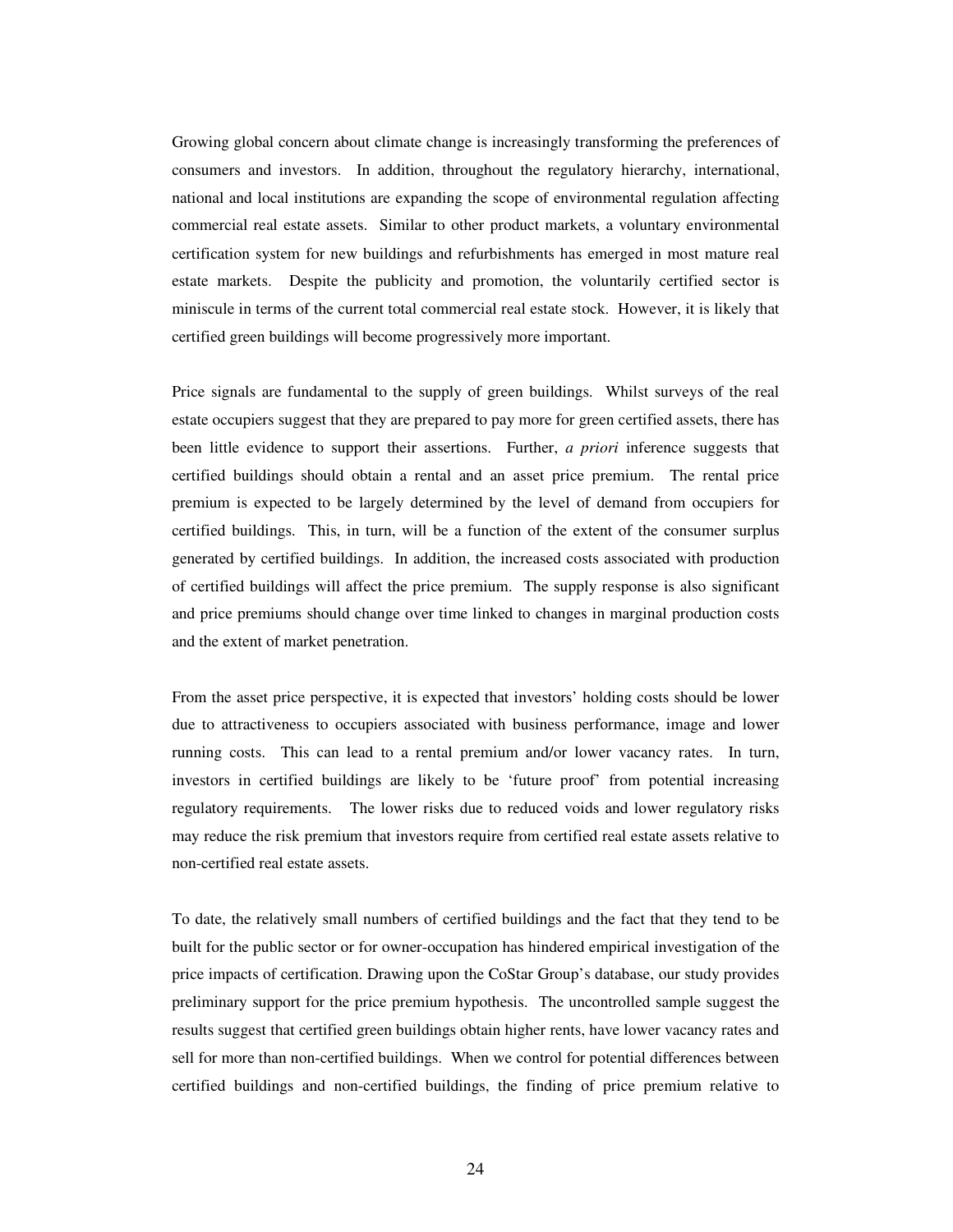buildings in the same metropolitan area is confirmed. In addition, there is evidence to suggest that the more highly rated that buildings are, the greater the premium.

However, we cannot be sure that the price premiums themselves are sustainable. The finding of high levels of price premiums may be indicative of short-term demand pressure effects from both occupiers and investors in the context of an under-supplied market. As the market for certified buildings matures, it will be necessary to disentangle the short-run and long-run dynamics of the pricing process. Further, it would be interesting to investigate the extent to which observed premiums can be attributed to the benefits of a better image, higher productivity or lower operating costs. This attribution is likely to vary temporally and spatially as the relative importance of energy costs fluctuates along with social and business expectations.

Although the results are plausible and fit with expectations, this is a study of a fairly embryonic sector. An predictable caveat is that the sample needs to be larger. For instance, we identified rent or transaction price information for only four LEED Platinum buildings. Further work is needed on model specification because of the presence of heteroskedasticity in the residuals which potentially distorts significance levels. Initial tests using an alternative Weighted-Least-Squares regression model showed similar results. There is clearly scope for more empirical research in these areas as more data becomes available. It would also be desirable to analyze the premia of various property types, most notably of retail property contingent on a larger sample of this property type.

#### **Acknowledgement**

**The authors wish to thank the CoStar Group for providing the large dataset needed to perform this analysis. All errors remain our own.**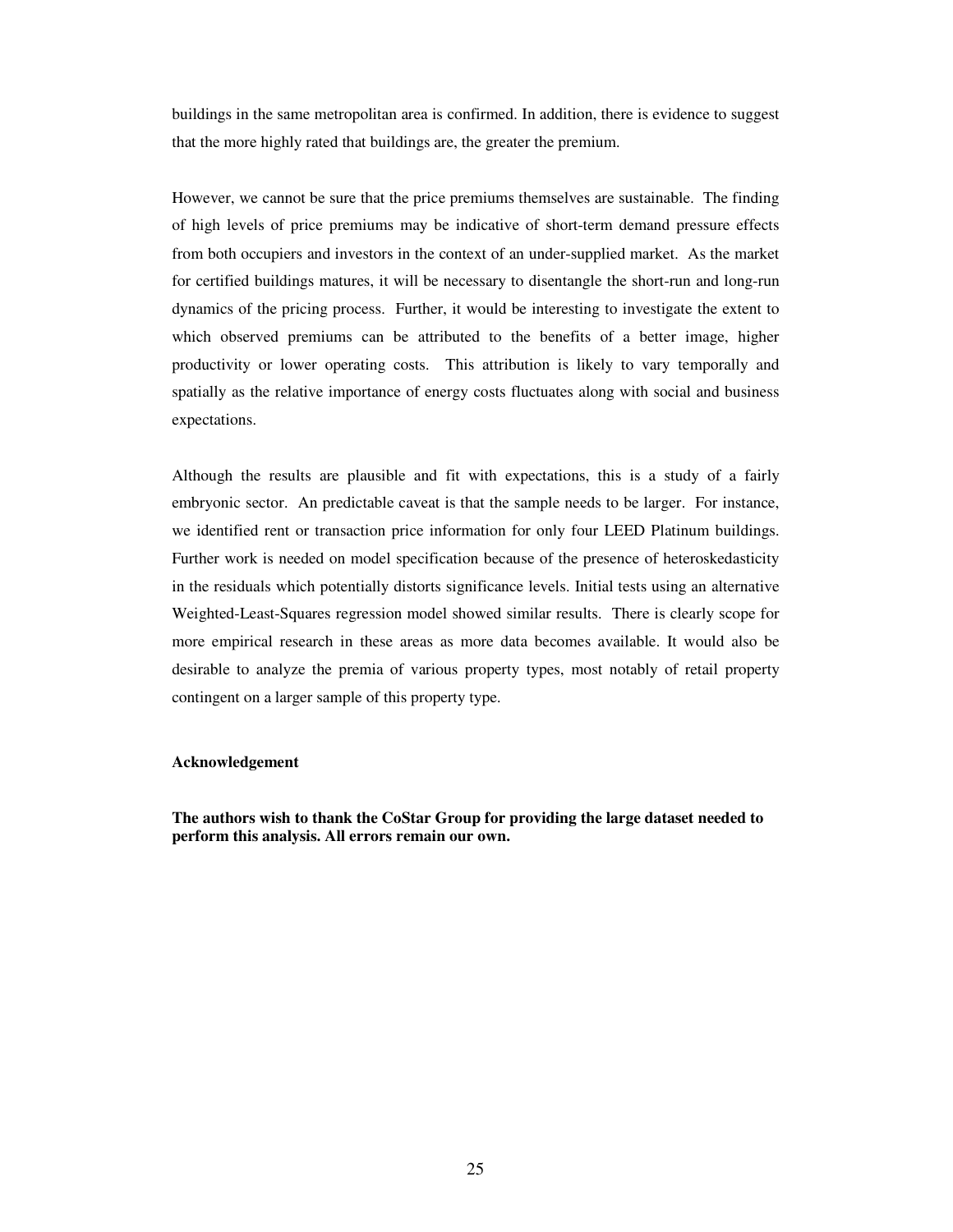#### **References**

Ambrose, B., P. Hendershott and M. Klosek. 2002. Pricing Upward-Only Adjusting Leases. *Journal of Real Estate Finance and Economics* 25**:** 33-49.

Anderson, S. and R. Newell. 2004. Information programs for technology adoption: the case of energy-efficiency audits. *Resource and Energy Economics* 26: 27-50.

Berry, T. 2007. *Towards a green building and infrastructure investment fund: A review of challenges and opportunities.* Compass Resource Management.

Bond, S., P. Loizou and McAllister, P. 2008 Lease Maturity and Initial Rent: Is There a Term Structure for UK Commercial Property Leases?, *Journal of Real Estate Finance and Economics,* forthcoming.f

Bollinger, C.R., K.R. Ihlanfeldt and Bowes, D.R. 1998. Spatial Variations in Office Rents in the Atlanta Region. *Urban Studies* 35: 1097-1118.

Booth, P. and D. Walsh. 2001. An option pricing approach to valuing upward only rent review properties with multiple reviews. *Insurance: Mathematics and Economics.* 28: 151- 171.

Can, A. and I. Megbolugbe. 1997. Spatial Dependence and House Price Index Construction. *Journal of Real Estate Finance and Economics* 14: 203-222.

Casetti, E. 1997. The Expansion Method, Mathematical Modeling and Spatial Econometrics. *International Regional Science Review* 20: 9-33.

Clapp, J. M. 1980. The Intrametropolitan Location of Office Activities. *Journal of Regional Science* 20: 387-399.

Clapp, J. M. 1993. *The Dynamics of Office Markets.* Washington: Urban Institute Press.

Clapp, J. M. 2003. A Semiparametric Method of Valuing Residential Locations: Application to Automated Valuation. *Journal of Real Estate Finance and Economics* 27: 303-320.

Clapp, J. M. 2004. A Semiparametric Method for Estimating Local House Price Indices. *Real Estate Economics* 32: 127-160.

Dunse, N., C. Leishman and C. Watkins. 2002. Testing the Existence of Office Submarkets: A Comparison of Evidence from Two Cities. *Urban Studies* 39: 483-506.

ECOFYS. 2003. *Cost Effective Climate Protection in the EU Building Stock.* Report for EURIMA.

Eicholtz, P., N. Kok, and J. Quigley, Doing Well By Doing Good? Green Office Buildings, Working paper, *Fisher Center for Real Estate and Urban Economics*, UC Berkeley, April, 2008.

Ellison, L., S. Sayce and J. Smith. 2007. Socially Responsible Property Investment: Quantifying the Relationship between Sustainability and Investment Property Worth. *Journal of Property Research*, 24: 191 – 219.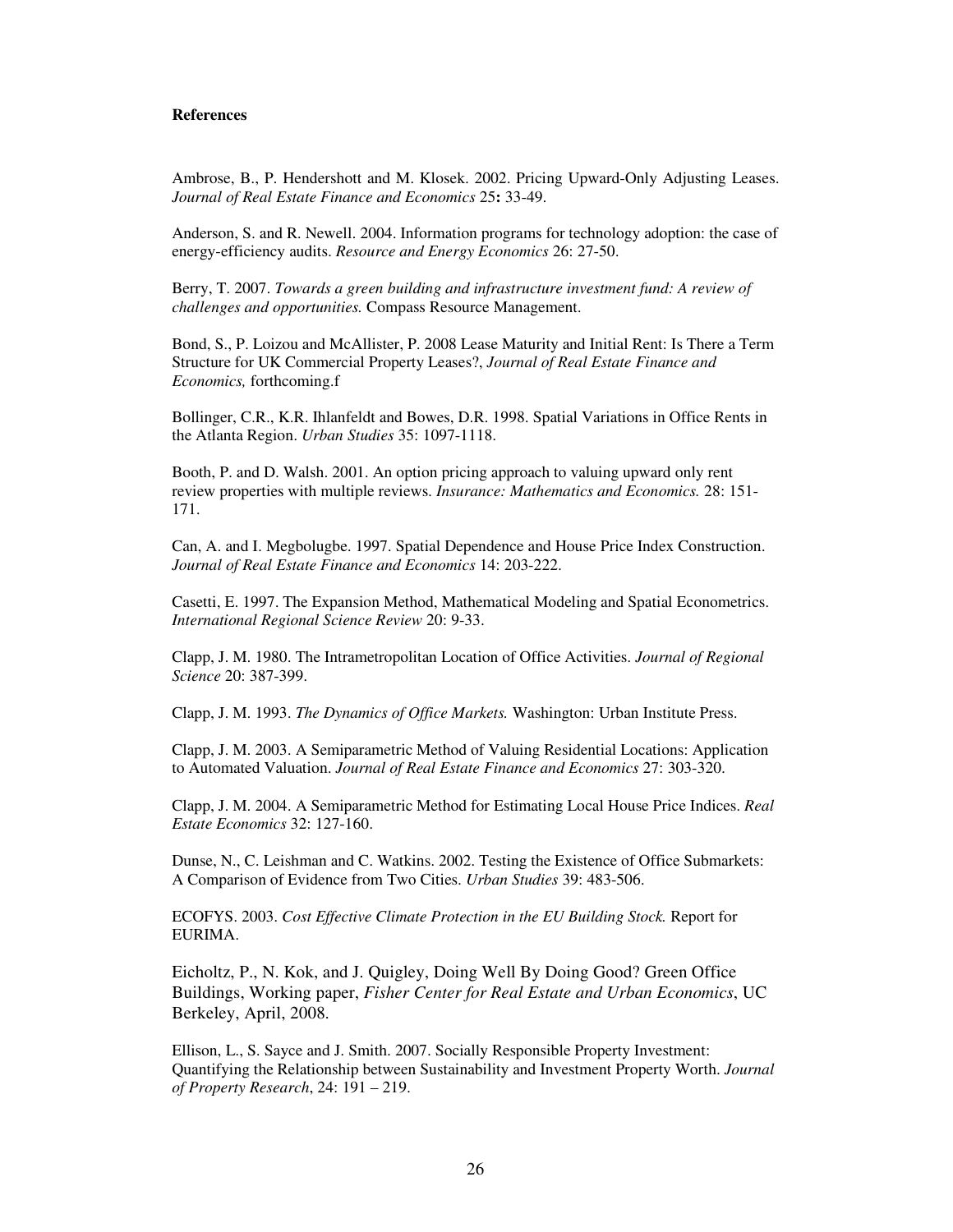Englund, P., A. Gunnelin, M. Hoesli, and B. Söderberg. 2004. Implicit Forward Rents As Predictors of Future Rents. *Real Estate Economics* 32: 183-215.

Garrod, G. and K. Willis. 1999. Methodological issues in valuing the benefits of environmentally sensitive areas. *Journal of Rural Studies* 15: 111-117.

Gat, D. 1998. Urban Focal Points and Design Quality Influence Rents: The Tel Aviv Office Market. *Journal of Real Estate Research* 16: 229-247.

Glascock, J., S. Jahanian and C.F. Sirmans. 1990. An analysis of market rents: Some empirical evidence. *AREUEA Journal* 18: 105-119.

Grenadier, S.R. (1995). The valuation of leasing contracts: a real options approach. *Journal of Financial Economics* 38: 297-331.

Guy, S. 1998. Developing Alternatives: Energy, Offices and the Environment. *International Journal of Urban and Regional Research* 22: 264-282.

GVA Grimley. 2007. *Towards Sustainable Offices.* Research Bulletin, Spring, 2007.

Kats, G. 2003. *The Costs and Financial Benefits of Green Buildings – A Report to California's Sustainable Building Task Force.* Capital E, October 2003.

Kotchen, M. 2006. Green Markets and Private Provision of Public Goods. *Journal of Political Economy* 114: 816-834.

McGraw Hill Construction. 2006. *Green Building Smart Report.*

Mills, E. 1992. Office rent determinants in the Chicago area. *AREUEA Journal* 20: 156-171.

Morrison Hershfield. 2005. *A Business Case for Green Buildings.* Internal Morrison Hershfield Report.

Nelson, A. 2007. *The Greening of U.S. Investment Real Estate – Market Fundamentals, Prospects and Opportunities.* RREEF Research Report No. 57.

RICS. 2005. *Green Value: Green Buildings, Growing Assets.* London: RICS.

Roberts, T. 2007. Green Buildings Get Tax Relief. *Green Source*, April 2007, 22-23.

Rosen, S. 1974. Hedonic prices and explicit markets: production differentiation in pure competition. *Journal of Political Economy* 82: 34–55.

Rosen, K. T. 1984. Toward a Model of the Office Building Sector. *Journal of the American Real Estate and Urban Economics Association* 12: 261-269.

Sanstad, A., M. Hanemann and M. Auffhammer. 2006. *End-Use Energy Efficiency in a 'Post-Carbon'California Economy: Policy Issues and Research Frontiers.* in Managing Greenhouse Gas Emissions in California, 2006.

Shilton, L. and A. Zaccaria. 1994. The Avenue Effect, Landmark Externalities, and Cubic Transformation: Manhattan Office Valuation. *Journal of Real Estate Finance and Economic*  8: 151-65.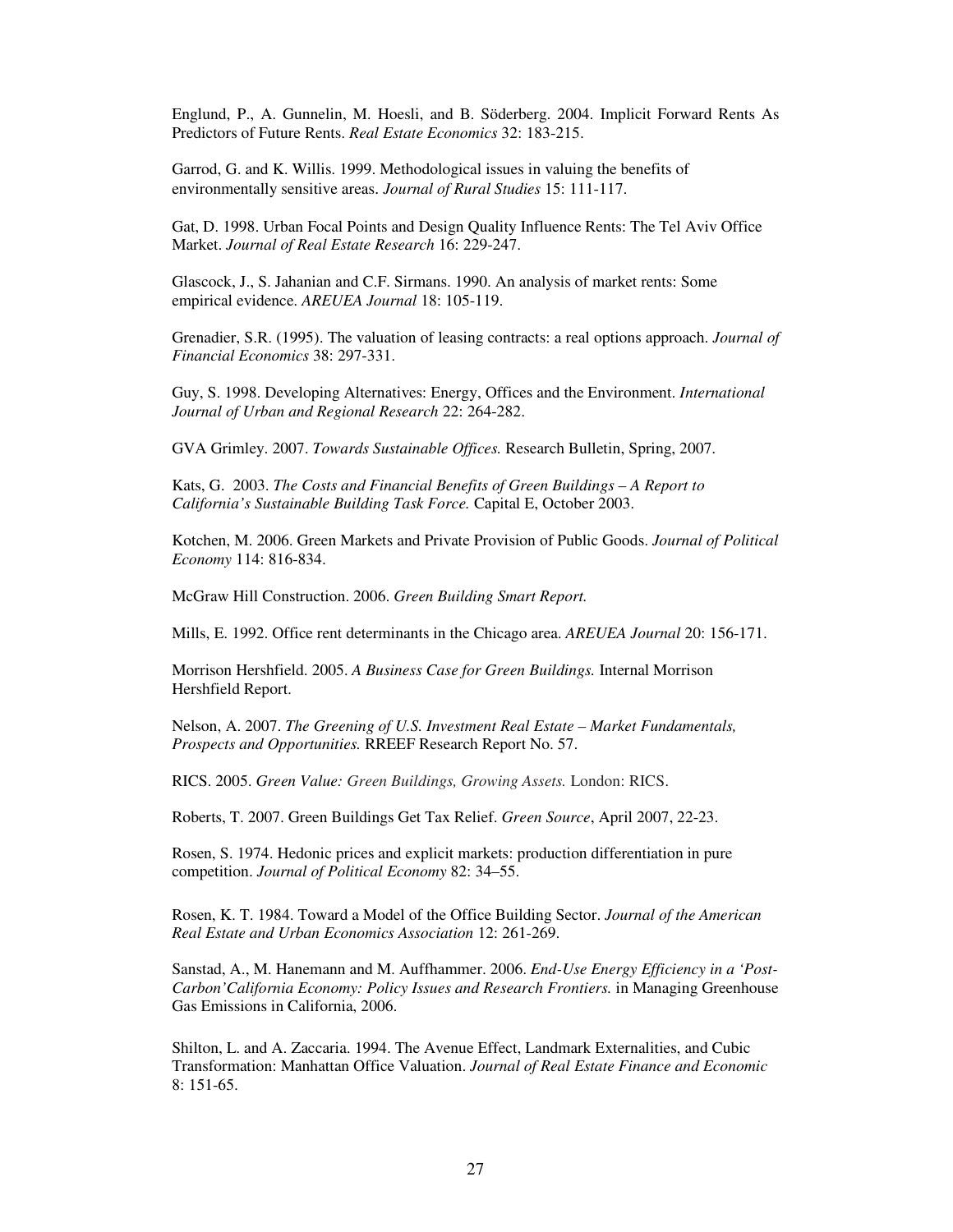Sirmans, C.F. and K.A. Guidry. 1993. The Determinants of Shopping Center Rents. J*ournal of Real Estate Research* 8: 107-115.

Sirmans, G.S., C.F. Sirmans and J. Benjamin. 1989. Determining Apartment Rent: The Value of Amenities, Services and External Factors. J*ournal of Real Estate Research,* 4: 33-43.

Slade, B.A. 2000. Office Rent Determinants during Market Decline and Recovery. *Journal of Real Estate Research* 20: 357-380.

Stern, N., S. Peters, V. Bakhshi, A. Bowen, C. Cameron, S. Catovsky, D. Crane, S. Cruickshank, S. Dietz, N. Edmonson, S.-L. Garbett, L. Hamid, G. Hoffman, D. Ingram, B. Jones, N. Patmore, H. Radcliffe, R. Sathiyarajah, M. Stock, C. Taylor, T. Vernon, H. Wanjie, and D. Zenghelis. 2006. *Stern Review: The Economics of Climate Change*, HM Treasury, London.

UNEP. 2007. *Buildings and Climate Change Status, Challenges and Opportunities.* Paris: UNEP.

Upstream. 2004. *Sustainability and the Built Environment: An Agenda for Action.* RICS Foundation, London.

Vandell, K. and J. Lane. 1989. The economics of architecture and urban design: some preliminary findings. *AREUEA Journal* 17: 121-136.

Wheaton, W. 1984. The incidence of inter-jurisdictional differences in commercial property taxes. *National Taxation Journal* 37: 515–527.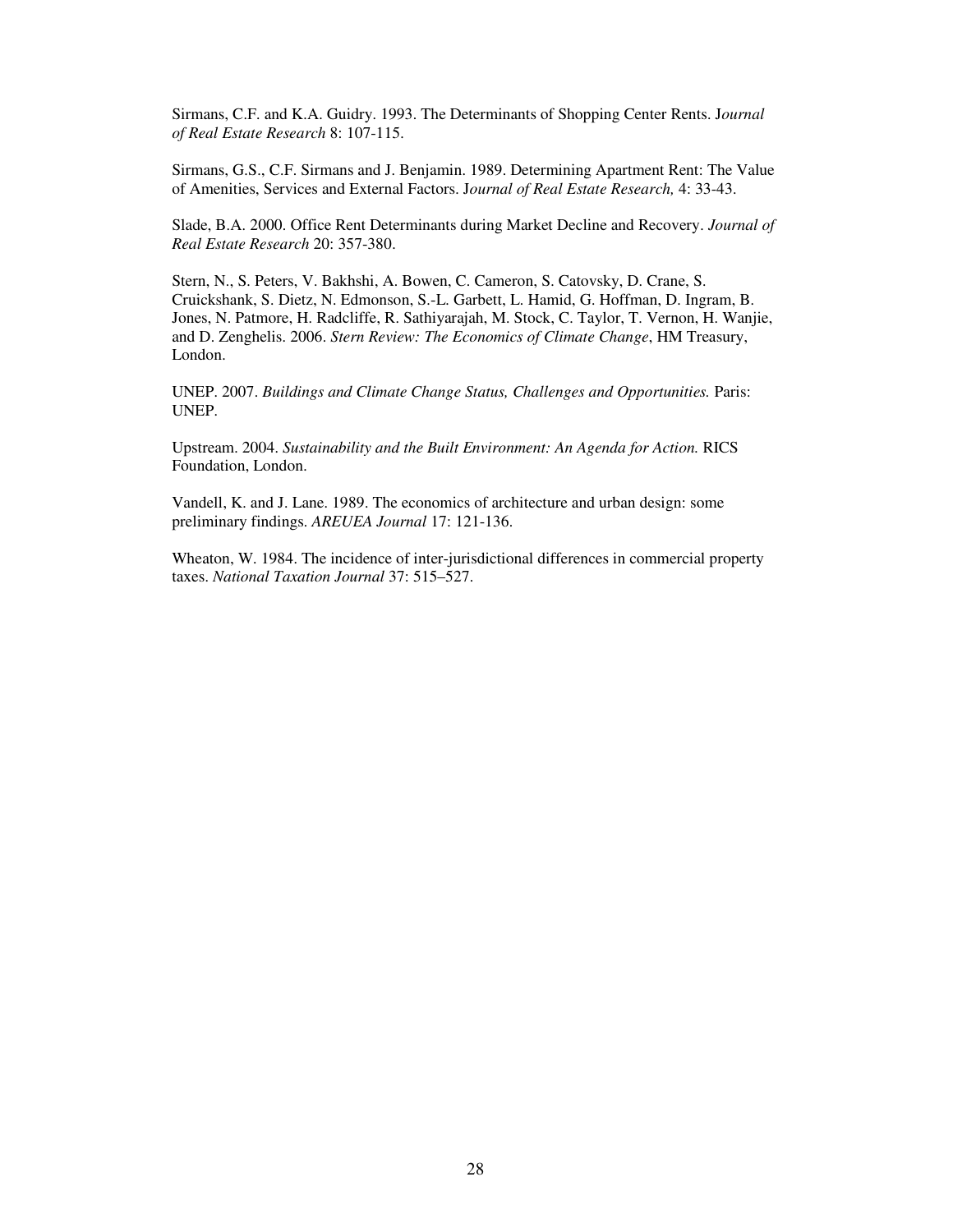## Appendix 1

Dependent Variable: **LOG(RENT)**

Specification and results of rent regression and the impact of certification (in dollars per sq.ft.)

| Method: Least Squares                                            |             |            |             |       |  |  |
|------------------------------------------------------------------|-------------|------------|-------------|-------|--|--|
| Included observations: 2613                                      |             |            |             |       |  |  |
| White Heteroskedasticity-Consistent Standard Errors & Covariance |             |            |             |       |  |  |
| Variable                                                         | Coefficient | Std. Error | t-Statistic | Prob. |  |  |
|                                                                  |             |            |             |       |  |  |
| <b>GREEN</b>                                                     | 0.118       | 0.02       | 5.58        | 0.00  |  |  |
| LOG(YEAR BUILT)                                                  | 0.382       | 0.02       | 19.26       | 0.00  |  |  |
| LOG(PERCENT LEASED)                                              | 0.020       | 0.01       | 1.73        | 0.08  |  |  |
| LOG(STORIES)                                                     | 0.110       | 0.01       | 14.21       | 0.00  |  |  |
| LOG(LAND AREA)                                                   | $-0.015$    | 0.01       | $-2.09$     | 0.04  |  |  |
| LOG(TYPICAL FLOOR)                                               | $-0.010$    | 0.01       | $-0.91$     | 0.36  |  |  |
| MARKET=ATLANTA                                                   | $-0.087$    | 0.11       | $-0.79$     | 0.43  |  |  |
| <b>MARKET=AUSTIN</b>                                             | -0.026      | 0.11       | $-0.24$     | 0.81  |  |  |
| MARKET=BALTIMORE                                                 | 0.183       | 0.10       | 1.75        | 0.08  |  |  |
| MARKET=BOSTON                                                    | 0.181       | 0.11       | 1.58        | 0.11  |  |  |
| MARKET=CHARLOTTE                                                 | -0.103      | 0.11       | $-0.94$     | 0.35  |  |  |
| MARKET=CHICAGO                                                   | $-0.142$    | 0.11       | $-1.29$     | 0.20  |  |  |
| MARKET=CINCINNATI/DAYTON                                         | $-0.548$    | 0.12       | $-4.40$     | 0.00  |  |  |
| MARKET=CLEVELAND                                                 | $-0.451$    | 0.11       | $-3.99$     | 0.00  |  |  |
| MARKET=COLORADO SPRINGS                                          | $-0.480$    | 0.11       | $-4.25$     | 0.00  |  |  |
| MARKET=COLUMBUS                                                  | $-0.466$    | 0.11       | $-4.12$     | 0.00  |  |  |
| MARKET=DALLAS/FT WORTH                                           | $-0.232$    | 0.11       | $-2.15$     | 0.03  |  |  |
| MARKET=DENVER                                                    | $-0.253$    | 0.11       | $-2.33$     | 0.02  |  |  |
| MARKET=DETROIT                                                   | $-0.309$    | 0.14       | $-2.25$     | 0.02  |  |  |
| MARKET=EAST BAY/OAKLAND                                          | 0.117       | 0.11       | 1.05        | 0.29  |  |  |
| MARKET=HARTFORD                                                  | $-0.082$    | 0.11       | $-0.74$     | 0.46  |  |  |
| MARKET=HAWAII                                                    | $-0.305$    | 0.15       | $-2.01$     | 0.04  |  |  |
| MARKET=HOUSTON                                                   | -0.237      | 0.11       | $-2.19$     | 0.03  |  |  |
| MARKET=INDIANAPOLIS                                              | 0.025       | 0.11       | 0.23        | 0.82  |  |  |
| MARKET=INLAND EMPIRE                                             | 0.059       | 0.12       | 0.50        | 0.61  |  |  |
| MARKET=JACKSONVILLE (FLORIDA)                                    | $-0.240$    | 0.11       | $-2.12$     | 0.03  |  |  |
| <b>MARKET=KANSAS CITY</b>                                        | $-0.448$    | 0.13       | $-3.51$     | 0.00  |  |  |
| <b>MARKET=LAS VEGAS</b>                                          | 0.443       | 0.10       | 4.24        | 0.00  |  |  |
| MARKET=LONG ISLAND (NEW YORK)                                    | 0.511       | 0.10       | 4.89        | 0.00  |  |  |
| <b>MARKET=LOS ANGELES</b>                                        | 0.392       | 0.11       | 3.66        | 0.00  |  |  |
| MARKET=LOUISVILLE                                                | $-0.478$    | 0.10       | $-4.57$     | 0.00  |  |  |
| MARKET=MILWAUKEE/MADISON                                         | $-0.434$    | 0.12       | $-3.55$     | 0.00  |  |  |
| MARKET=MINNEAPOLIS/ST PAUL                                       | $-0.698$    | 0.13       | $-5.55$     | 0.00  |  |  |
| MARKET=NASHVILLE                                                 | $-0.409$    | 0.10       | $-3.91$     | 0.00  |  |  |
| MARKET=NEW ORLEANS                                               | -0.429      | 0.11       | $-4.09$     | 0.00  |  |  |
| MARKET=NEW YORK CITY                                             | 0.717       | 0.12       | 6.17        | 0.00  |  |  |
| MARKET=NORTHERN NEW JERSEY                                       | 0.193       | 0.11       | 1.72        | 0.09  |  |  |
| MARKET=ORANGE (CALIFORNIA)                                       | 0.248       | 0.11       | 2.32        | 0.02  |  |  |
| MARKET=ORLANDO                                                   | 0.056       | 0.11       | 0.51        | 0.61  |  |  |
| MARKET=PHILADELPHIA                                              | $-0.116$    | 0.11       | $-1.03$     | 0.30  |  |  |
| MARKET=PHOENIX                                                   | 0.193       | 0.11       | 1.77        | 0.08  |  |  |
| MARKET=PORTLAND                                                  | $-0.094$    | 0.11       | $-0.84$     | 0.40  |  |  |
| MARKET=RICHMOND VA                                               | 0.460       | 0.10       | 4.39        | 0.00  |  |  |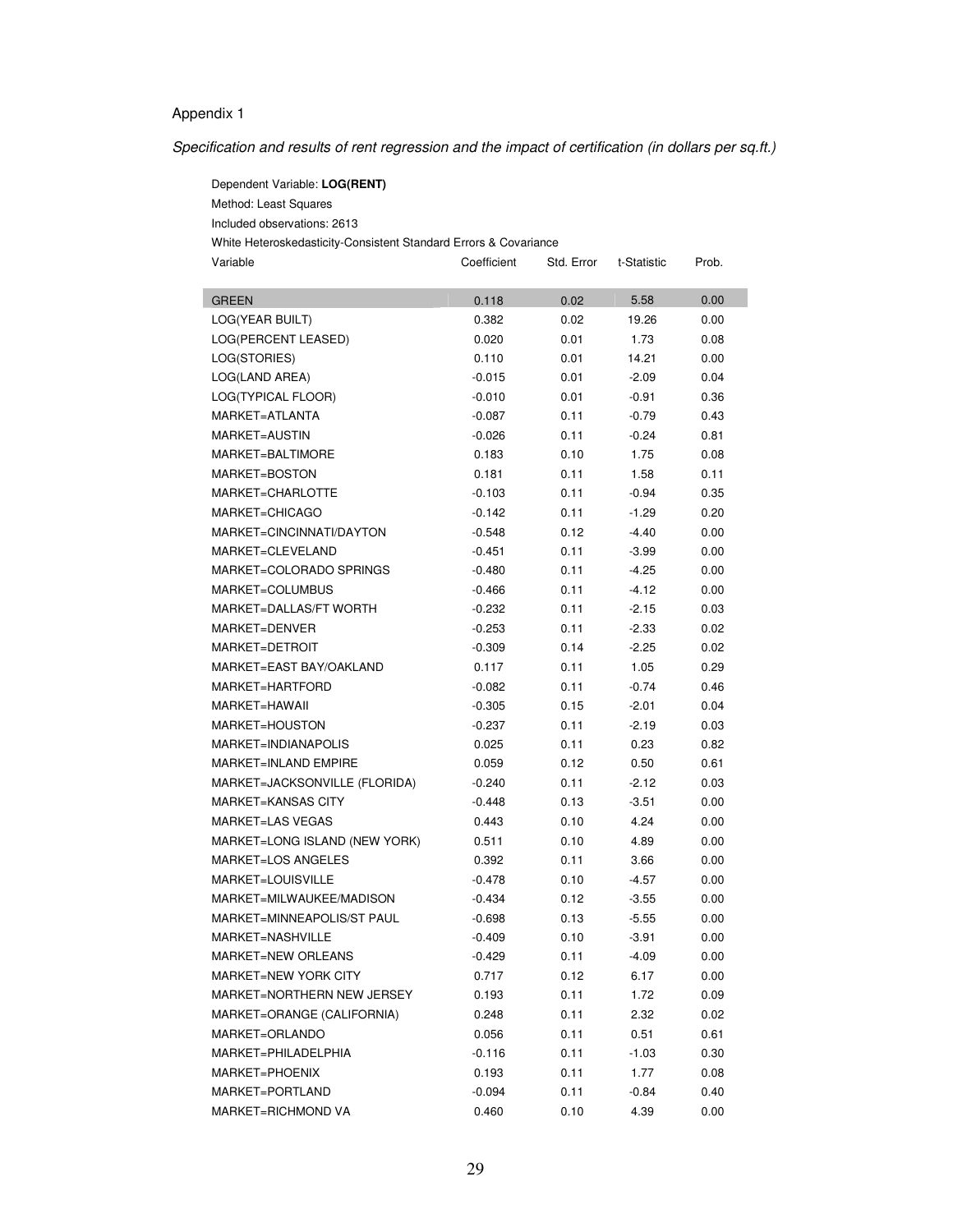| MARKET=ROANOKE              | 0.236     | 0.11              | 2.25    | 0.02 |
|-----------------------------|-----------|-------------------|---------|------|
| MARKET=SACRAMENTO           | 0.259     | 0.11              | 2.32    | 0.02 |
| MARKET=SALT LAKE CITY       | $-0.210$  | 0.22              | $-0.97$ | 0.33 |
| MARKET=SAN DIEGO            | 0.402     | 0.11              | 3.67    | 0.00 |
| MARKET=SAN FRANCISCO        | 0.397     | 0.11              | 3.58    | 0.00 |
| MARKET=SAVANNAH             | 0.573     | 0.11              | 5.42    | 0.00 |
| MARKET=SEATTLE/PUGET SOUND  | 0.129     | 0.11              | 1.17    | 0.24 |
| MARKET=SOUTH BAY/SAN JOSE   | 0.368     | 0.11              | 3.35    | 0.00 |
| <b>MARKET=SOUTH FLORIDA</b> | 0.146     | 0.11              | 1.33    | 0.18 |
| MARKET=SPOKANE              | $-1.013$  | 0.11              | $-9.61$ | 0.00 |
| MARKET=ST. LOUIS            | $-0.197$  | 0.14              | $-1.45$ | 0.15 |
| MARKET=TAMPA/ST PETERSBURG  | $-0.069$  | 0.13              | $-0.52$ | 0.60 |
| MARKET=WASHINGTON DC        | 0.343     | 0.11              | 3.18    | 0.00 |
| MARKET=WESTCHESTER          | $-0.383$  | 0.22              | $-1.78$ | 0.08 |
|                             |           |                   |         |      |
| R-squared                   | 0.55      | Mean dep var      |         | 3.13 |
| Adjusted R-squared          | 0.54      | S.D. dep var      |         | 0.45 |
| S.E. of regression          | 0.30      | <b>AIC</b>        |         | 0.47 |
| Sum squared resid           | 235.08    | Schwarz criterion |         | 0.60 |
| Log likelihood              | $-561.20$ | DW-stat           |         | 1.52 |

| <b>Ramsey RESET Test:</b>             |                      |           |                      |      |
|---------------------------------------|----------------------|-----------|----------------------|------|
| F-statistic                           |                      | 7.96      | Prob. F(1,2546)      | 0.00 |
|                                       | Log likelihood ratio |           | Prob. Chi-Square(1)  | 0.00 |
| <b>Wald Test:</b>                     |                      |           |                      |      |
| Equation: EQ_RENT_GREEN               |                      |           |                      |      |
| <b>Test Statistic</b>                 | Value                | df        | Probability          |      |
| F-statistic                           | 31.09                | (1, 2556) | 0.00                 |      |
| Chi-square                            | 31.09                | 1         | 0.00                 |      |
| Normalized Restriction $(= 0)$        |                      | Value     | Std. Err.            |      |
| $C(1)$ (GREEN)                        |                      | 0.186     | 0.02                 |      |
| <b>Ramsey RESET Test:</b>             |                      |           |                      |      |
| F-statistic                           |                      | 7.96      | Prob. F(1,2546)      | 0.00 |
| Log likelihood ratio                  |                      | 8.14      | Prob. Chi-Square(1)  | 0.00 |
| <b>White Heteroskedasticity Test:</b> |                      |           |                      |      |
| F-statistic                           |                      | 3.35      | Prob. F(61,2551)     | 0.00 |
| Obs*R-squared                         |                      | 193.73    | Prob. Chi-Square(61) | 0.00 |
|                                       |                      |           |                      |      |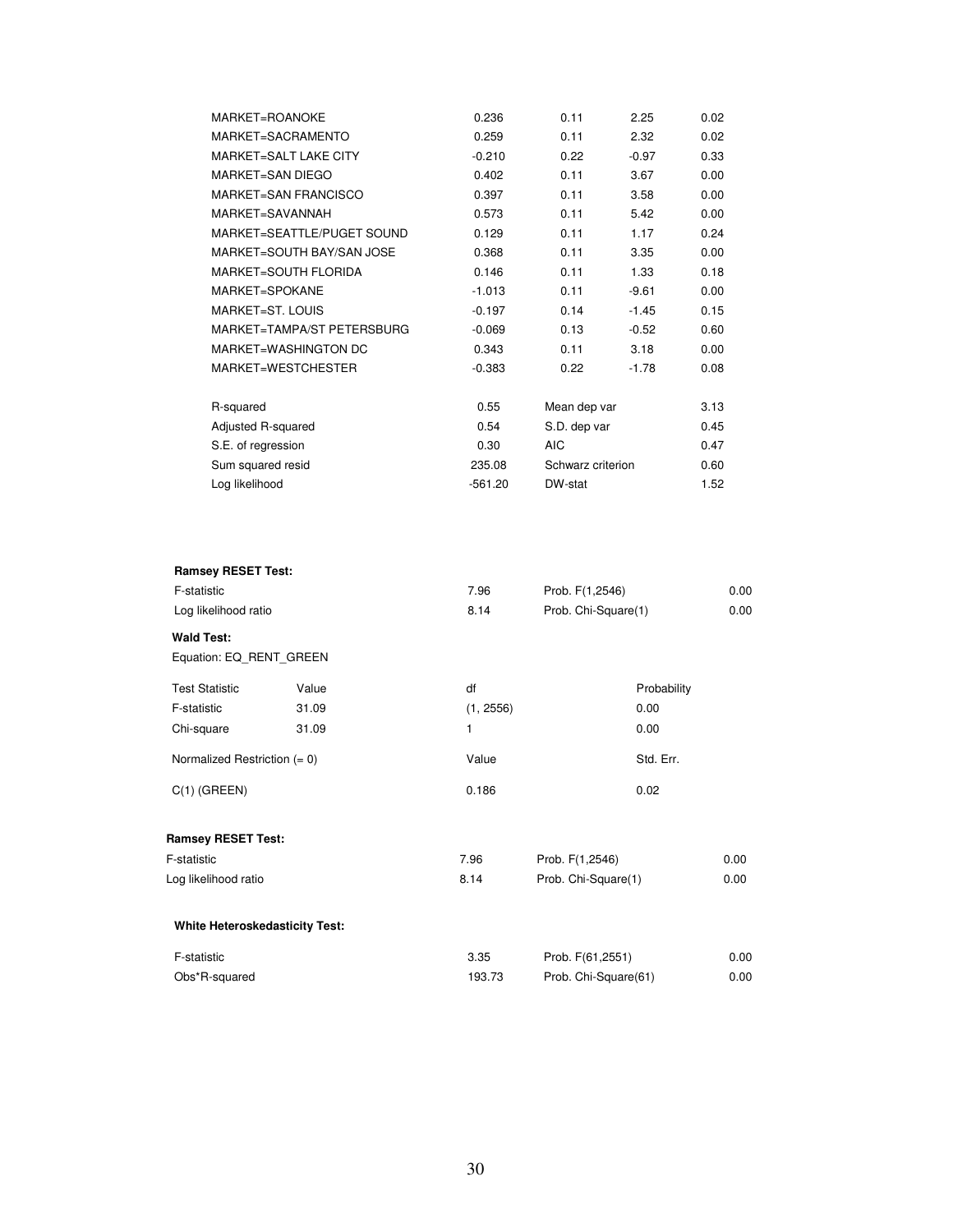## Appendix 2

Impact of LEED and Energy Star certification on rents (in dollars per sq.ft

| Dependent Variable: LOG(RENT) |                                                                  |            |             |       |  |  |  |  |
|-------------------------------|------------------------------------------------------------------|------------|-------------|-------|--|--|--|--|
| Method: Least Squares         |                                                                  |            |             |       |  |  |  |  |
| Included observations: 2613   |                                                                  |            |             |       |  |  |  |  |
|                               | White Heteroskedasticity-Consistent Standard Errors & Covariance |            |             |       |  |  |  |  |
| Variable                      | Coefficient                                                      | Std. Error | t-Statistic | Prob. |  |  |  |  |
|                               |                                                                  |            |             |       |  |  |  |  |
| LEED                          | 0.092                                                            | 0.04       | 2.07        | 0.04  |  |  |  |  |
| <b>ENERGY STAR</b>            | 0.116                                                            | 0.02       | 5.32        | 0.00  |  |  |  |  |
| LOG(YEAR_TOTAL)               | 0.384                                                            | 0.02       | 18.41       | 0.00  |  |  |  |  |
| LOG(PERCENT_LEASED)           | 0.019                                                            | 0.01       | 1.69        | 0.09  |  |  |  |  |
| LOG(STORIES)                  | 0.110                                                            | 0.01       | 14.01       | 0.00  |  |  |  |  |
| LOG(LAND_AREA)                | $-0.014$                                                         | 0.01       | $-2.02$     | 0.04  |  |  |  |  |
| LOG(TYPICAL FLOOR)            | $-0.010$                                                         | 0.01       | $-0.94$     | 0.35  |  |  |  |  |
| MARKET=ATLANTA                | $-0.10$                                                          | 0.12       | $-0.84$     | 0.40  |  |  |  |  |
| MARKET=AUSTIN                 | $-0.04$                                                          | 0.12       | $-0.33$     | 0.74  |  |  |  |  |
| MARKET=BALTIMORE              | 0.19                                                             | 0.11       | 1.73        | 0.08  |  |  |  |  |
| MARKET=BOSTON                 | 0.17                                                             | 0.12       | 1.36        | 0.18  |  |  |  |  |
| MARKET=CHARLOTTE              | $-0.12$                                                          | 0.12       | $-0.98$     | 0.33  |  |  |  |  |
| MARKET=CHICAGO                | $-0.16$                                                          | 0.12       | $-1.32$     | 0.19  |  |  |  |  |
| MARKET=CINCINNATI/DAYTON      | $-0.56$                                                          | 0.13       | -4.23       | 0.00  |  |  |  |  |
| MARKET=CLEVELAND              | $-0.46$                                                          | 0.12       | $-3.80$     | 0.00  |  |  |  |  |
| MARKET=COLORADO SPRINGS       | $-0.49$                                                          | 0.12       | $-3.98$     | 0.00  |  |  |  |  |
| MARKET=COLUMBUS               | $-0.48$                                                          | 0.12       | $-3.93$     | 0.00  |  |  |  |  |
| MARKET=DALLAS/FT WORTH        | $-0.24$                                                          | 0.12       | $-2.07$     | 0.04  |  |  |  |  |
| MARKET=DENVER                 | $-0.27$                                                          | 0.12       | $-2.26$     | 0.02  |  |  |  |  |
| MARKET=DETROIT                | $-0.35$                                                          | 0.16       | $-2.20$     | 0.03  |  |  |  |  |
| MARKET=EAST BAY/OAKLAND       | 0.11                                                             | 0.12       | 0.87        | 0.39  |  |  |  |  |
| MARKET=HARTFORD               | $-0.09$                                                          | 0.12       | $-0.76$     | 0.45  |  |  |  |  |
| MARKET=HAWAII                 | $-0.31$                                                          | 0.16       | $-1.90$     | 0.06  |  |  |  |  |
| MARKET=HOUSTON                | $-0.25$                                                          | 0.12       | $-2.10$     | 0.04  |  |  |  |  |
| MARKET=INDIANAPOLIS           | 0.01                                                             | 0.12       | 0.09        | 0.93  |  |  |  |  |
| MARKET=INLAND EMPIRE          | 0.05                                                             | 0.13       | 0.36        | 0.72  |  |  |  |  |
| MARKET=JACKSONVILLE (FLORIDA) | $-0.25$                                                          | 0.12       | $-2.08$     | 0.04  |  |  |  |  |
| <b>MARKET=KANSAS CITY</b>     | $-0.46$                                                          | 0.13       | $-3.44$     | 0.00  |  |  |  |  |
| <b>MARKET=LAS VEGAS</b>       | 0.46                                                             | 0.11       | 4.02        | 0.00  |  |  |  |  |
| MARKET=LONG ISLAND (NEW YORK) | 0.52                                                             | 0.11       | 4.63        | 0.00  |  |  |  |  |
| MARKET=LOS ANGELES            | 0.38                                                             | 0.12       | 3.24        | 0.00  |  |  |  |  |
| MARKET=LOUISVILLE             | $-0.49$                                                          | 0.12       | -4.22       | 0.00  |  |  |  |  |
| MARKET=MILWAUKEE/MADISON      | $-0.43$                                                          | 0.13       | $-3.38$     | 0.00  |  |  |  |  |
| MARKET=MINNEAPOLIS/ST PAUL    | $-0.71$                                                          | 0.14       | $-5.25$     | 0.00  |  |  |  |  |
| MARKET=NASHVILLE              | $-0.42$                                                          | 0.12       | $-3.64$     | 0.00  |  |  |  |  |
| <b>MARKET=NEW ORLEANS</b>     | $-0.44$                                                          | 0.12       | $-3.79$     | 0.00  |  |  |  |  |
| MARKET=NEW YORK CITY          | 0.71                                                             | 0.12       | 5.70        | 0.00  |  |  |  |  |
| MARKET=NORTHERN NEW JERSEY    | 0.18                                                             | 0.12       | 1.48        | 0.14  |  |  |  |  |
| MARKET=ORANGE (CALIFORNIA)    | 0.23                                                             | 0.12       | 2.02        | 0.04  |  |  |  |  |
| MARKET=ORLANDO                | 0.04                                                             | 0.12       | 0.35        | 0.72  |  |  |  |  |
| MARKET=PHILADELPHIA           | $-0.13$                                                          | 0.12       | $-1.07$     | 0.29  |  |  |  |  |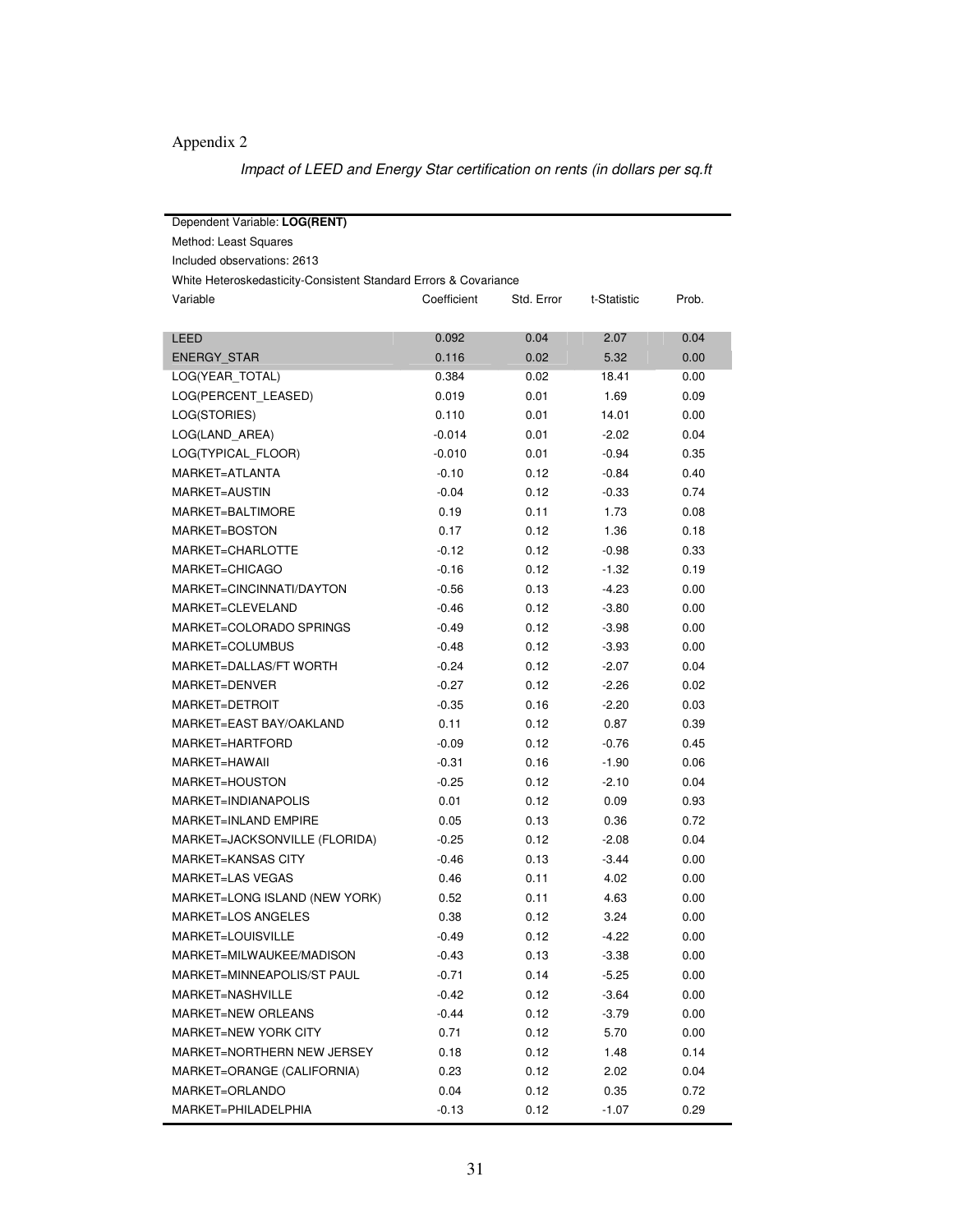| MARKET=PHOENIX               | 0.18      | 0.12              | 1.52    | 0.13 |
|------------------------------|-----------|-------------------|---------|------|
| MARKET=PORTLAND              | $-0.10$   | 0.12              | $-0.82$ | 0.41 |
| MARKET=RICHMOND VA           | 0.47      | 0.11              | 4.18    | 0.00 |
| MARKET=ROANOKE               | 0.25      | 0.11              | 2.21    | 0.03 |
| MARKET=SACRAMENTO            | 0.25      | 0.12              | 2.04    | 0.04 |
| <b>MARKET=SALT LAKE CITY</b> | $-0.21$   | 0.22              | $-0.99$ | 0.32 |
| MARKET=SAN DIEGO             | 0.39      | 0.12              | 3.28    | 0.00 |
| MARKET=SAN FRANCISCO         | 0.38      | 0.12              | 3.21    | 0.00 |
| MARKET=SAVANNAH              | 0.58      | 0.11              | 5.12    | 0.00 |
| MARKET=SEATTLE/PUGET SOUND   | 0.12      | 0.12              | 0.97    | 0.33 |
| MARKET=SOUTH BAY/SAN JOSE    | 0.36      | 0.12              | 2.99    | 0.00 |
| <b>MARKET=SOUTH FLORIDA</b>  | 0.13      | 0.12              | 1.12    | 0.26 |
| MARKET=SPOKANE               | $-1.00$   | 0.11              | $-8.78$ | 0.00 |
| MARKET=ST. LOUIS             | $-0.18$   | 0.14              | $-1.29$ | 0.20 |
| MARKET=TAMPA/ST PETERSBURG   | $-0.08$   | 0.14              | $-0.58$ | 0.57 |
| MARKET=WASHINGTON DC         | 0.33      | 0.12              | 2.83    | 0.00 |
| MARKET=WESTCHESTER           | $-0.38$   | 0.23              | $-1.69$ | 0.09 |
|                              |           |                   |         |      |
| R-squared                    | 0.55      | Mean dep var      |         | 3.13 |
| Adjusted R-squared           | 0.54      | S.D. dep var      |         | 0.45 |
| S.E. of regression           | 0.30      | <b>AIC</b>        |         | 0.47 |
| Sum squared resid            | 235.05    | Schwarz criterion |         | 0.60 |
| Log likelihood               | $-561.05$ | DW-stat           |         | 1.52 |
|                              |           |                   |         |      |

#### **Ramsey RESET Test:**

| F-statistic                                 |              | 2.03         | Prob. F(1,2554)          | 0.15   |                      |      |
|---------------------------------------------|--------------|--------------|--------------------------|--------|----------------------|------|
| Log likelihood ratio                        |              | 2.08         | Prob. Chi-Square(1) 0.15 |        |                      |      |
| <b>Wald Test:</b><br>Equation: EQ_RENT_LEED |              |              |                          |        |                      |      |
| <b>Test Statistic</b>                       | Value        | Df           | Probability              |        |                      |      |
| F-statistic<br>Chi-square                   | 4.30<br>4.30 | (1, 26)<br>1 | 0.04<br>0.04             |        |                      |      |
| Null Hypothesis Summary:                    |              |              |                          |        |                      |      |
| Normalized Restriction $(= 0)$ Value        |              |              | Std. Err.                |        |                      |      |
| C(1)                                        |              | 0.09         | 0.04                     |        |                      |      |
| <b>White Heteroskedasticity Test:</b>       |              |              |                          |        |                      |      |
| F-statistic                                 |              |              | 3.29                     |        | Prob. F(62,2550)     | 0.00 |
| Obs*R-squared                               |              |              |                          | 193.79 | Prob. Chi-Square(62) | 0.00 |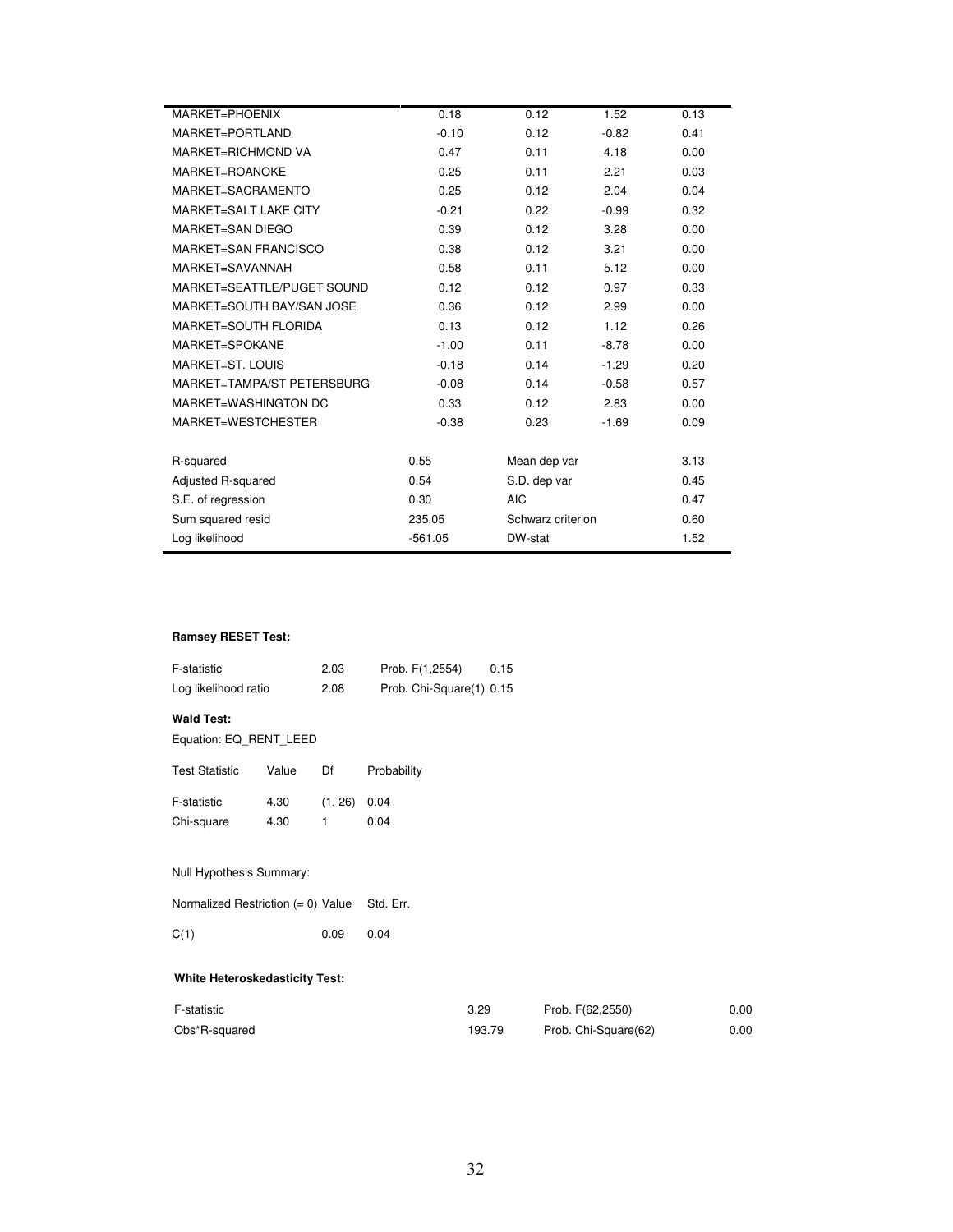### Appendix 3

| Impact of <u>level</u> of LEED certification on rents (in dollars per sq.ft.) |  |  |  |
|-------------------------------------------------------------------------------|--|--|--|
|                                                                               |  |  |  |

| Dependent Variable: LOG(RENT)                                    |             |            |             |       |  |  |  |
|------------------------------------------------------------------|-------------|------------|-------------|-------|--|--|--|
| Method: Least Squares                                            |             |            |             |       |  |  |  |
| Included observations: 2613                                      |             |            |             |       |  |  |  |
| White Heteroskedasticity-Consistent Standard Errors & Covariance |             |            |             |       |  |  |  |
| Variable                                                         | Coefficient | Std. Error | t-Statistic | Prob. |  |  |  |
|                                                                  |             |            |             |       |  |  |  |
| <b>LEEDLEVEL</b>                                                 | 0.03        | 0.02       | 1.92        | 0.05  |  |  |  |
| <b>ENERGY STAR</b>                                               | 0.12        | 0.02       | 5.07        | 0.00  |  |  |  |
| LOG(YEAR_TOTAL)                                                  | 0.38        | 0.03       | 12.29       | 0.00  |  |  |  |
| LOG(PERCENT_LEASED)                                              | 0.02        | 0.01       | 2.16        | 0.03  |  |  |  |
| LOG(STORIES)                                                     | 0.11        | 0.01       | 14.46       | 0.00  |  |  |  |
| LOG(LAND_AREA)                                                   | $-0.01$     | 0.01       | $-1.99$     | 0.05  |  |  |  |
| LOG(TYPICAL FLOOR)                                               | $-0.01$     | 0.01       | $-1.00$     | 0.32  |  |  |  |
| MARKET=ATLANTA                                                   | $-0.09$     | 0.22       | $-0.43$     | 0.67  |  |  |  |
| MARKET=AUSTIN                                                    | $-0.03$     | 0.22       | $-0.16$     | 0.87  |  |  |  |
| MARKET=BALTIMORE                                                 | 0.22        | 0.37       | 0.60        | 0.55  |  |  |  |
| MARKET=BOSTON                                                    | 0.17        | 0.22       | 0.79        | 0.43  |  |  |  |
| MARKET=CHARLOTTE                                                 | $-0.11$     | 0.22       | $-0.51$     | 0.61  |  |  |  |
| MARKET=CHICAGO                                                   | $-0.15$     | 0.22       | $-0.69$     | 0.49  |  |  |  |
| MARKET=CINCINNATI/DAYTON                                         | $-0.55$     | 0.22       | $-2.48$     | 0.01  |  |  |  |
| MARKET=CLEVELAND                                                 | $-0.46$     | 0.22       | $-2.08$     | 0.04  |  |  |  |
| MARKET=COLORADO SPRINGS                                          | $-0.49$     | 0.28       | $-1.75$     | 0.08  |  |  |  |
| MARKET=COLUMBUS                                                  | $-0.47$     | 0.22       | $-2.15$     | 0.03  |  |  |  |
| MARKET=DALLAS/FT WORTH                                           | $-0.24$     | 0.22       | $-1.10$     | 0.27  |  |  |  |
| MARKET=DENVER                                                    | $-0.26$     | 0.22       | $-1.20$     | 0.23  |  |  |  |
| MARKET=DETROIT                                                   | $-0.34$     | 0.28       | $-1.23$     | 0.22  |  |  |  |
| MARKET=EAST BAY/OAKLAND                                          | 0.11        | 0.22       | 0.50        | 0.62  |  |  |  |
| MARKET=HARTFORD                                                  | $-0.09$     | 0.30       | $-0.29$     | 0.77  |  |  |  |
| MARKET=HAWAII                                                    | $-0.31$     | 0.28       | $-1.11$     | 0.27  |  |  |  |
| MARKET=HOUSTON                                                   | $-0.24$     | 0.22       | $-1.12$     | 0.26  |  |  |  |
| MARKET=INDIANAPOLIS                                              | 0.02        | 0.37       | 0.04        | 0.97  |  |  |  |
| MARKET=INLAND EMPIRE                                             | 0.05        | 0.22       | 0.23        | 0.82  |  |  |  |
| MARKET=JACKSONVILLE (FLORIDA)                                    | $-0.25$     | 0.22       | $-1.10$     | 0.27  |  |  |  |
| MARKET=KANSAS CITY                                               | $-0.46$     | 0.22       | $-2.04$     | 0.04  |  |  |  |
| <b>MARKET=LAS VEGAS</b>                                          | 0.45        | 0.37       | 1.21        | 0.23  |  |  |  |
| MARKET=LONG ISLAND (NEW YORK)                                    | 0.59        | 0.37       | 1.58        | 0.11  |  |  |  |
| MARKET=LOS ANGELES                                               | 0.38        | 0.22       | 1.77        | 0.08  |  |  |  |
| MARKET=LOUISVILLE                                                | $-0.48$     | 0.37       | $-1.30$     | 0.19  |  |  |  |
| MARKET=MILWAUKEE/MADISON                                         | $-0.42$     | 0.26       | $-1.59$     | 0.11  |  |  |  |
| MARKET=MINNEAPOLIS/ST PAUL                                       | $-0.71$     | 0.23       | $-3.04$     | 0.00  |  |  |  |
| MARKET=NASHVILLE                                                 | $-0.42$     | 0.37       | $-1.12$     | 0.26  |  |  |  |
| <b>MARKET=NEW ORLEANS</b>                                        | $-0.44$     | 0.37       | $-1.17$     | 0.24  |  |  |  |
| MARKET=NEW YORK CITY                                             | 0.71        | 0.22       | 3.24        | 0.00  |  |  |  |
| MARKET=NORTHERN NEW JERSEY                                       | 0.18        | 0.22       | 0.82        | 0.41  |  |  |  |
| MARKET=ORANGE (CALIFORNIA)                                       | 0.24        | 0.22       | 1.10        | 0.27  |  |  |  |
| MARKET=ORLANDO                                                   | 0.05        | 0.22       | 0.21        | 0.83  |  |  |  |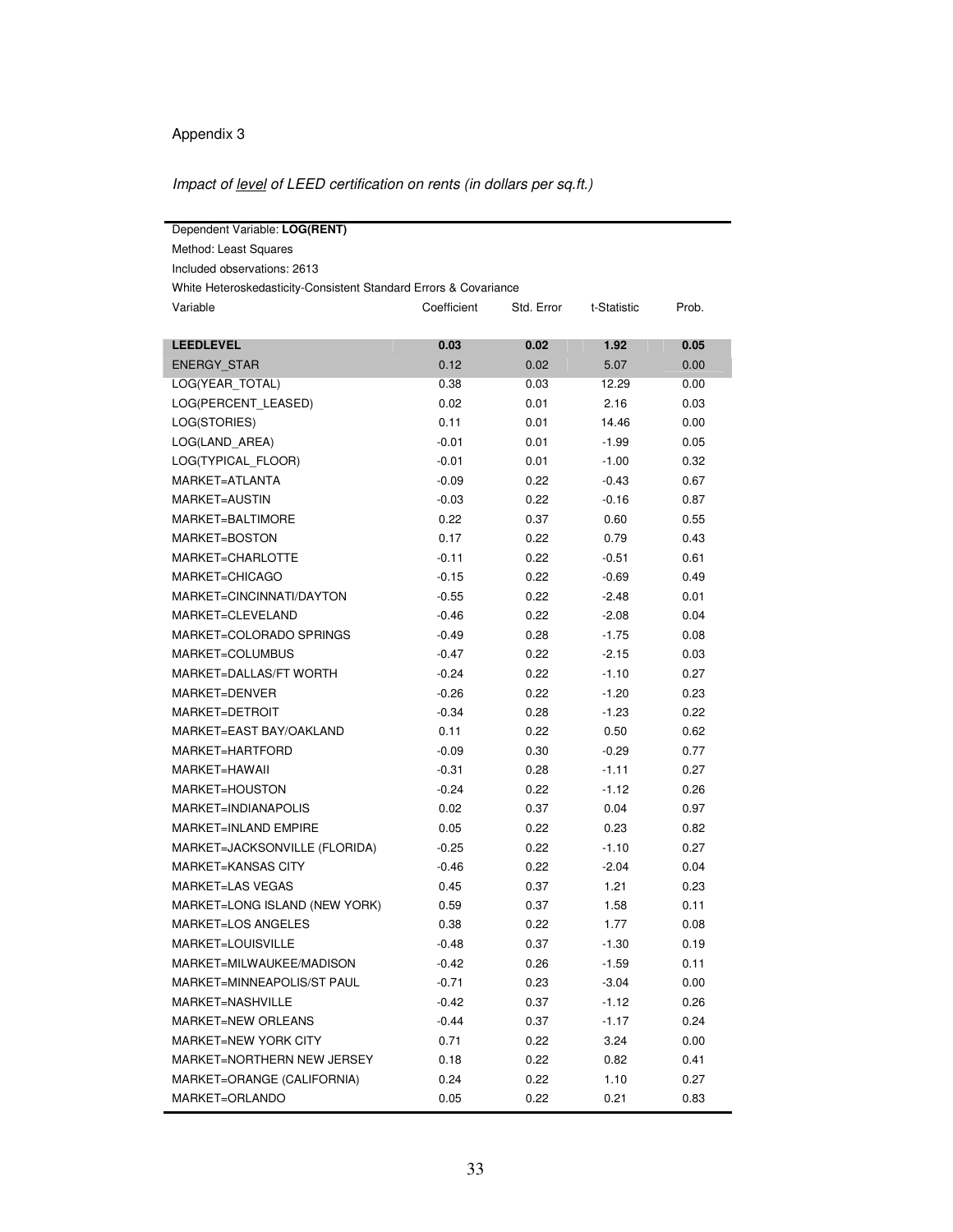| MARKET=PHILADELPHIA        | $-0.12$   | 0.22              | $-0.56$ | 0.57 |
|----------------------------|-----------|-------------------|---------|------|
| MARKET=PHOENIX             | 0.18      | 0.22              | 0.84    | 0.40 |
| MARKET=PORTLAND            | $-0.10$   | 0.26              | $-0.37$ | 0.71 |
| MARKET=RICHMOND VA         | 0.47      | 0.37              | 1.26    | 0.21 |
| MARKET=ROANOKE             | 0.31      | 0.37              | 0.84    | 0.40 |
| MARKET=SACRAMENTO          | 0.25      | 0.22              | 1.12    | 0.26 |
| MARKET=SALT LAKE CITY      | $-0.19$   | 0.28              | $-0.68$ | 0.50 |
| MARKET=SAN DIEGO           | 0.39      | 0.22              | 1.80    | 0.07 |
| MARKET=SAN FRANCISCO       |           |                   |         |      |
|                            | 0.39      | 0.22              | 1.78    | 0.07 |
| MARKET=SAVANNAH            | 0.61      | 0.37              | 1.65    | 0.10 |
| MARKET=SEATTLE/PUGET SOUND | 0.12      | 0.22              | 0.56    | 0.58 |
| MARKET=SOUTH BAY/SAN JOSE  | 0.36      | 0.22              | 1.65    | 0.10 |
| MARKET=SOUTH FLORIDA       | 0.14      | 0.22              | 0.63    | 0.53 |
| MARKET=SPOKANE             | $-1.01$   | 0.37              | $-2.70$ | 0.01 |
| MARKET=ST. LOUIS           | $-0.13$   | 0.28              | $-0.48$ | 0.63 |
| MARKET=TAMPA/ST PETERSBURG | $-0.08$   | 0.30              | $-0.25$ | 0.80 |
| MARKET=WASHINGTON DC       | 0.33      | 0.22              | 1.54    | 0.12 |
| MARKET=WESTCHESTER         | $-0.38$   | 0.30              | $-1.26$ | 0.21 |
|                            |           |                   |         |      |
| R-squared                  | 0.55      | Mean dep var      |         | 3.13 |
| Adjusted R-squared         | 0.54      | S.D. dep var      |         | 0.45 |
| S.E. of regression         | 0.30      | <b>AIC</b>        |         | 0.47 |
| Sum squared resid          | 235.14    | Schwarz criterion |         | 0.60 |
| Log likelihood             | $-561.54$ | DW-stat           |         | 1.52 |
|                            |           |                   |         |      |

#### **Ramsey RESET Test:**

| F-statistic          | 2.05 | Prob. F(1,2554)     | 0.15 |
|----------------------|------|---------------------|------|
| Log likelihood ratio | 2.09 | Prob. Chi-Square(1) | 0.15 |

#### **Wald Test:**

## Equation: EQ\_RENT\_LEEDLEVEL

| <b>Test Statistic</b>          | Value | df        | Probability |
|--------------------------------|-------|-----------|-------------|
| F-statistic                    | 3.70  | (1, 2555) | 0.05        |
| Chi-square                     | 3.70  | 1         | 0.05        |
| Normalized Restriction $(= 0)$ |       | Value     | Std. Err.   |
| $C(1)$ (Leed level)            |       | 0.034     | 0.018       |

#### **Heteroskedasticity Test: Breusch-Pagan-Godfrey**

| F-statistic         |          | 20.23379 Prob. F(7,2882)     | 0.0000 |
|---------------------|----------|------------------------------|--------|
| Obs*R-squared       |          | 135.3766 Prob. Chi-Square(7) | 0.0000 |
| Scaled explained SS | 273.9093 | Prob. Chi-Square(7)          | 0.0000 |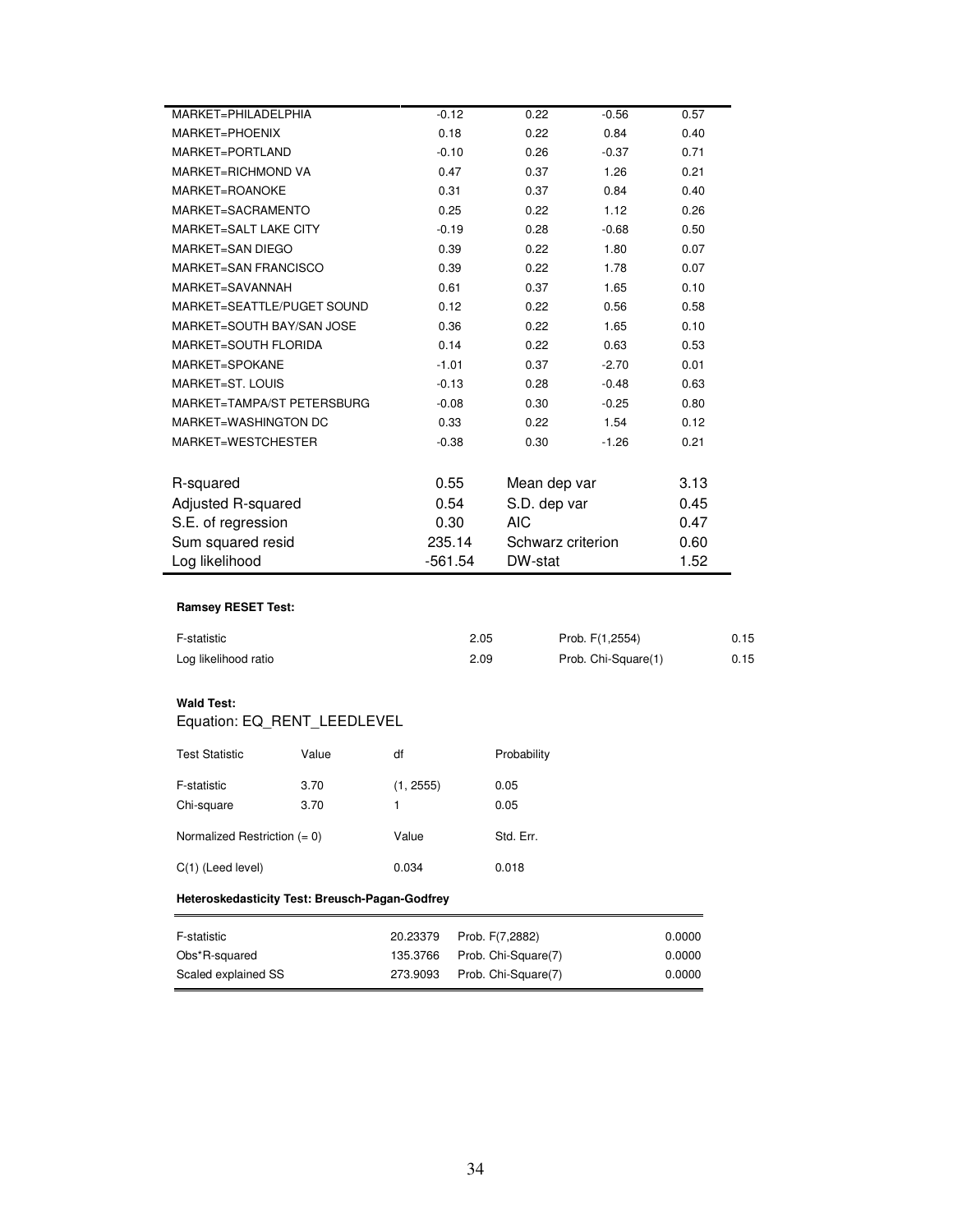## Appendix 4

Impact of certification on transaction prices (in dollars per sq.ft.)

Dependent Variable: LOG(PRICESF) Method: Least Squares Sample: 1 4938 IF PRICESF>60 AND PRICESF<900

Included observations: 2212

Variable Coefficient Std. Error t-Statistic Prob.

| <b>GREEN</b>                | 0.114    | 0.05 | 2.47    | 0.01 |
|-----------------------------|----------|------|---------|------|
| LOG(PERCENT_LEASED)         | 0.043    | 0.02 | 2.87    | 0.00 |
| LOG(STORIES)                | 0.087    | 0.01 | 5.93    | 0.00 |
| LOG(LAND AREA)              | 0.061    | 0.01 | 4.33    | 0.00 |
| LOG(TYPICAL_FLOOR)          | $-0.126$ | 0.02 | $-6.58$ | 0.00 |
| LOG(YEAR_TOTAL)             | 2.275    | 1.31 | 1.73    | 0.08 |
| LOG(SALE_YEAR)              | $-1.488$ | 1.31 | $-1.14$ | 0.26 |
| MARKET=AUSTIN               | 0.168    | 0.09 | 1.82    | 0.07 |
| MARKET=BOSTON               | 0.351    | 0.07 | 5.11    | 0.00 |
| MARKET=CHARLOTTE            | 0.192    | 0.08 | 2.26    | 0.02 |
| MARKET=CHICAGO              | 0.057    | 0.08 | 0.68    | 0.50 |
| MARKET=CINCINNATI           | $-0.536$ | 0.15 | $-3.70$ | 0.00 |
| MARKET=CLEVELAND            | $-0.474$ | 0.11 | $-4.40$ | 0.00 |
| MARKET=COLORADO<br>SPR      | 0.208    | 0.54 | 0.39    | 0.70 |
| MARKET=COLUMBUS             | $-0.439$ | 0.11 | -4.04   | 0.00 |
| MARKET=DALLAS/FTW           | $-0.177$ | 0.10 | $-1.75$ | 0.08 |
| MARKET=DENVER               | $-0.188$ | 0.08 | $-2.31$ | 0.02 |
| MARKET=EAST<br>BAY/OAKLAND  | 0.243    | 0.10 | 2.38    | 0.02 |
| MARKET=HARTFORD             | 0.401    | 0.54 | 0.74    | 0.46 |
| MARKET=HOUSTON              | $-0.248$ | 0.11 | -2.36   | 0.02 |
| MARKET=INDIANAPOLIS         | $-0.301$ | 0.38 | $-0.78$ | 0.43 |
| <b>MARKET=INLAND EMPIRE</b> | $-0.071$ | 0.11 | -0.64   | 0.52 |
| MARKET=J'VILLE (FL)         | $-0.183$ | 0.13 | $-1.36$ | 0.18 |
| MARKET=KANSAS CITY          | $-0.418$ | 0.16 | $-2.60$ | 0.01 |
| <b>MARKET=LOS ANGELES</b>   | 0.707    | 0.07 | 10.13   | 0.00 |
| MARKET=MARIN/SONOMA         | 0.811    | 0.54 | 1.50    | 0.13 |
| MARKET=MINNEAPOLIS          | 0.275    | 0.21 | 1.29    | 0.20 |
| MARKET=NEW ORLEANS          | 1.384    | 0.54 | 2.57    | 0.01 |
| MARKET=NEW YORK CITY        | 0.401    | 0.10 | 4.02    | 0.00 |
| MARKET=N NEW JERSEY         | 0.260    | 0.12 | 2.12    | 0.03 |
| MARKET=ORANGE (CAL)         | 0.367    | 0.07 | 5.28    | 0.00 |
| MARKET=ORLANDO              | 0.159    | 0.11 | 1.50    | 0.13 |
| MARKET=PHILADELPHIA         | $-0.010$ | 0.10 | -0.10   | 0.92 |
| MARKET=PHOENIX              | 0.408    | 0.08 | 5.05    | 0.00 |
| MARKET=PORTLAND             | $-0.064$ | 0.32 | $-0.20$ | 0.84 |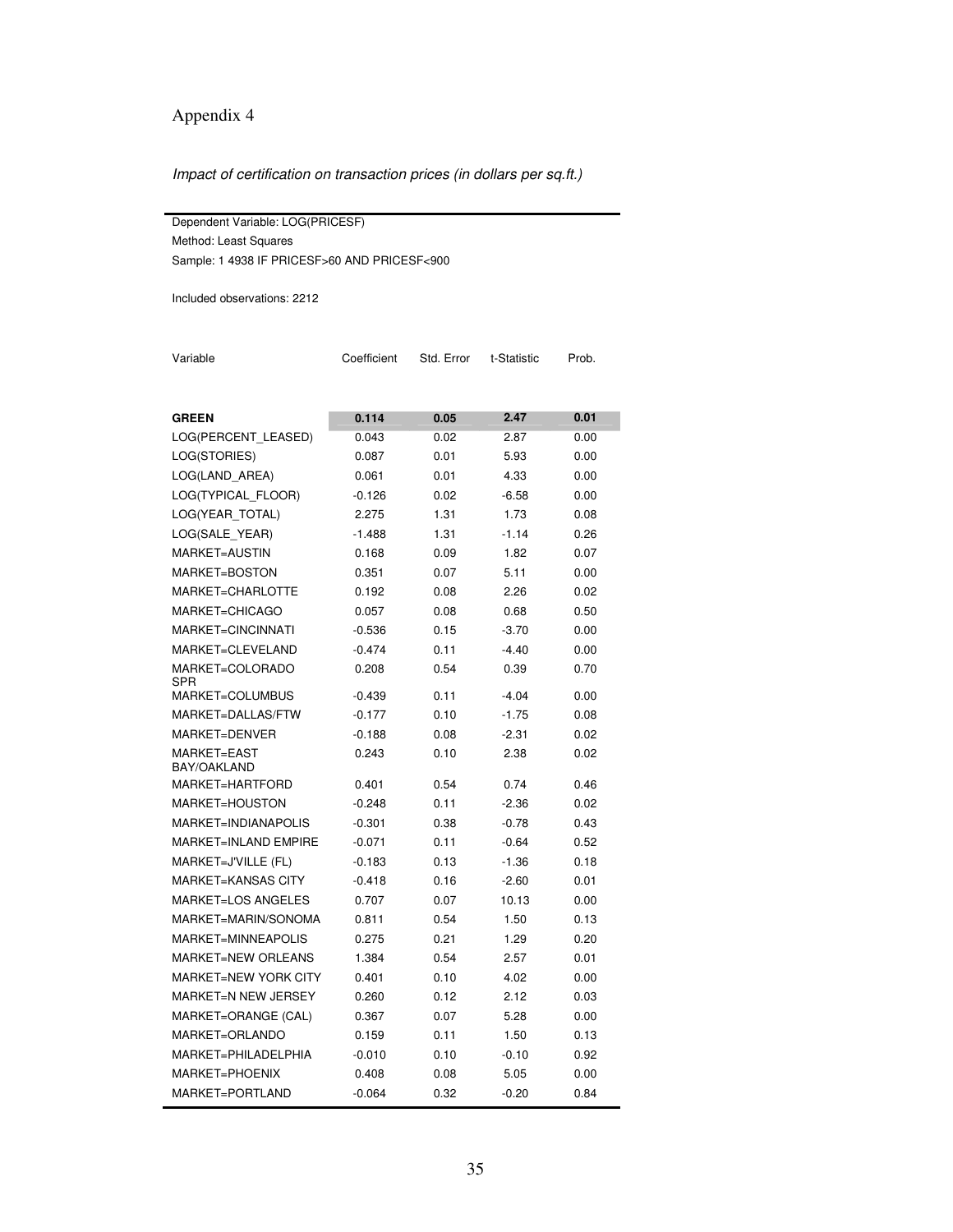| MARKET=SACRAMENTO              | 0.398       | 0.14 | 2.94                  | 0.00     |
|--------------------------------|-------------|------|-----------------------|----------|
| MARKET=SALT LAKE CITY          | 1.461       | 0.54 | 2.71                  | 0.01     |
| MARKET=SAN DIEGO               | 0.617       | 0.09 | 6.90                  | 0.00     |
| MARKET=SAN<br><b>FRANCISCO</b> | 0.632       | 0.08 | 8.40                  | 0.00     |
| MARKET=SEATTLE                 | 0.502       | 0.08 | 6.26                  | 0.00     |
| MARKET=S BAY/S JOSE            | 0.719       | 0.08 | 8.92                  | 0.00     |
| MARKET=SOUTH<br><b>FLORIDA</b> | 0.357       | 0.08 | 4.74                  | 0.00     |
| MARKET=ST. LOUIS               | $-0.279$    | 0.54 | $-0.52$               | 0.61     |
| MARKET=TAMPA                   | $-0.596$    | 0.54 | $-1.11$               | 0.27     |
| MARKET=WASHINGTON<br>DC        | 0.580       | 0.07 | 7.76                  | 0.00     |
| R-squared                      | 0.301213    |      | Mean dependent var    | 5.364223 |
| Adjusted R-squared             | 0.287025    |      | S.D. dependent var    | 0.633698 |
| S.E. of regression             | 0.535081    |      | Akaike info criterion | 1.607335 |
| Sum squared resid              | 620.4367    |      | Schwarz criterion     | 1.723327 |
| Log likelihood                 | $-1732.713$ |      | Durbin-Watson stat    | 0.767209 |

#### **Ramsey RESET Test:**

| F-statistic          | 15.79022 Prob. F(1,2633)     | 0.0001 |
|----------------------|------------------------------|--------|
| Log likelihood ratio | 16.01810 Prob. Chi-Square(1) | 0.0001 |

#### **Wald Test:**

 $\blacksquare$ 

| <b>Test Statistic</b> | Value    | df        | Probability |
|-----------------------|----------|-----------|-------------|
| F-statistic           | 4.699037 | (1, 2633) | 0.0303      |
| Chi-square            | 4.699037 |           | 0.0302      |

#### **Heteroskedasticity Test: Breusch-Pagan-Godfrey**

| 0.0000 |
|--------|
| 0.0000 |
| 0.0000 |
|        |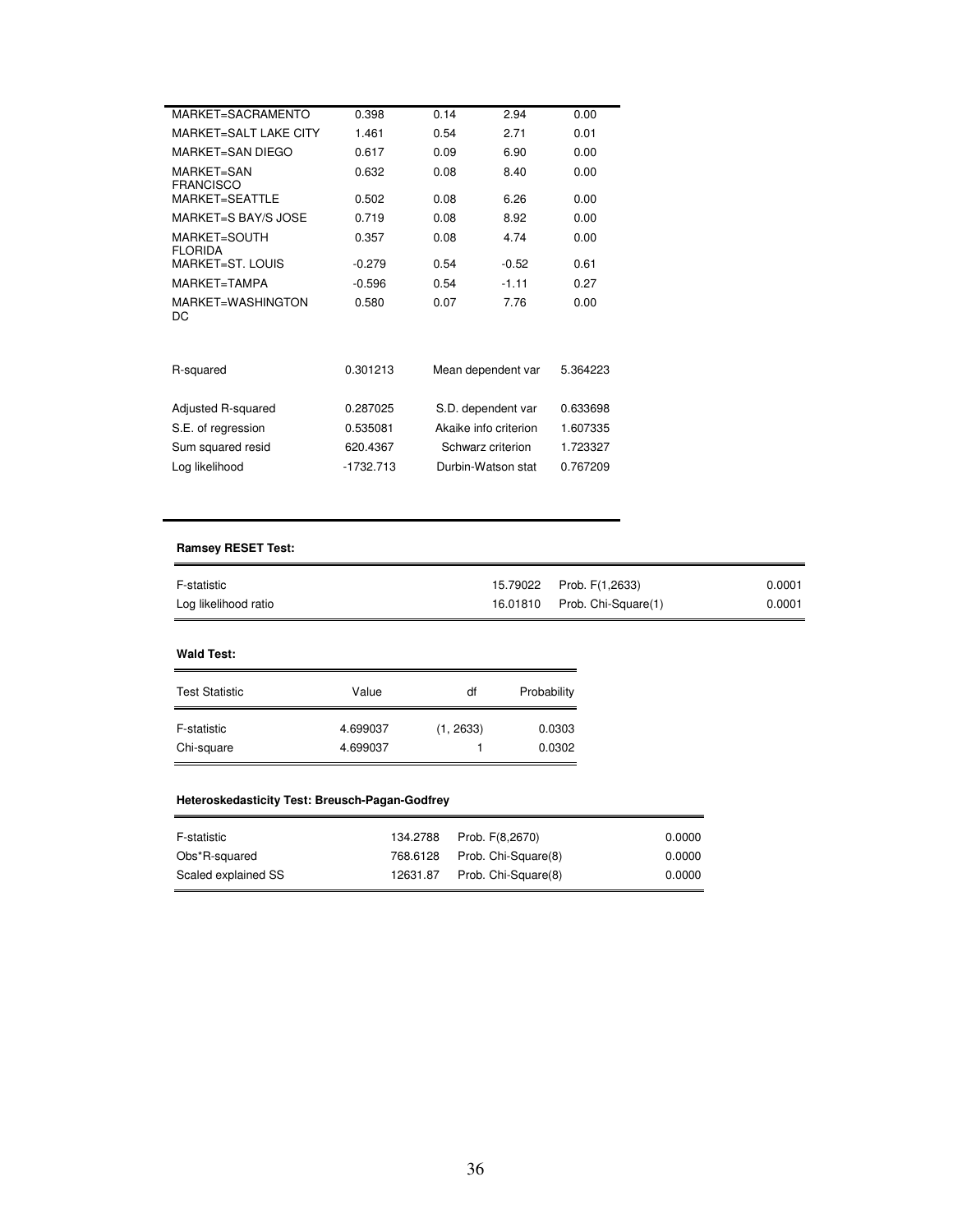## Appendix 5

#### Impact of Energy Star and LEED certification on transaction prices (in dollars per sq.ft.)

Dependent Variable: LOG(PRICESF) Method: Least Squares Included observations: 2212

| <b>ENERGY STAR</b><br>0.103<br>0.05<br>2.21<br>0.03<br>2.42<br><b>LEED</b><br>0.314<br>0.13<br>0.02<br>LOG(PERCENT LEASED)<br>0.045<br>0.02<br>2.96<br>0.00<br>LOG(STORIES)<br>0.085<br>0.01<br>5.81<br>0.00<br>LOG(LAND AREA)<br>0.062<br>0.01<br>4.42<br>0.00<br>LOG(TYPICAL FLOOR)<br>$-0.128$<br>0.02<br>$-6.66$<br>0.00<br>LOG(YEAR_TOTAL)<br>2.164<br>1.31<br>1.65<br>0.10<br>LOG(SALE YEAR)<br>$-1.375$<br>1.31<br>$-1.05$<br>0.29<br><b>MARKET=AUSTIN</b><br>0.169<br>0.09<br>1.83<br>0.07<br>MARKET=BOSTON<br>0.353<br>0.07<br>5.15<br>0.00<br>MARKET=CHARLOTTE<br>0.192<br>2.26<br>0.02<br>0.08<br>MARKET=CHICAGO<br>0.045<br>0.08<br>0.53<br>0.60<br>MARKET=CINCINNATI<br>$-0.536$<br>$-3.70$<br>0.15<br>0.00<br>MARKET=CLEVELAND<br>$-0.475$<br>0.11<br>$-4.41$<br>0.00<br>MARKET=COLORADO<br>0.221<br>0.54<br>0.41<br>0.68<br><b>SPR</b><br>MARKET=COLUMBUS<br>$-0.440$<br>0.11<br>$-4.05$<br>0.00<br>MARKET=DALLAS/FTW<br>$-0.177$<br>0.10<br>$-1.76$<br>0.08<br>MARKET=DENVER<br>$-0.192$<br>0.08<br>$-2.36$<br>0.02<br>MARKET=EAST<br>0.246<br>0.10<br>2.40<br>0.02<br>BAY/OAKLAND<br>MARKET=HARTFORD<br>0.54<br>0.77<br>0.44<br>0.418<br>MARKET=HOUSTON<br>$-0.242$<br>0.11<br>$-2.30$<br>0.02<br>MARKET=INDIANAPOLIS<br>$-0.303$<br>0.38<br>$-0.79$<br>0.43<br><b>MARKET=INLAND EMPIRE</b><br>0.52<br>$-0.072$<br>0.11<br>$-0.65$<br>MARKET=J'VILLE (FL)<br>$-1.36$<br>0.17<br>$-0.184$<br>0.13<br><b>MARKET=KANSAS CITY</b><br>$-2.75$<br>-0.442<br>0.16<br>0.01<br><b>MARKET=LOS ANGELES</b><br>0.707<br>0.07<br>10.13<br>0.00<br>MARKET=MARIN/SONOMA<br>0.820<br>0.54<br>1.52<br>0.13<br>MARKET=MINNEAPOLIS<br>0.21<br>1.36<br>0.17<br>0.290<br>MARKET=NEW ORLEANS<br>0.54<br>2.60<br>1.400<br>0.01<br>MARKET=NEW YORK CITY<br>0.402<br>0.10<br>4.04<br>0.00<br>MARKET=N NEW JERSEY<br>0.262<br>0.12<br>2.14<br>0.03<br>MARKET=ORANGE (CAL)<br>5.28<br>0.367<br>0.07<br>0.00<br>MARKET=ORLANDO<br>0.159<br>0.11<br>1.49<br>0.14<br>MARKET=PHILADELPHIA<br>$-0.16$<br>0.88<br>$-0.015$<br>0.10<br>MARKET=PHOENIX<br>0.08<br>5.08<br>0.00<br>0.411<br>MARKET=PORTLAND<br>$-0.049$<br>0.32<br>$-0.16$<br>0.88<br>MARKET=SACRAMENTO<br>0.400<br>0.14<br>2.96<br>0.00 | Variable | Coefficient | Std. Error | t-Statistic | Prob. |
|---------------------------------------------------------------------------------------------------------------------------------------------------------------------------------------------------------------------------------------------------------------------------------------------------------------------------------------------------------------------------------------------------------------------------------------------------------------------------------------------------------------------------------------------------------------------------------------------------------------------------------------------------------------------------------------------------------------------------------------------------------------------------------------------------------------------------------------------------------------------------------------------------------------------------------------------------------------------------------------------------------------------------------------------------------------------------------------------------------------------------------------------------------------------------------------------------------------------------------------------------------------------------------------------------------------------------------------------------------------------------------------------------------------------------------------------------------------------------------------------------------------------------------------------------------------------------------------------------------------------------------------------------------------------------------------------------------------------------------------------------------------------------------------------------------------------------------------------------------------------------------------------------------------------------------------------------------------------------------------------------------------------------------------------------------------------------------------------------------------------------------------------------------------------------------------|----------|-------------|------------|-------------|-------|
|                                                                                                                                                                                                                                                                                                                                                                                                                                                                                                                                                                                                                                                                                                                                                                                                                                                                                                                                                                                                                                                                                                                                                                                                                                                                                                                                                                                                                                                                                                                                                                                                                                                                                                                                                                                                                                                                                                                                                                                                                                                                                                                                                                                       |          |             |            |             |       |
|                                                                                                                                                                                                                                                                                                                                                                                                                                                                                                                                                                                                                                                                                                                                                                                                                                                                                                                                                                                                                                                                                                                                                                                                                                                                                                                                                                                                                                                                                                                                                                                                                                                                                                                                                                                                                                                                                                                                                                                                                                                                                                                                                                                       |          |             |            |             |       |
|                                                                                                                                                                                                                                                                                                                                                                                                                                                                                                                                                                                                                                                                                                                                                                                                                                                                                                                                                                                                                                                                                                                                                                                                                                                                                                                                                                                                                                                                                                                                                                                                                                                                                                                                                                                                                                                                                                                                                                                                                                                                                                                                                                                       |          |             |            |             |       |
|                                                                                                                                                                                                                                                                                                                                                                                                                                                                                                                                                                                                                                                                                                                                                                                                                                                                                                                                                                                                                                                                                                                                                                                                                                                                                                                                                                                                                                                                                                                                                                                                                                                                                                                                                                                                                                                                                                                                                                                                                                                                                                                                                                                       |          |             |            |             |       |
|                                                                                                                                                                                                                                                                                                                                                                                                                                                                                                                                                                                                                                                                                                                                                                                                                                                                                                                                                                                                                                                                                                                                                                                                                                                                                                                                                                                                                                                                                                                                                                                                                                                                                                                                                                                                                                                                                                                                                                                                                                                                                                                                                                                       |          |             |            |             |       |
|                                                                                                                                                                                                                                                                                                                                                                                                                                                                                                                                                                                                                                                                                                                                                                                                                                                                                                                                                                                                                                                                                                                                                                                                                                                                                                                                                                                                                                                                                                                                                                                                                                                                                                                                                                                                                                                                                                                                                                                                                                                                                                                                                                                       |          |             |            |             |       |
|                                                                                                                                                                                                                                                                                                                                                                                                                                                                                                                                                                                                                                                                                                                                                                                                                                                                                                                                                                                                                                                                                                                                                                                                                                                                                                                                                                                                                                                                                                                                                                                                                                                                                                                                                                                                                                                                                                                                                                                                                                                                                                                                                                                       |          |             |            |             |       |
|                                                                                                                                                                                                                                                                                                                                                                                                                                                                                                                                                                                                                                                                                                                                                                                                                                                                                                                                                                                                                                                                                                                                                                                                                                                                                                                                                                                                                                                                                                                                                                                                                                                                                                                                                                                                                                                                                                                                                                                                                                                                                                                                                                                       |          |             |            |             |       |
|                                                                                                                                                                                                                                                                                                                                                                                                                                                                                                                                                                                                                                                                                                                                                                                                                                                                                                                                                                                                                                                                                                                                                                                                                                                                                                                                                                                                                                                                                                                                                                                                                                                                                                                                                                                                                                                                                                                                                                                                                                                                                                                                                                                       |          |             |            |             |       |
|                                                                                                                                                                                                                                                                                                                                                                                                                                                                                                                                                                                                                                                                                                                                                                                                                                                                                                                                                                                                                                                                                                                                                                                                                                                                                                                                                                                                                                                                                                                                                                                                                                                                                                                                                                                                                                                                                                                                                                                                                                                                                                                                                                                       |          |             |            |             |       |
|                                                                                                                                                                                                                                                                                                                                                                                                                                                                                                                                                                                                                                                                                                                                                                                                                                                                                                                                                                                                                                                                                                                                                                                                                                                                                                                                                                                                                                                                                                                                                                                                                                                                                                                                                                                                                                                                                                                                                                                                                                                                                                                                                                                       |          |             |            |             |       |
|                                                                                                                                                                                                                                                                                                                                                                                                                                                                                                                                                                                                                                                                                                                                                                                                                                                                                                                                                                                                                                                                                                                                                                                                                                                                                                                                                                                                                                                                                                                                                                                                                                                                                                                                                                                                                                                                                                                                                                                                                                                                                                                                                                                       |          |             |            |             |       |
|                                                                                                                                                                                                                                                                                                                                                                                                                                                                                                                                                                                                                                                                                                                                                                                                                                                                                                                                                                                                                                                                                                                                                                                                                                                                                                                                                                                                                                                                                                                                                                                                                                                                                                                                                                                                                                                                                                                                                                                                                                                                                                                                                                                       |          |             |            |             |       |
|                                                                                                                                                                                                                                                                                                                                                                                                                                                                                                                                                                                                                                                                                                                                                                                                                                                                                                                                                                                                                                                                                                                                                                                                                                                                                                                                                                                                                                                                                                                                                                                                                                                                                                                                                                                                                                                                                                                                                                                                                                                                                                                                                                                       |          |             |            |             |       |
|                                                                                                                                                                                                                                                                                                                                                                                                                                                                                                                                                                                                                                                                                                                                                                                                                                                                                                                                                                                                                                                                                                                                                                                                                                                                                                                                                                                                                                                                                                                                                                                                                                                                                                                                                                                                                                                                                                                                                                                                                                                                                                                                                                                       |          |             |            |             |       |
|                                                                                                                                                                                                                                                                                                                                                                                                                                                                                                                                                                                                                                                                                                                                                                                                                                                                                                                                                                                                                                                                                                                                                                                                                                                                                                                                                                                                                                                                                                                                                                                                                                                                                                                                                                                                                                                                                                                                                                                                                                                                                                                                                                                       |          |             |            |             |       |
|                                                                                                                                                                                                                                                                                                                                                                                                                                                                                                                                                                                                                                                                                                                                                                                                                                                                                                                                                                                                                                                                                                                                                                                                                                                                                                                                                                                                                                                                                                                                                                                                                                                                                                                                                                                                                                                                                                                                                                                                                                                                                                                                                                                       |          |             |            |             |       |
|                                                                                                                                                                                                                                                                                                                                                                                                                                                                                                                                                                                                                                                                                                                                                                                                                                                                                                                                                                                                                                                                                                                                                                                                                                                                                                                                                                                                                                                                                                                                                                                                                                                                                                                                                                                                                                                                                                                                                                                                                                                                                                                                                                                       |          |             |            |             |       |
|                                                                                                                                                                                                                                                                                                                                                                                                                                                                                                                                                                                                                                                                                                                                                                                                                                                                                                                                                                                                                                                                                                                                                                                                                                                                                                                                                                                                                                                                                                                                                                                                                                                                                                                                                                                                                                                                                                                                                                                                                                                                                                                                                                                       |          |             |            |             |       |
|                                                                                                                                                                                                                                                                                                                                                                                                                                                                                                                                                                                                                                                                                                                                                                                                                                                                                                                                                                                                                                                                                                                                                                                                                                                                                                                                                                                                                                                                                                                                                                                                                                                                                                                                                                                                                                                                                                                                                                                                                                                                                                                                                                                       |          |             |            |             |       |
|                                                                                                                                                                                                                                                                                                                                                                                                                                                                                                                                                                                                                                                                                                                                                                                                                                                                                                                                                                                                                                                                                                                                                                                                                                                                                                                                                                                                                                                                                                                                                                                                                                                                                                                                                                                                                                                                                                                                                                                                                                                                                                                                                                                       |          |             |            |             |       |
|                                                                                                                                                                                                                                                                                                                                                                                                                                                                                                                                                                                                                                                                                                                                                                                                                                                                                                                                                                                                                                                                                                                                                                                                                                                                                                                                                                                                                                                                                                                                                                                                                                                                                                                                                                                                                                                                                                                                                                                                                                                                                                                                                                                       |          |             |            |             |       |
|                                                                                                                                                                                                                                                                                                                                                                                                                                                                                                                                                                                                                                                                                                                                                                                                                                                                                                                                                                                                                                                                                                                                                                                                                                                                                                                                                                                                                                                                                                                                                                                                                                                                                                                                                                                                                                                                                                                                                                                                                                                                                                                                                                                       |          |             |            |             |       |
|                                                                                                                                                                                                                                                                                                                                                                                                                                                                                                                                                                                                                                                                                                                                                                                                                                                                                                                                                                                                                                                                                                                                                                                                                                                                                                                                                                                                                                                                                                                                                                                                                                                                                                                                                                                                                                                                                                                                                                                                                                                                                                                                                                                       |          |             |            |             |       |
|                                                                                                                                                                                                                                                                                                                                                                                                                                                                                                                                                                                                                                                                                                                                                                                                                                                                                                                                                                                                                                                                                                                                                                                                                                                                                                                                                                                                                                                                                                                                                                                                                                                                                                                                                                                                                                                                                                                                                                                                                                                                                                                                                                                       |          |             |            |             |       |
|                                                                                                                                                                                                                                                                                                                                                                                                                                                                                                                                                                                                                                                                                                                                                                                                                                                                                                                                                                                                                                                                                                                                                                                                                                                                                                                                                                                                                                                                                                                                                                                                                                                                                                                                                                                                                                                                                                                                                                                                                                                                                                                                                                                       |          |             |            |             |       |
|                                                                                                                                                                                                                                                                                                                                                                                                                                                                                                                                                                                                                                                                                                                                                                                                                                                                                                                                                                                                                                                                                                                                                                                                                                                                                                                                                                                                                                                                                                                                                                                                                                                                                                                                                                                                                                                                                                                                                                                                                                                                                                                                                                                       |          |             |            |             |       |
|                                                                                                                                                                                                                                                                                                                                                                                                                                                                                                                                                                                                                                                                                                                                                                                                                                                                                                                                                                                                                                                                                                                                                                                                                                                                                                                                                                                                                                                                                                                                                                                                                                                                                                                                                                                                                                                                                                                                                                                                                                                                                                                                                                                       |          |             |            |             |       |
|                                                                                                                                                                                                                                                                                                                                                                                                                                                                                                                                                                                                                                                                                                                                                                                                                                                                                                                                                                                                                                                                                                                                                                                                                                                                                                                                                                                                                                                                                                                                                                                                                                                                                                                                                                                                                                                                                                                                                                                                                                                                                                                                                                                       |          |             |            |             |       |
|                                                                                                                                                                                                                                                                                                                                                                                                                                                                                                                                                                                                                                                                                                                                                                                                                                                                                                                                                                                                                                                                                                                                                                                                                                                                                                                                                                                                                                                                                                                                                                                                                                                                                                                                                                                                                                                                                                                                                                                                                                                                                                                                                                                       |          |             |            |             |       |
|                                                                                                                                                                                                                                                                                                                                                                                                                                                                                                                                                                                                                                                                                                                                                                                                                                                                                                                                                                                                                                                                                                                                                                                                                                                                                                                                                                                                                                                                                                                                                                                                                                                                                                                                                                                                                                                                                                                                                                                                                                                                                                                                                                                       |          |             |            |             |       |
|                                                                                                                                                                                                                                                                                                                                                                                                                                                                                                                                                                                                                                                                                                                                                                                                                                                                                                                                                                                                                                                                                                                                                                                                                                                                                                                                                                                                                                                                                                                                                                                                                                                                                                                                                                                                                                                                                                                                                                                                                                                                                                                                                                                       |          |             |            |             |       |
|                                                                                                                                                                                                                                                                                                                                                                                                                                                                                                                                                                                                                                                                                                                                                                                                                                                                                                                                                                                                                                                                                                                                                                                                                                                                                                                                                                                                                                                                                                                                                                                                                                                                                                                                                                                                                                                                                                                                                                                                                                                                                                                                                                                       |          |             |            |             |       |
|                                                                                                                                                                                                                                                                                                                                                                                                                                                                                                                                                                                                                                                                                                                                                                                                                                                                                                                                                                                                                                                                                                                                                                                                                                                                                                                                                                                                                                                                                                                                                                                                                                                                                                                                                                                                                                                                                                                                                                                                                                                                                                                                                                                       |          |             |            |             |       |
|                                                                                                                                                                                                                                                                                                                                                                                                                                                                                                                                                                                                                                                                                                                                                                                                                                                                                                                                                                                                                                                                                                                                                                                                                                                                                                                                                                                                                                                                                                                                                                                                                                                                                                                                                                                                                                                                                                                                                                                                                                                                                                                                                                                       |          |             |            |             |       |
|                                                                                                                                                                                                                                                                                                                                                                                                                                                                                                                                                                                                                                                                                                                                                                                                                                                                                                                                                                                                                                                                                                                                                                                                                                                                                                                                                                                                                                                                                                                                                                                                                                                                                                                                                                                                                                                                                                                                                                                                                                                                                                                                                                                       |          |             |            |             |       |
|                                                                                                                                                                                                                                                                                                                                                                                                                                                                                                                                                                                                                                                                                                                                                                                                                                                                                                                                                                                                                                                                                                                                                                                                                                                                                                                                                                                                                                                                                                                                                                                                                                                                                                                                                                                                                                                                                                                                                                                                                                                                                                                                                                                       |          |             |            |             |       |
|                                                                                                                                                                                                                                                                                                                                                                                                                                                                                                                                                                                                                                                                                                                                                                                                                                                                                                                                                                                                                                                                                                                                                                                                                                                                                                                                                                                                                                                                                                                                                                                                                                                                                                                                                                                                                                                                                                                                                                                                                                                                                                                                                                                       |          |             |            |             |       |
|                                                                                                                                                                                                                                                                                                                                                                                                                                                                                                                                                                                                                                                                                                                                                                                                                                                                                                                                                                                                                                                                                                                                                                                                                                                                                                                                                                                                                                                                                                                                                                                                                                                                                                                                                                                                                                                                                                                                                                                                                                                                                                                                                                                       |          |             |            |             |       |